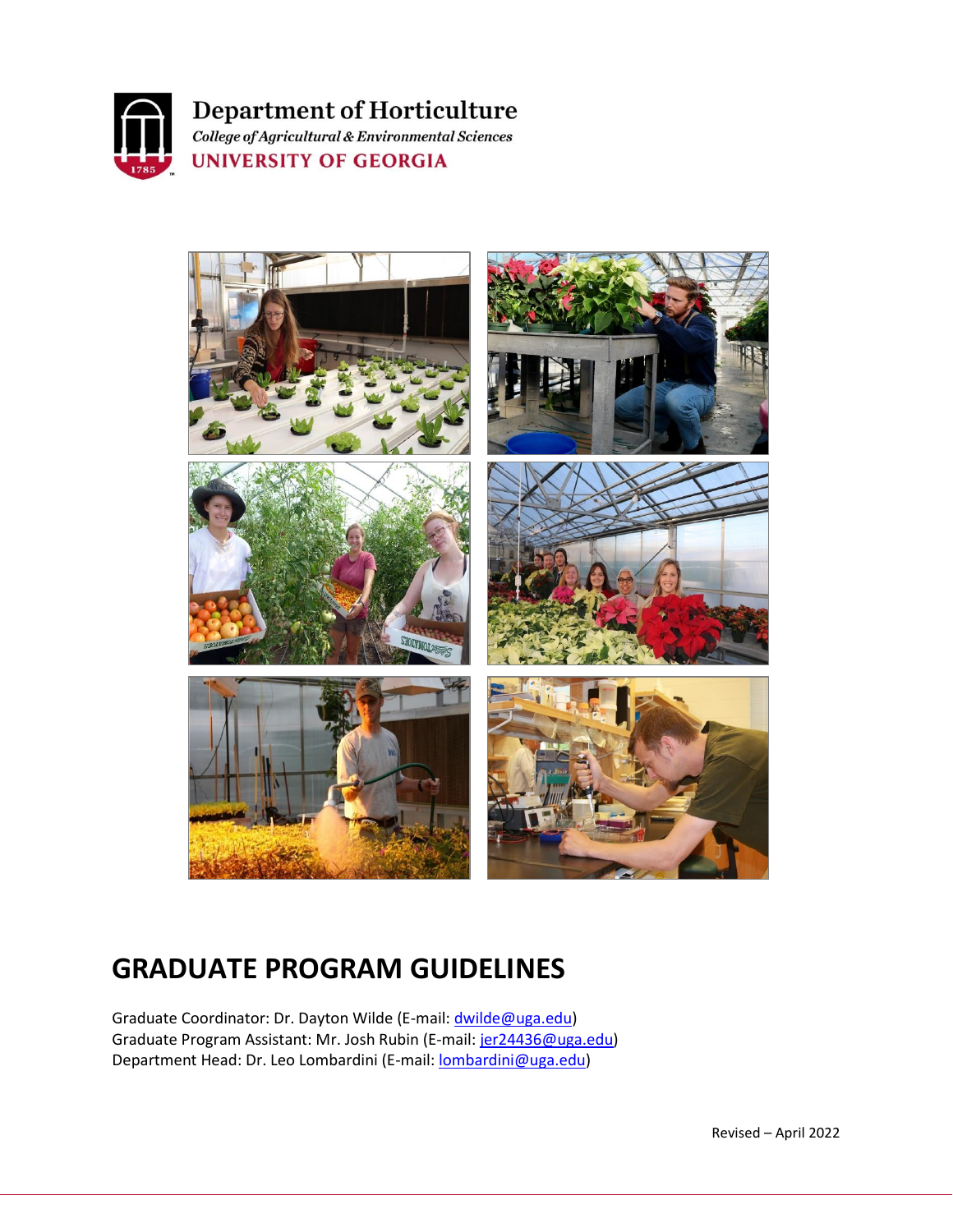# <span id="page-1-0"></span>**Contents**

| $\mathbf{I}$ .  |            |  |
|-----------------|------------|--|
| $\mathbf{II}$ . |            |  |
| III.            |            |  |
|                 |            |  |
|                 |            |  |
|                 |            |  |
|                 |            |  |
|                 | IV.        |  |
|                 |            |  |
|                 |            |  |
|                 |            |  |
|                 |            |  |
|                 |            |  |
|                 |            |  |
|                 |            |  |
|                 |            |  |
|                 |            |  |
|                 |            |  |
| V.              |            |  |
|                 |            |  |
|                 |            |  |
|                 |            |  |
|                 |            |  |
|                 |            |  |
|                 |            |  |
|                 |            |  |
|                 |            |  |
|                 |            |  |
|                 |            |  |
|                 |            |  |
|                 | Graduation |  |
|                 |            |  |
| VI.             |            |  |
|                 |            |  |
|                 |            |  |
|                 |            |  |
|                 |            |  |
|                 |            |  |
|                 |            |  |
|                 |            |  |
|                 |            |  |
|                 |            |  |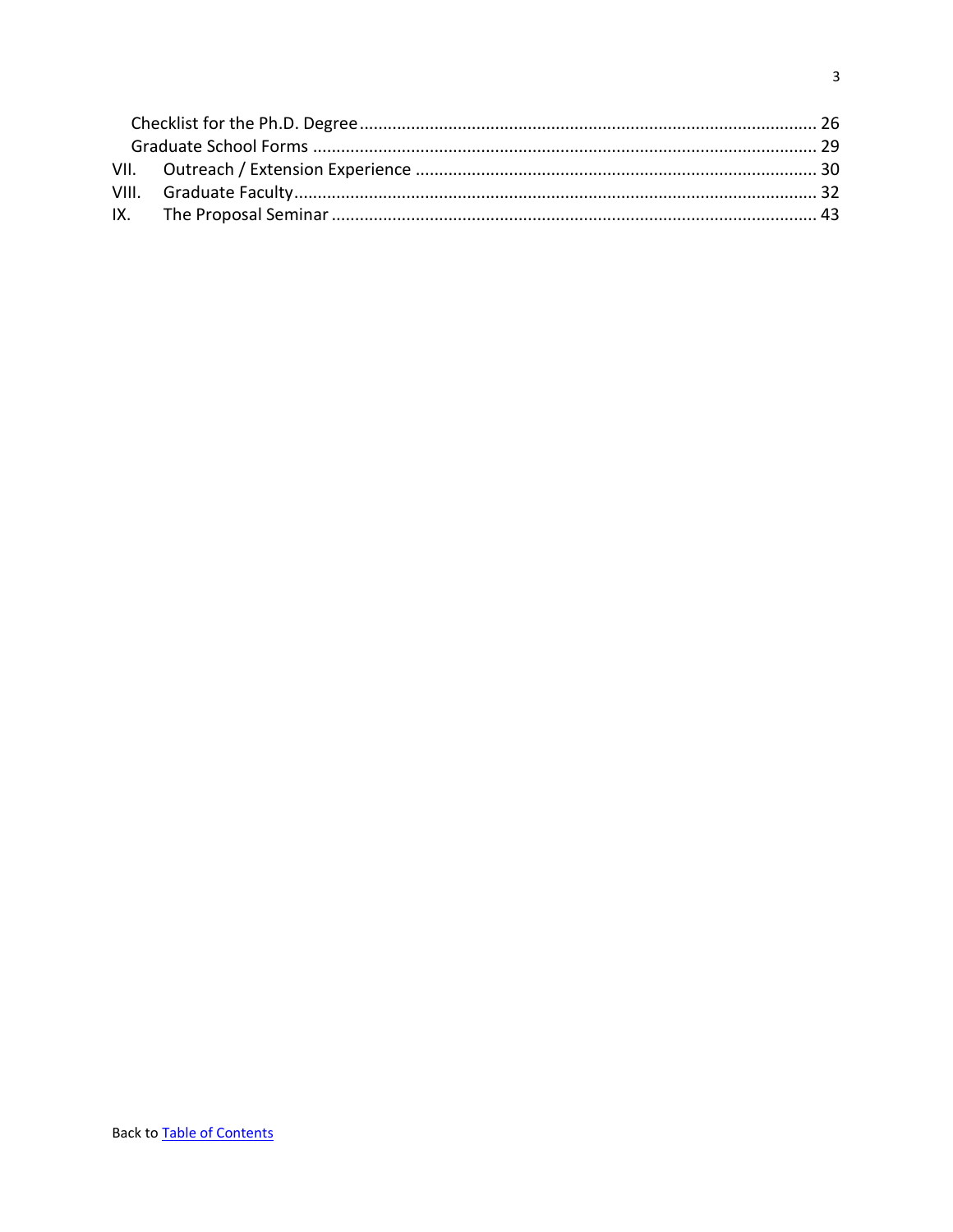# <span id="page-3-0"></span>**I. Introduction**

This document was compiled to serve as an introduction and guide to the Graduate Program of the Department of Horticulture at The University of Georgia. Within this document are instructions for admission and the operational procedures and requirements of the department. Included is a checklist describing the steps needed for completing degree requirements. Although some general aspects of admission procedures and graduation requirements are described, it is the responsibility of each graduate student to refer to [The](https://grad.uga.edu/index.php/current-students/policies-procedures/graduate-bulletin/graduate-bulletin-a-c/)  [University of Georgia Graduate Bulletin.](https://grad.uga.edu/index.php/current-students/policies-procedures/graduate-bulletin/graduate-bulletin-a-c/) Information in the *Graduate Bulletin* includes the academic calendar, general university information, degrees, and course listings. In addition, a wealth of information can be obtained by accessing the [Graduate School web page,](http://grad.uga.edu/) which provides information on admissions, applications, records and graduation, graduate school forms, and financial aid and awards. Guidelines for Theses and Dissertations can be found [here.](http://grad.uga.edu/index.php/current-students/policies-procedures/theses-dissertations-guidelines/theses-and-dissertations-overview/) The [Department of Horticulture web page](http://www.hort.uga.edu/) provides further information about the department and the graduate program.

The University of Georgia has a rich history with the distinction of being the oldest statechartered university in the United States. Located 70 miles northeast of downtown Atlanta, total enrollment at the university is about 38,000 students (with approx. 8,500 of those being Graduate/Professional students). A profile of the University can be accessed at [www.uga.edu,](http://www.uga.edu/) where information on the mission, history, facts, and visitor information can be obtained.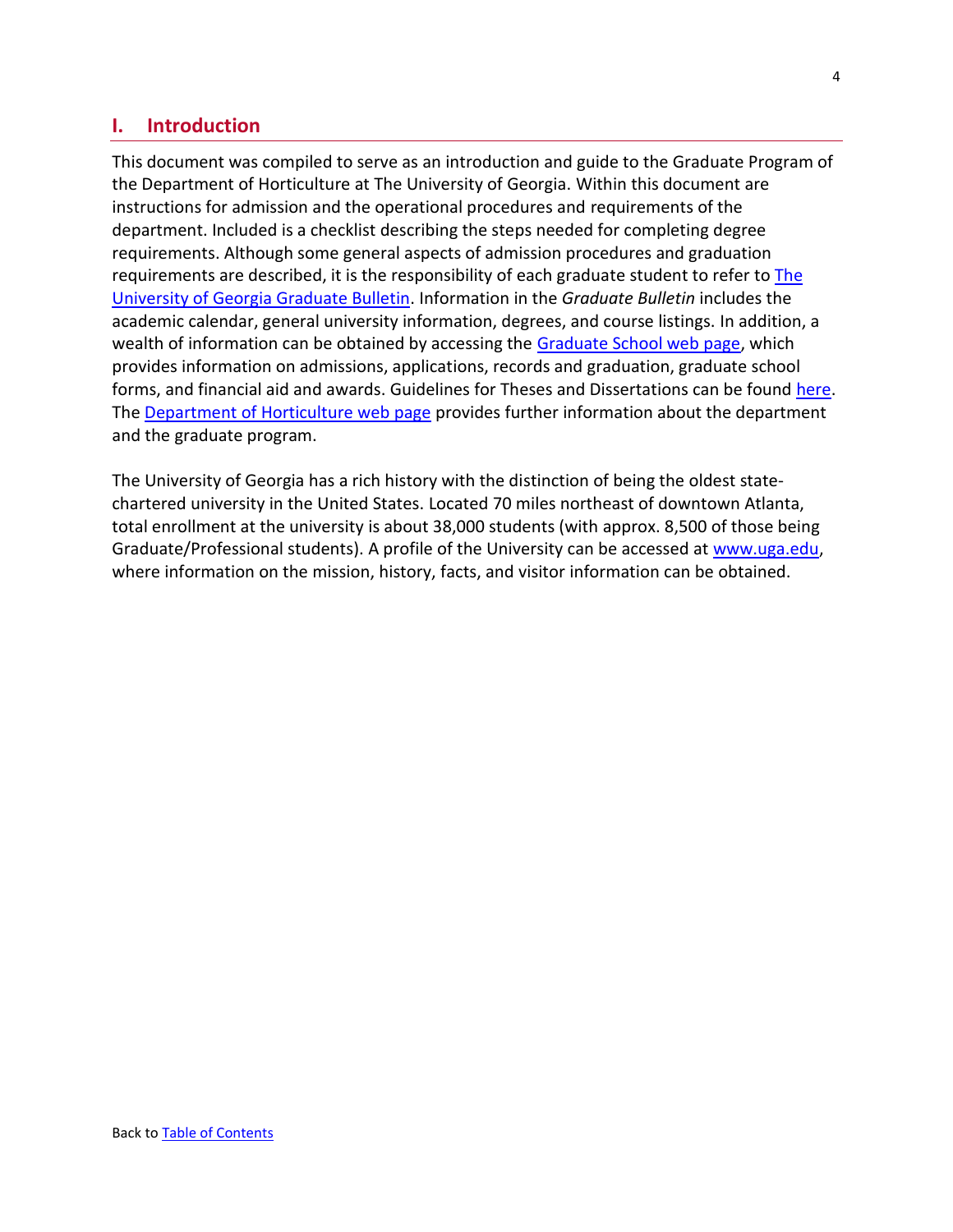# <span id="page-4-0"></span>**II. Program Overview**

The Department of Horticulture offers graduate education leading to the Master of Science (M.S.) and the Doctor of Philosophy (Ph.D.) degrees. The department has about 32 full-time faculty members located at the Athens, Tifton, and Griffin campuses, and the Georgia State Botanical Garden (in Athens). Research interests among the faculty span Georgia's horticultural commodities and the various disciplines of Horticulture. Students can focus on areas of specialization that include plant breeding, plant physiology, plant development, biotechnology, postharvest physiology, nutrition, plant conservation, biochemistry, integrated pest management, weed control, water relations, crop production and management, and product utilization. Active teaching and research programs are conducted in ornamental horticulture, controlled environment agriculture, medicinal plants, fruits, vegetables, and nut crops. More information on specific research and teaching interests of the departmental faculty is available on the [Department of Horticulture web page.](http://www.hort.uga.edu/)

The facilities available for graduate training include plot land, greenhouses, and laboratories at three well-equipped Experiment stations, the State Botanical Garden, and several field research centers that represent the climatic areas of the state. The department has strong interdisciplinary research programs with other departments in the University, and cooperative work is also available with several federal research laboratories.

Graduate work in Horticulture is designed to develop a high order of independent thought, broad knowledge, and technical skills. The programs for both graduate degrees are planned on an individual basis by the student and his or her advisory committee to complement previous experience and career objectives. The emphasis in graduate work is placed on research, supplemented by courses and seminars. Students are encouraged to participate in the Department's resident instruction and assist faculty in teaching various aspects of our Undergraduate curriculum through class lectures, as classroom assistants, or as laboratory assistants.

Admission status, credit requirements, transfer credits accepted, academic standards, residence requirements, and time limits conform to regulations as given by the Graduate School and the College of Agricultural and Environmental Sciences. Students with strong backgrounds in the biological and/or plant sciences are encouraged to apply. Students who complete the Horticulture graduate program are targeted to fill positions in academia, government, international programs, or the private sector.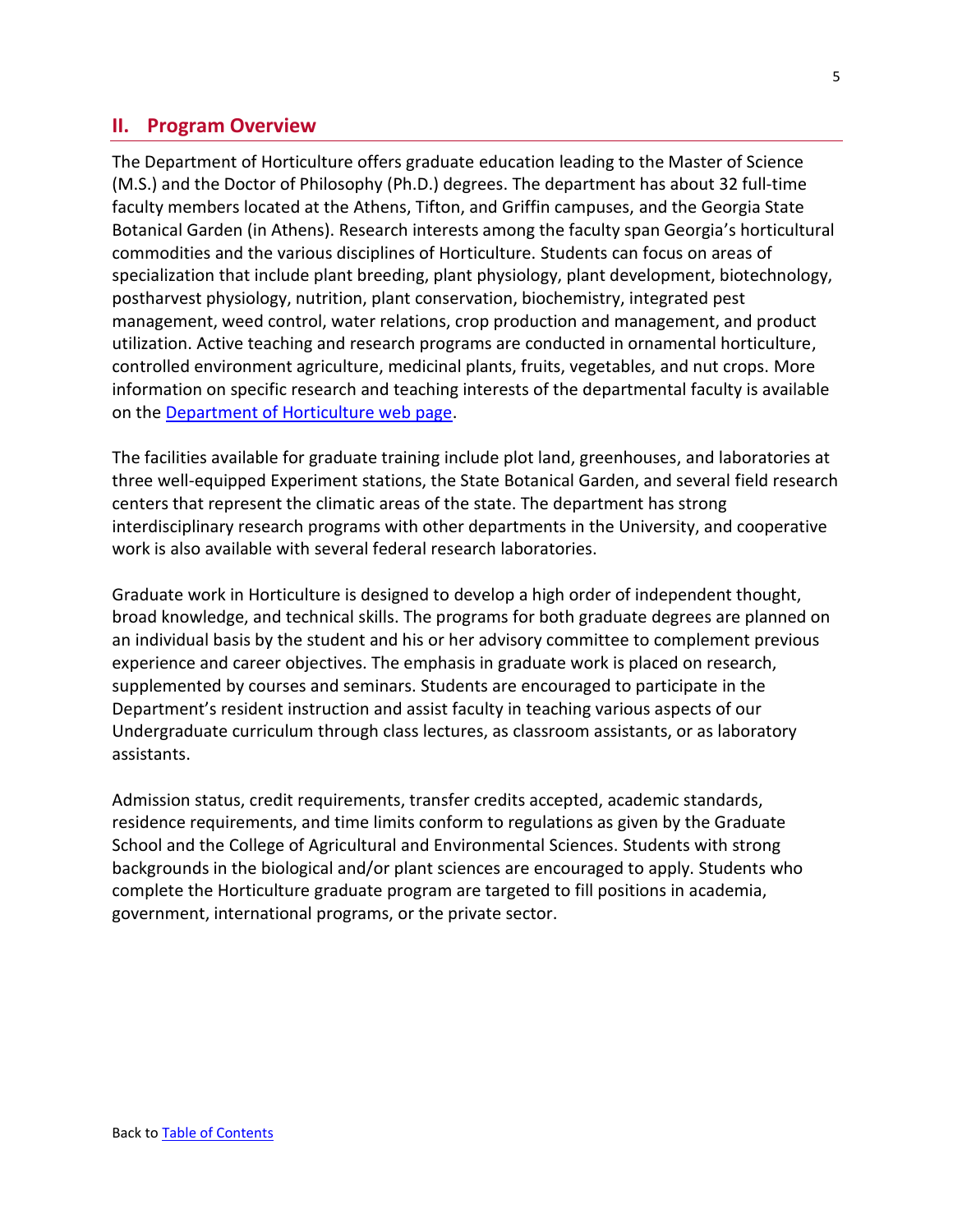# <span id="page-5-0"></span>**III. Admission**

### <span id="page-5-1"></span>**Application Materials**

The Graduate School at the University of Georgia encourages potential applicants to obtain informational materials or apply to graduate programs on-line at the following websites:

- − Information for domestic applicants: [http://grad.uga.edu/index.php/prospective](http://grad.uga.edu/index.php/prospective-students/domestic-application-information/requirements/)[students/domestic-application-information/requirements/](http://grad.uga.edu/index.php/prospective-students/domestic-application-information/requirements/)
- − Information for international applicants: [http://grad.uga.edu/index.php/prospective](http://grad.uga.edu/index.php/prospective-students/international-application-information/)[students/international-application-information/.](http://grad.uga.edu/index.php/prospective-students/international-application-information/)
- − A link to the actual application website is at: <https://grad.uga.edu/index.php/prospective-students/apply-now/> . Applications must be submitted on-line.

The following information must be submitted to the Graduate School:

- − Graduate School application form
- − Application-processing fee (non-refundable): \$75 for domestic applicants, \$100 for international applicants.
- − Applicants should submit unofficial transcripts from all institutions attended as part of the online application. Official transcripts are not required during the review process and will only be required for applicants who are admitted.
- − At least three letters of recommendation. These letters should be submitted using the online application system.
- − Note that we do NOT require the GRE, though scores may be submitted if an applicant wishes to do so.

The following can be sent directly to the Department of Horticulture:

• A statement of purpose which outlines the reasons for wishing to pursue an advanced degree, interests, and goals.

### <span id="page-5-2"></span>**International Students**

If the student's primary language is not English, the results of the TOEFL or IELTS are required to show proficiency in English. The graduate school has the following minimum requirements for TOEFL scores: 213 for the computer-based test 213, 550 for the paper-based test, 80 for the internet-based test (with at least scores of 20 on both the IBT-Speak and IBT-Write). If an applicant is submitting the IELTS, a minimum overall bandwidth of 6.5, with no single band (score) below 6.0 is required. For more information see:

[http://grad.uga.edu/index.php/prospective-students/international-application](http://grad.uga.edu/index.php/prospective-students/international-application-information/international-supplement/english-language-proficiency-requirement/)[information/international-supplement/english-language-proficiency-requirement/.](http://grad.uga.edu/index.php/prospective-students/international-application-information/international-supplement/english-language-proficiency-requirement/) Please see the following graduate school web page [http://grad.uga.edu/index.php/prospective](http://grad.uga.edu/index.php/prospective-students/international-application-information/international-supplement/)[students/international-application-information/international-supplement/](http://grad.uga.edu/index.php/prospective-students/international-application-information/international-supplement/) for detailed, supplemental information regarding international applications and admissions.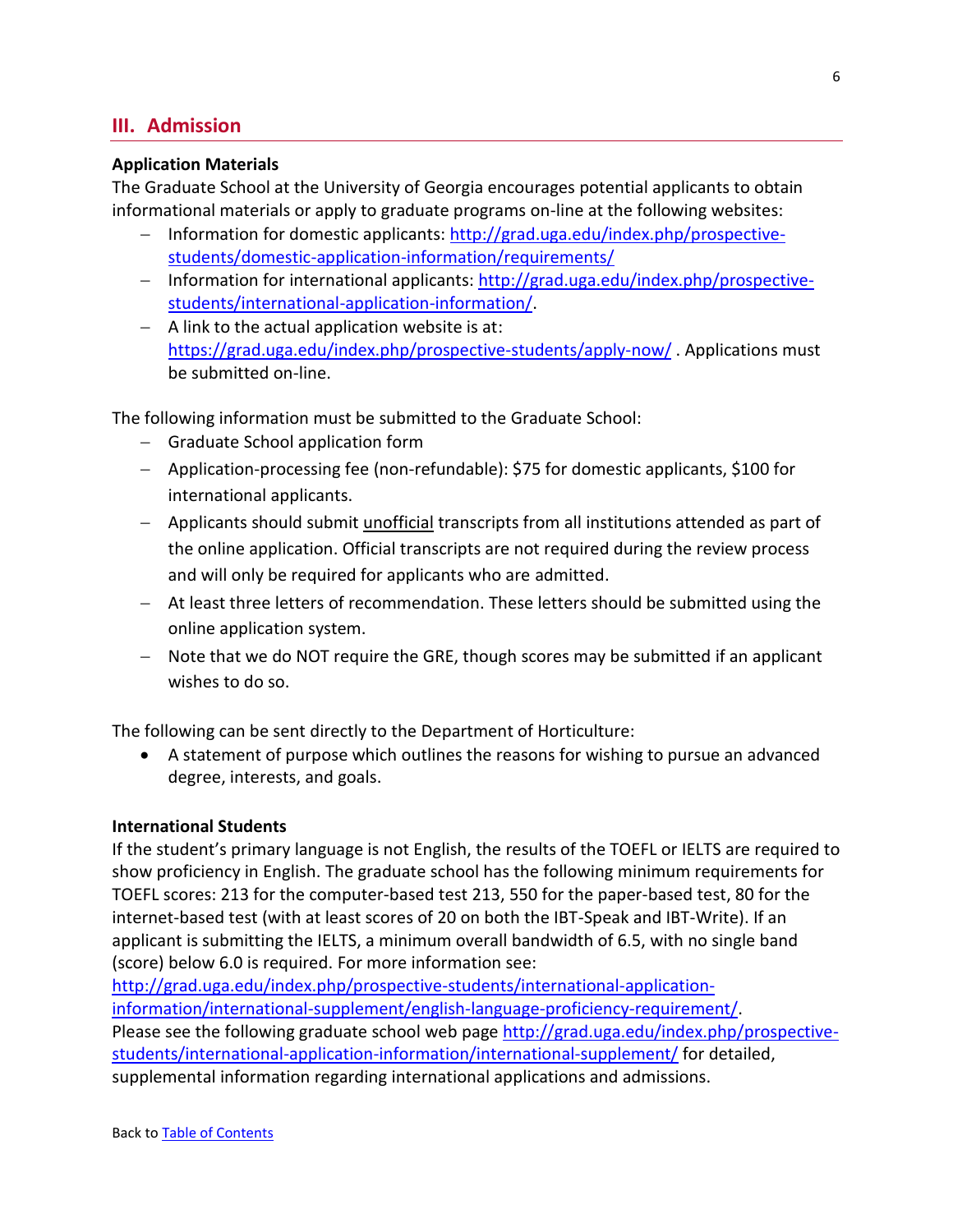The International Student Life Office at UGA helps international students to get settled in and assists in visa matters. For their web page, please see: [http://isl.uga.edu/.](http://isl.uga.edu/)

#### <span id="page-6-0"></span>**Admission Standards**

Applicants for the M.S. degree are expected to hold a bachelor's degree from an accredited institution. Applicants should have ranked in the upper half of their undergraduate class. Students entering the Ph.D. program need to have an M.S. degree prior to entering our program (or show they have equivalent experience, including scientific publications). Graduates of international institutions must hold a degree equivalent of an undergraduate major in the field in which they propose to study.

When an application is received in the Office of Graduate Admissions, a copy of the application and related documents are sent to the Department of Horticulture. Once all relevant materials are received and the application is complete, the applicant's admission packet is circulated among the Graduate Faculty of the department for evaluation. The Graduate Coordinator then sends to the Graduate School a recommendation of admission or non-admission. The Office of Graduate Admissions has the responsibility of reviewing the recommendation and notifying the applicant that he or she is either approved or denied admission. The Dean of the Graduate School makes the final decision of acceptance or non-acceptance. Upon acceptance by the Graduate School and notification of the Department, a letter will be sent to the successful candidate by the department head indicating the name of his or her advisor and other pertinent information.

Successful admission into the Department of Horticulture is dependent upon meeting the admission requirements, available space, and the willingness of a Graduate Faculty member to serve as the student's Major Professor. It is, therefore, in the applicant's best interest to review the projects and research interests of the Department's Graduate Faculty and begin corresponding with them if an appropriate match is found. Contacting faculty members before applying to our graduate program is strongly recommended. Applicants should indicate a specialty of interest and state their reasons and goals for pursuing an advanced degree in horticulture.

#### <span id="page-6-1"></span>**Application Deadlines**

The Graduate School sets deadline dates for the receipt of applications and supporting credentials. It is recommended that applicants apply as early as possible, up to one year in advance of the desired matriculation date. This timeline is particularly critical for international students. Supplemental material (such as test scores) can be submitted after the deadline. We accommodate late applications the best we can.

Applicants, who wish to be considered for University-Wide Graduate School assistantship competition, must be admitted as prospective degree candidates by February 15. Therefore, all application admission materials must be received by the Office of Graduate Admissions by  $January 1$  to ensure that they are processed in time for the competition.

7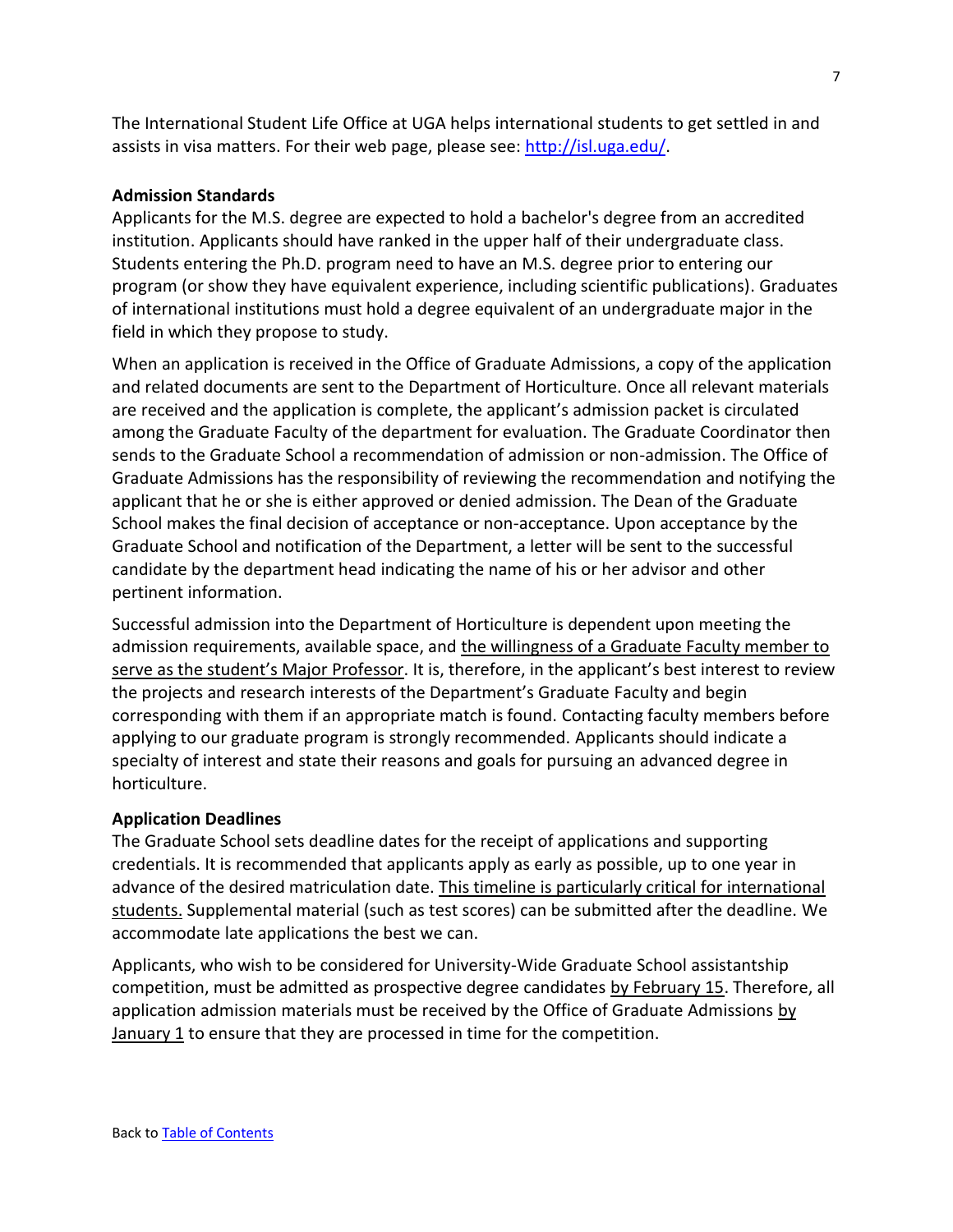### **Deadline Dates**

| <b>Start Semester</b> | <b>Domestic Applicants</b> | <b>International Applicants</b> |
|-----------------------|----------------------------|---------------------------------|
| Fall                  | July 1                     | April 15                        |
| Spring                | November 15                | October 15                      |
| Summer (pre-session)  | April 1                    |                                 |
| Summer                | May 1                      | February 15                     |
|                       |                            |                                 |

# <span id="page-7-0"></span>**IV. General Information**

### <span id="page-7-1"></span>**Financial Assistance**

Financial aid is available to graduate students on a competitive basis in the form of graduate research and teaching assistantships. Stipends are set by the Graduate School and department. Students holding at least 1/3-time assistantships get a tuition waiver and pay a reduced matriculation fee of only \$25 but do need to pay university fees [\(https://busfin.uga.edu/bursar/\)](https://busfin.uga.edu/bursar/). In addition, nonresident fees are waived for graduate assistants.

Funds for graduate student support come from various sources and are available on a competitive basis. Sources include general university awards, departmental assistantships, and sponsored research programs. After acceptance into the graduate program, a student chosen to receive a departmental assistantship will be contacted by their Major Professor. Grant funds are a potential source of funding for graduate students. It is recommended that prospective students make direct contact with faculty working in their areas of interest regarding potential sources of funding.

Each year the Graduate School selects university-wide graduate assistants from a list of highly qualified departmental nominees. Selections are held in early March for the next academic year. Thus applicants, who wish to be considered for the Graduate School assistantship competition, must be admitted as prospective degree candidates by February 15. Retention of an assistantship is contingent on a graduate student remaining in good academic standing and the availability of budgeted funds.

The graduate school maintains a website listing fellowships, scholarships, and grant opportunities which can be accessed from [http://grad.uga.edu/index.php/current](http://grad.uga.edu/index.php/current-students/financial-information/)[students/financial-information/.](http://grad.uga.edu/index.php/current-students/financial-information/)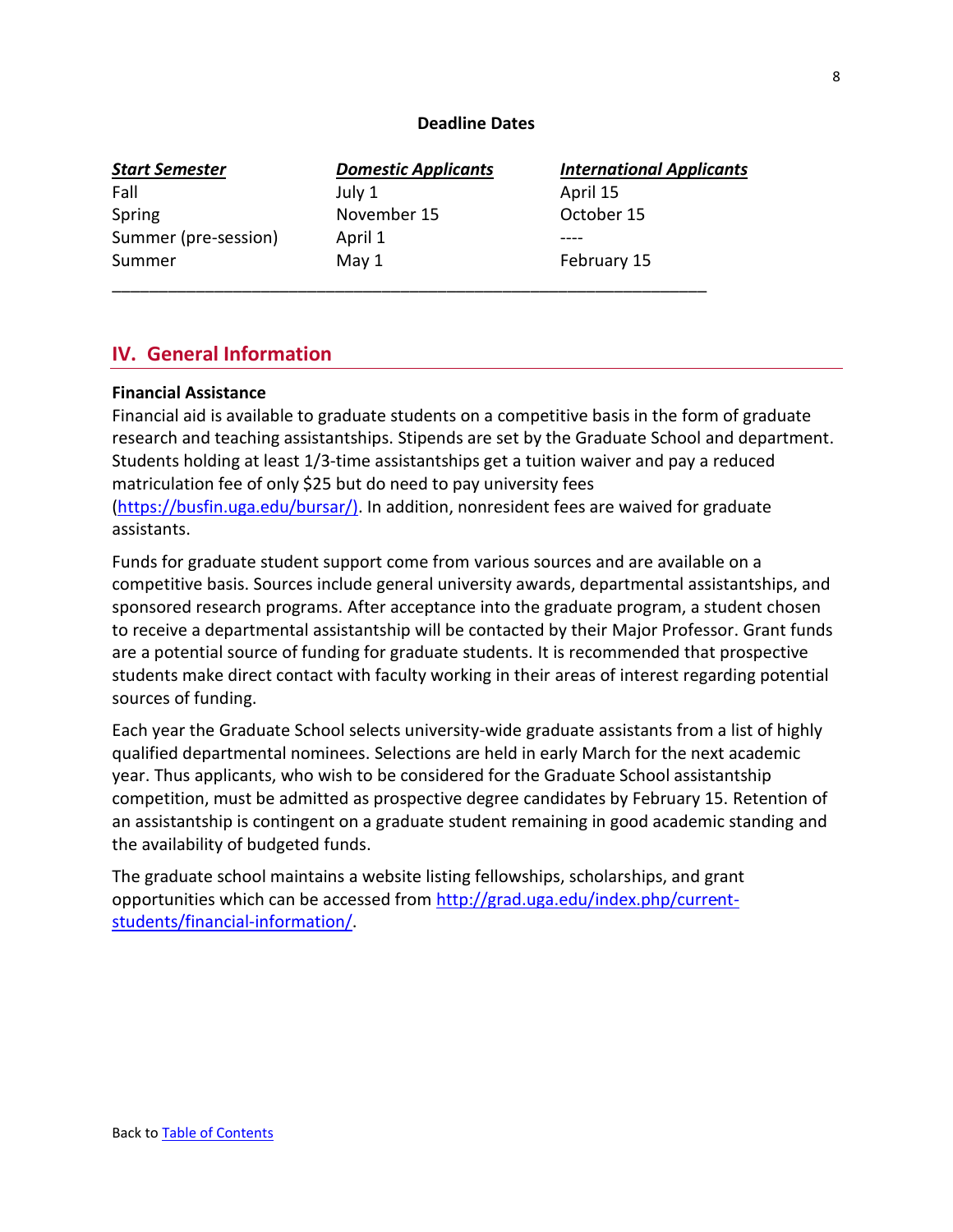### **Under what circumstances can you waive your student "package" fees?**

The student "**Package**" includes Activity, Recreation, Athletic, Health, and Facilities fees. These fees are bundled together and may not be separated. The Package fees may be waived by those over the age of 62 and full-time, benefits eligible employees utilizing the Tuition Assistance Program (TAP). Additionally, students taking less than half-time (6 hours) and students taking internship, directed study, thesis, practicum, or dissertation hours may be eligible to waive the package. To see if you meet the criteria to waive your student package fees, log into Athena [\(https://athena.uga.edu\)](https://athena.uga.edu/).

Campuses such as Griffin, Tifton, Buckhead, and Gwinnett have different fee package structures. To better gauge how much you will pay in tuition and fees please click on the following link [https://busfin.uga.edu/bursar/bursar\\_fees\\_1920/](https://busfin.uga.edu/bursar/bursar_fees_1920/)

### <span id="page-8-0"></span>**Graduate Student Files**

Graduate student files are maintained in the Horticulture main office in Athens. The Graduate Coordinator and Degree Program Assistant are responsible for their safekeeping.

### <span id="page-8-1"></span>**Graduate Coordinator**

The Graduate Coordinator is appointed by the Dean of the Graduate School upon the recommendation and approval of the department head and academic dean. The coordinator acts as a liaison between the Graduate School and Department of Horticulture. The Graduate Coordinators' duties are to:

- − Make recommendations concerning admission to the Graduate School.
- − Make recommendations for Graduate School assistantships, dissertation completion assistantships, scholarships, etc., and assist in rating other applications for financial aid.
- − Maintain current records on all departmental graduate students.
- − Keep graduate students and faculty informed of deadline dates and policies of the Graduate School.
- − Recommend appointment of Advisory Committee for Master of Science and Doctoral students.
- − Notify the Graduate School of the date, time, and place of Oral Preliminary Examinations and Final Defenses of Doctoral Dissertations.
- − Make recommendations on all petitions submitted to both the Administrative Committee and Admission and Retention Committee of the Graduate Council.
- − Countersign with the Major Professor on all requests for Degree Objective Changes, Programs of Study, Recommended Changes in Programs of Study, Requests for Transfer Credit, and Applications for Admission to Candidacy.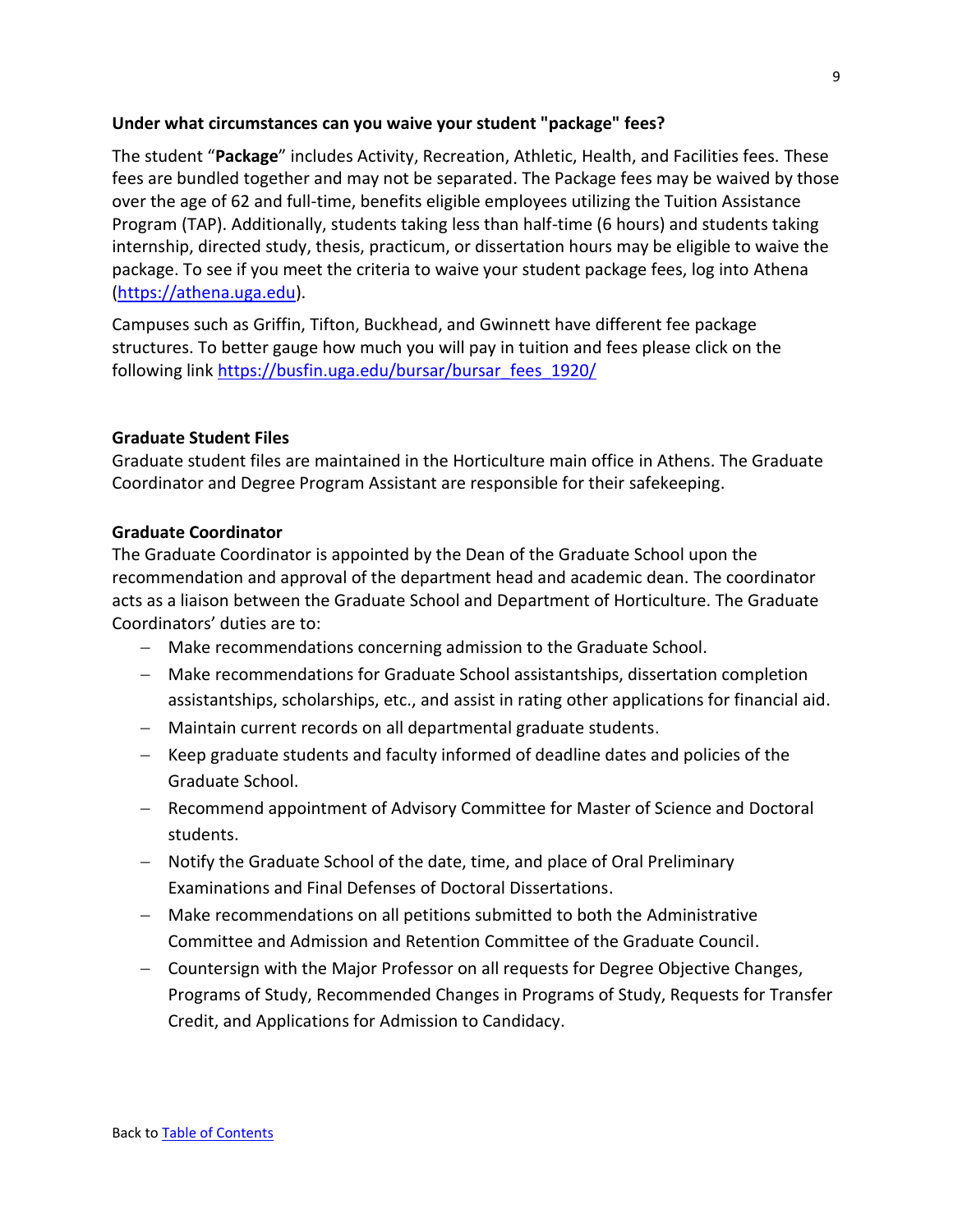### <span id="page-9-0"></span>**Major Professor**

A faculty member is assigned by the Graduate Coordinator to serve as Major Professor for each graduate student. The Major Professor must be a member of the Department of Horticulture Graduate Faculty. If a student is assigned to a temporary Major Professor, a permanent Major Professor must be assigned by the beginning of the second semester of residence.

The responsibilities of the Major Professor are to:

- − Orient the student upon arrival on campus.
- − Explain general requirements to the student and plan his/her program for the first semester.
- − Explain all policies regarding seminars, office assignments and laboratory procedures.
- − Ensure that the student follows rules and regulations as established by the Graduate School and Department, and that the Program of Study and thesis/dissertation research as approved by the Advisory Committee are followed.
- − Monitor the progress of the student and preside over periodic meetings of the Advisory Committee to assess the graduate student's progress.
- − Assist the student with planning the thesis or dissertation research project.
- − Schedule necessary meetings of the Advisory Committee for all required examinations.

### <span id="page-9-1"></span>**Annual Progress Evaluations**

All graduate students are required to have an annual evaluation of progress towards accomplishing their degree objectives. This evaluation typically will be conducted after the end of the spring semester or more frequently if requested by the student or Major Professor. If requested by the student or the Major Professor, the Graduate Coordinator or Department Head may be present at this evaluation.

If the Major Professor intends to rate the student's progress as unsatisfactory, the Major Professor must alert the Graduate Coordinator and department head in advance and request the presence of one of them during the evaluation. In case of an 'unsatisfactory' evaluation, clear guidelines need to be specified as to what the student needs to do to get back on track. This can include specific research tasks to be completed, courses to be taken, and grades to be achieved in particular courses. There also needs to be a clear timeline specifying the period in which the student must show adequate progress.

After the evaluation, the Major Professor and student will sign the evaluation form and send a copy to the Graduate Coordinator to be included in the student's file.

If a student receives a grade of 'U' in any course, the student will be required to report this to the Major Professor and Graduate Coordinator. Any grade of 'U' will be followed by a progress evaluation in the first month of the following semester. Failure by the graduate student to report a 'U' to the Major Professor and Graduate Coordinator is grounds for immediate dismissal from the graduate program.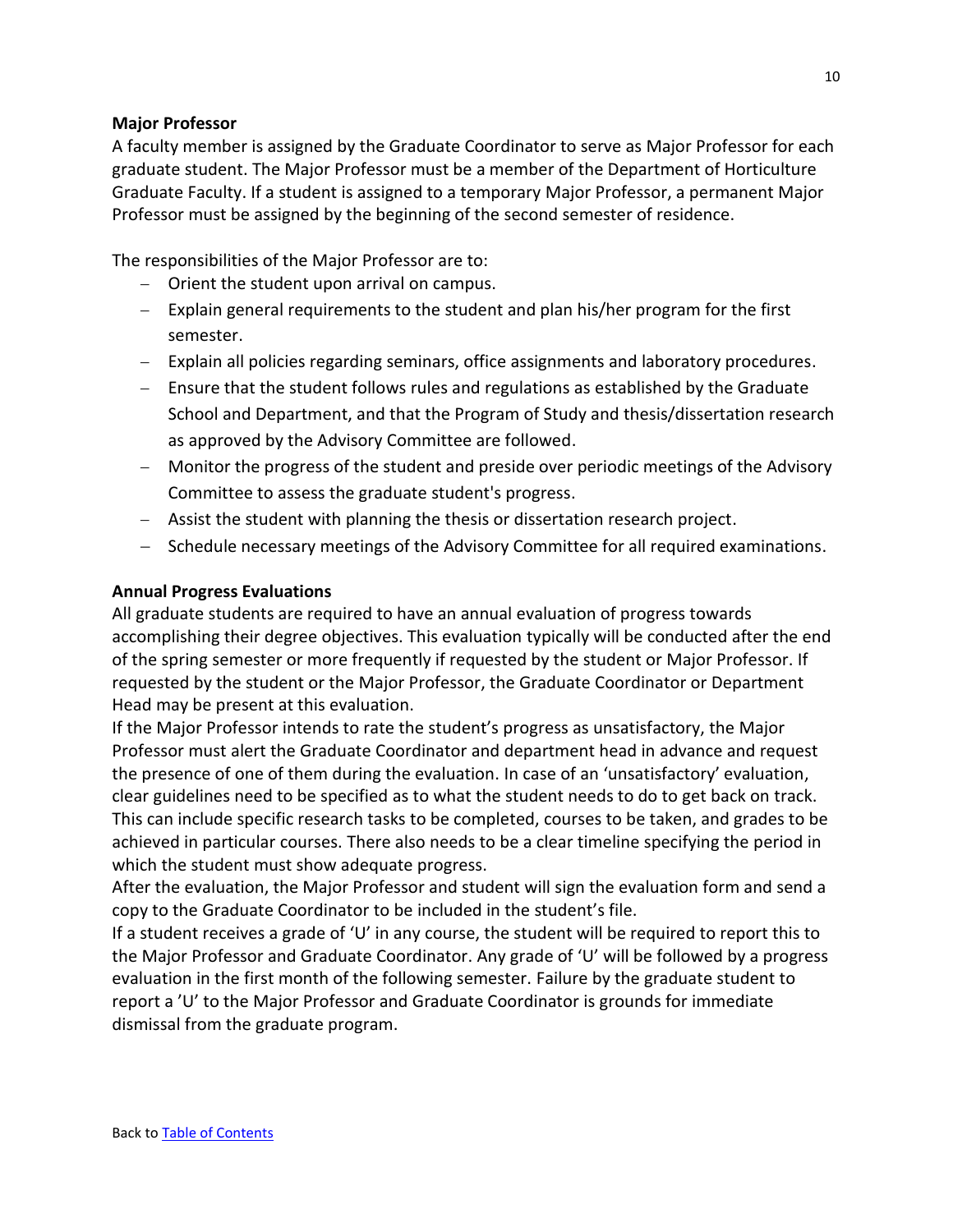### <span id="page-10-0"></span>**Proficiency Course Requirements**

All students admitted to the graduate program are expected to acquire competence in several areas of general horticulture prior to completion of degree requirements. As a minimum requirement, all students must take or must have taken the following courses at some point during their undergraduate/graduate career:

- One graduate or undergraduate course in a commodity area. Examples of courses satisfying this requirement are as follows:
	- o Fruit HORT 3020, 4020/6020
	- o Vegetable HORT 3010
	- o Ornamental HORT 3140, 3500, 3720, 4050/6050, 4060/6060
- One graduate or undergraduate course in a minimum of 4 of the following 6 subject areas: soils, plant pathology, entomology, genetics, botany, and plant physiology. Previous coursework will suffice at the discretion of the Advisory Committee.

### <span id="page-10-1"></span>**Course Registration**

The graduate school considers 12 hours per semester during the academic year and 9 hours during the summer semester to be a full-time course load. The maximum semester course load for any student is 18 hours per semester (6 hours during Maymester session, which graduate students typically do not register for). The minimum course load that a graduate student must enroll in is affected by whether the student is on a graduate assistantship or not. Students who do not have an assistantship must register for a minimum of 3 hours. The policy of the Horticulture Department is that students who are on a graduate assistantship must register for 18 hours during Fall, Spring, and Summer semesters.

Students need to be cleared for registration by their Major Professor. That process involves filling out an advisement slip (available in room 1111, Plant Sciences o[r online\)](https://hort.caes.uga.edu/content/dam/caes-subsite/horticulture/documents/graduate-students/forms/Hort-grad-advisement-form.pdf) that needs to be signed by the Major Professor. Alternatively, the major advisor can send an e-mail to [hort@uga.edu,](mailto:hort@uga.edu) listing the students name, UGA ID#, and a list of courses to be taken. Students are required to take the courses recommended by the Major Professor.

#### <span id="page-10-2"></span>**Departmental Seminar**

All graduate students are expected to attend the regularly scheduled departmental seminar series. Those students who have a conflict due to class scheduling or research-related duties during the departmental seminar time, may be excused from attending the seminar. However, efforts should be made to avoid or minimize these conflicts. Students who cannot attend seminar should notify the Graduate Coordinator.

### <span id="page-10-3"></span>**Record of Research Data**

All research data obtained by graduate students are the permanent property of the Department of Horticulture and should be so regarded. Methods of recording and filing data should be specified in the research proposal.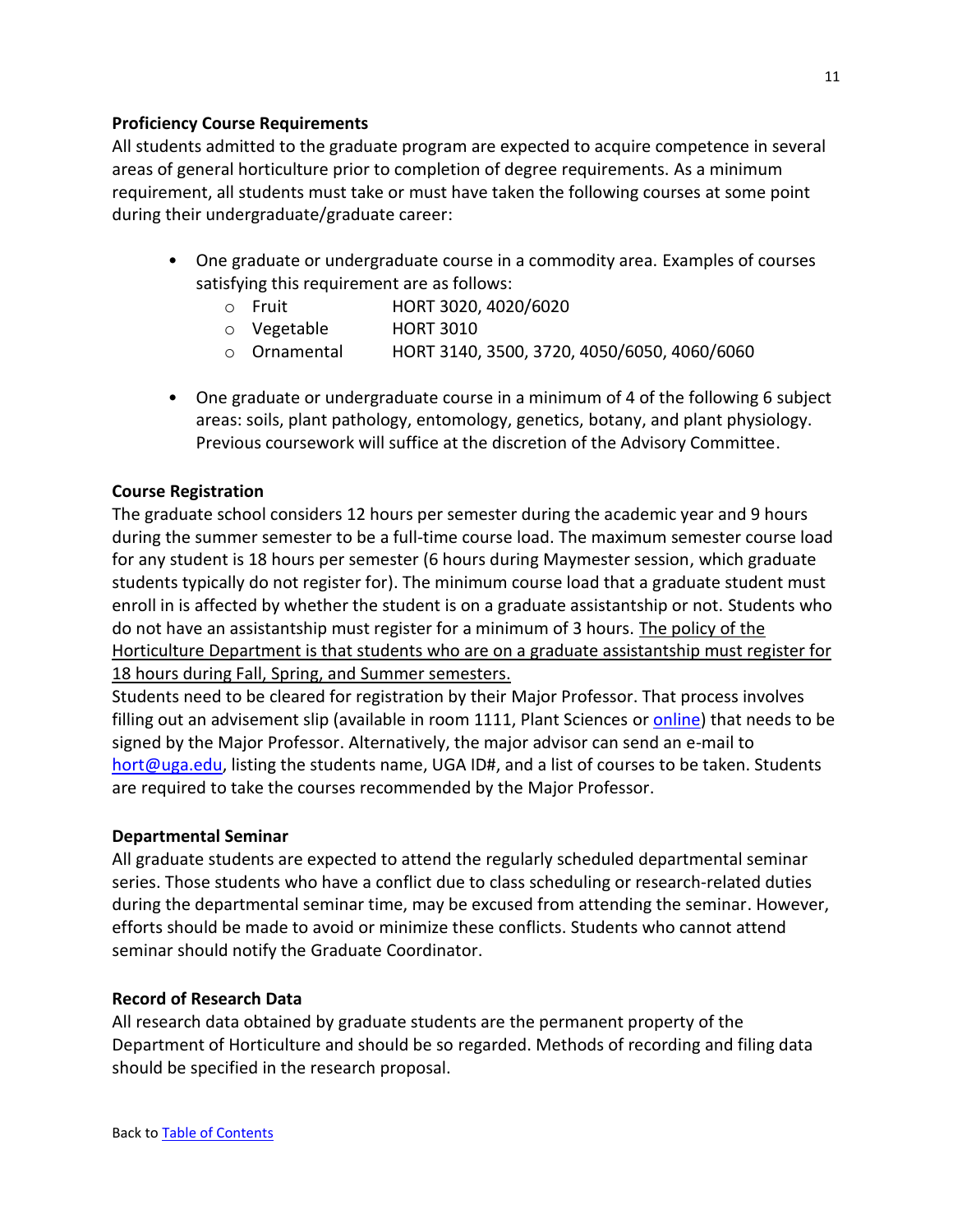### <span id="page-11-0"></span>**Travel**

All students should consult with their advisor before planning any business-related trip. For outof-state travel (excluding areas bordering Georgia) students need to request a travel authorization at least two weeks before the travel. Travel authorizations are needed for insurance purposes, so it is important to submit them whether students expect to be reimbursed for the costs incurred or not. The following information must be provided: date(s), destination(s) and purpose(s) of the trip (if the purpose is to give a presentation, include title and event), estimated cost (it is recommended to slightly overbudget the cost, as it is easier to get reimbursed if the actual cost is less than the initial estimate), and which account will be used to pay for it. The account will be provided by the Major Professor. You will need to use UGA's OneSource system [\(https://onesource.uga.edu/\)](https://onesource.uga.edu/) to file this information. For international travel (including Hawaii and Alaska), you need to register with the Office of International Education [\(http://oie.uga.edu/international-travel-authority/\)](http://oie.uga.edu/international-travel-authority/). Airfares can be reimbursed soon after purchasing, with no need to wait until after the travel. The complete travel policy can be found at [https://policies.uga.edu/Travel/Travel-Policy/.](https://policies.uga.edu/Travel/Travel-Policy/)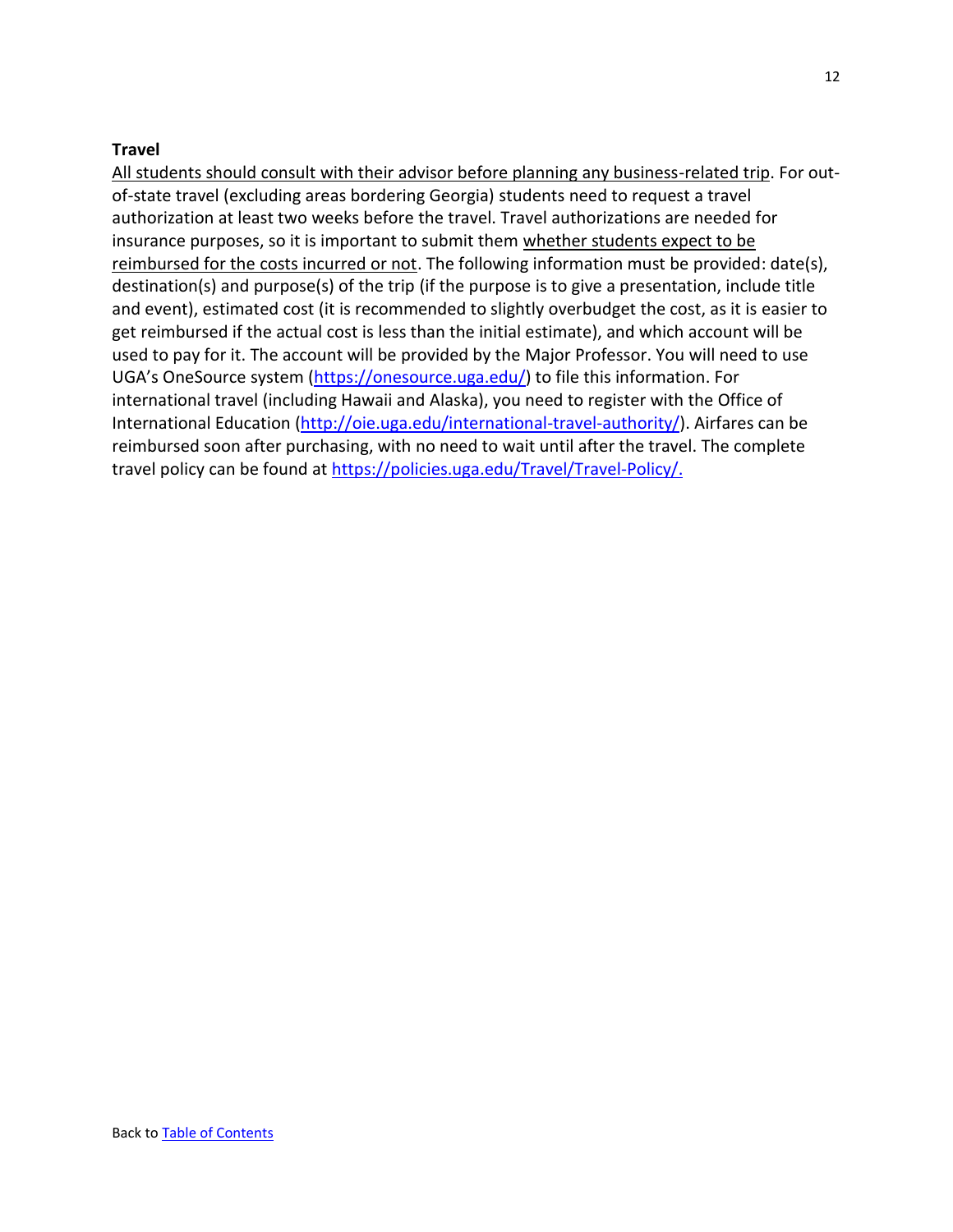# <span id="page-12-0"></span>**V. The Master of Science (M.S.) Degree Program**

### <span id="page-12-1"></span>**Advisory Committee**

An advisory committee for each graduate student must be appointed before the end of the first semester of residency. The advisory committee must be approved by the Graduate Coordinator and is appointed by the Dean of the Graduate School. The advisory committee will consist of the Major Professor (who will act as chairperson) and two additional members. The Major Professor and at least one other committee person must be members of the Graduate Faculty of the University of Georgia. At least one member of the committee must reside outside of the Department of Horticulture.

For appointment of the Advisory Committee, an official form ("The Advisory Committee for [Master of Arts and Master of Science Candidates](https://www.classics.uga.edu/sites/default/files/body_advcomms.pdf)") must be filed with the Graduate School. Following deliberations with the Major Professor, the student should verify that selected faculty members are willing to serve on the advisory committee. The form must be filled out by the student, and then signed by the Graduate Coordinator who will submit it to the Graduate School. If any changes are made in the composition of the Advisory Committee, the Graduate School must be notified by filing a revised [Advisory Committee form](https://gradstatus.uga.edu/Forms/G130) (see page 18).

The Advisory Committee is required to hold a meeting before the end of the first year of residency. Other functions of the committee include planning and approving the Program of Study, reading and approving the thesis, and administering the final examination.

### <span id="page-12-2"></span>**Program of Study**

Each student must complete a program of study that constitutes a logical whole. The program of study must consist of at least 30 semester hours of graduate credit. At least 24 semester hours must be in coursework; no more than 6 hours of research (7000 or 7300) can be applied to the 30-hour total. At least one half (12 hours) of the coursework listed on a program of study must be in courses open only to graduate students. These hours cannot be satisfied by transfer credit, master's research, or independent study courses.

Specific course requirements include:

- − 3 semester hours of HORT 7300 (Master's Thesis)
- − 1 semester hour of HORT 8000 (Seminar). This course is offered during the spring semester and includes aspects of effective seminar presentation. Horticulture graduate students are allowed to take CRSS 8100 or CRSS(HORT) 8861 instead of HORT 8000 if HORT 8000 is not offered during that spring semester.
- − FANR 6750, STAT 6220, or STAT 6315 or higher
- − A graduate level chemistry/biochemistry course or Advanced Plant Physiology (HORT 8104)
- − Plant Growth and Development (HORT 8150)
- − A maximum of 3 hours total of HORT 6070/6080 (Special Problems in Horticulture) and HORT 8080 (Horticulture Research) can be applied towards the required 24 hours of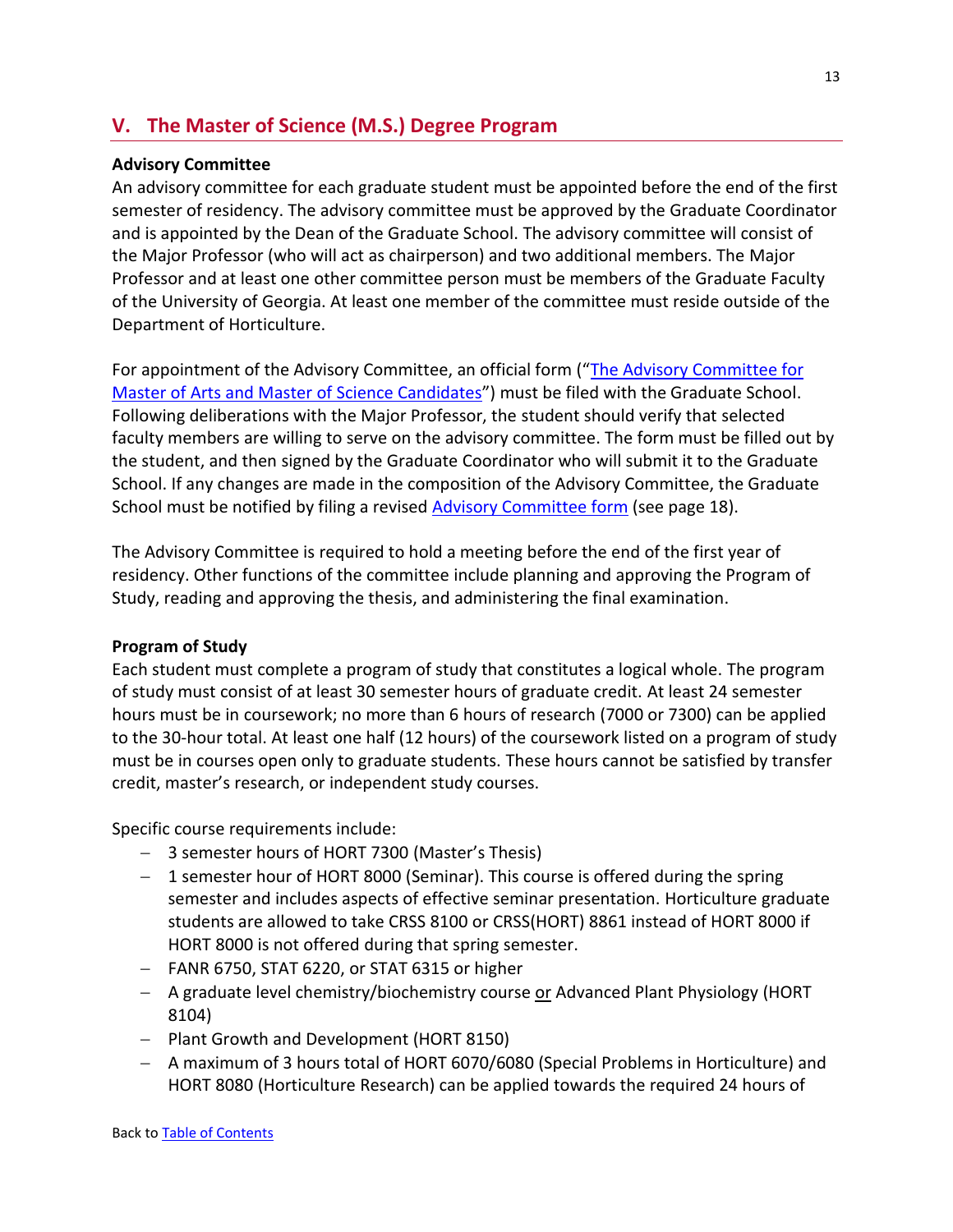required coursework. These courses need to be taken under the direction of a faculty member other than the student's Major Professor.

- − Depending on the content, seminar courses may or may not count towards the program of study. For example, PBIO 8830 cannot count towards the program of study in the Plant Biology program and does not count in our program. If there is doubt as to whether a course can be counted towards the program of study, please contact the Graduate Coordinator.
- − Completion of any proficiency courses (see p. [11\)](#page-10-0) for students lacking previous horticulture experience.

The Program of Study should be submitted using the appropriate on-line form [\(https://gradstatus.uga.edu/Forms/G138\)](https://gradstatus.uga.edu/Forms/G138). The program of study must be approved by the student's Major Professor, advisory committee, departmental Graduate Coordinator and Dean of the Graduate School. This must be completed by Friday of the second full week of classes of the semester in which degree requirements are completed. Courses should be listed in the order taken. 6000- and 7000- level courses open only to graduate students should be designated by an asterisk. No grade below "C" is acceptable for a course included on a program of study. (Note the Advisory Committee form must be submitted before or with this program of study). Changes made in the Program of Study should be reported to the Graduate School (see "Recommended Change in Program of Study" form [on page 19\)](#page-18-0).

### <span id="page-13-0"></span>**Research Prospectus and Proposal Seminar**

Each student is required to prepare a written research prospectus describing the proposed independent research to be conducted for the thesis work. The prospectus must be shared with and approved by the Advisory Committee. The prospectus must be completed before significant research is undertaken, and no later than the end of the first year of residency. Students also are required to give a departmental seminar outlining their research plans (see [The Proposal Seminar](#page-42-0) sectio[n on page 43\)](#page-42-0). The purpose of this seminar is two-fold: 1) to inform the rest of the department about the research topic and 2) to get input from the department. This seminar is meant to be informal and should stimulate discussion about the planned research.

#### <span id="page-13-1"></span>**Residency Requirement**

Minimum residency requirement is one academic year (two consecutive semesters of full-time study).

### <span id="page-13-2"></span>**Grade Point Average**

A student must maintain a 3.0 (B) average on the graduate transcript and a 3.0 (B) average on the program of study. Courses with a grade below 'C' do not count towards the program of study.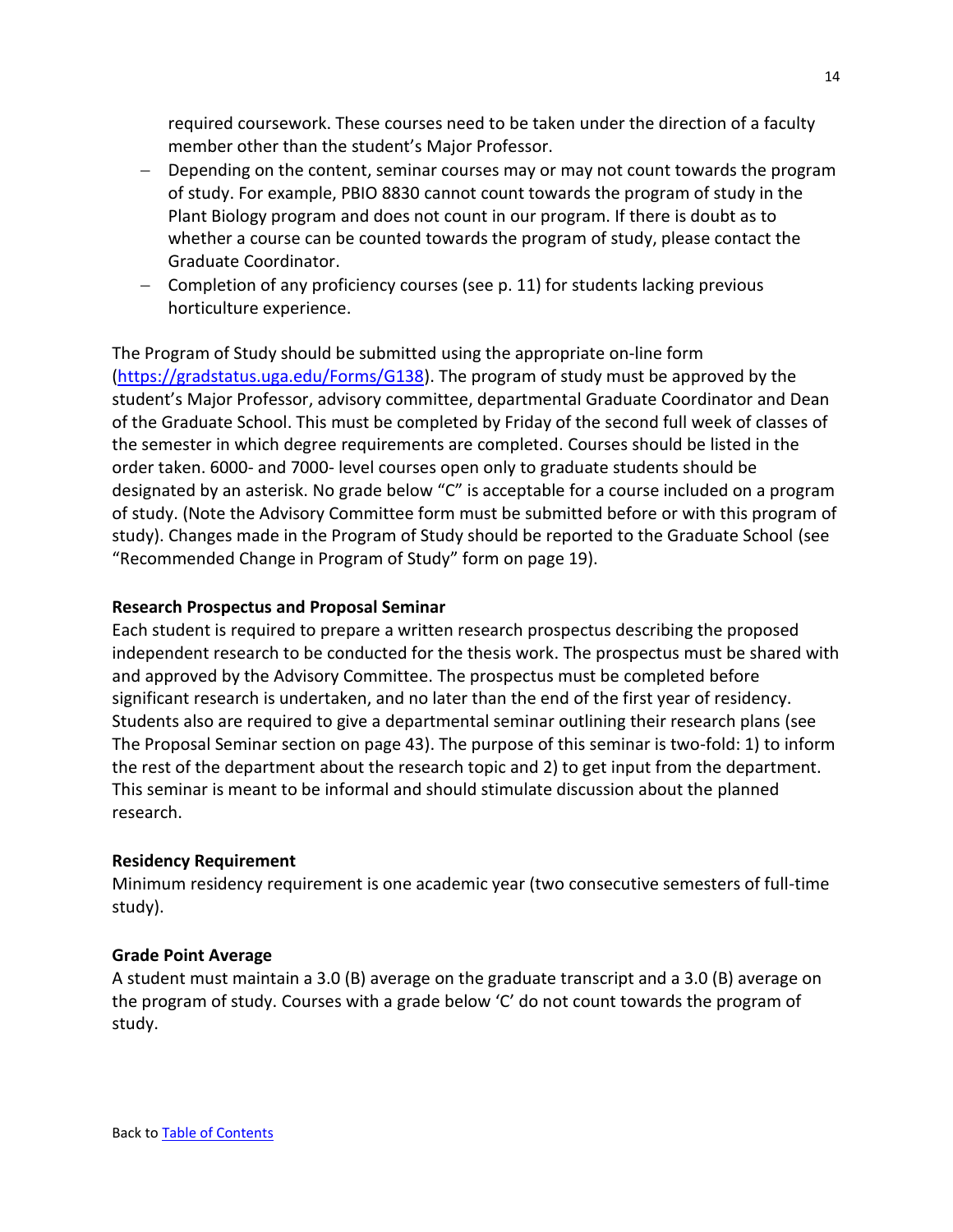#### <span id="page-14-0"></span>**Thesis Approval**

The fully corrected thesis must be prepared in accordance with the guidelines established by the Graduate School and submitted to the Dean of the Graduate School for signing. The thesis must be written under the guidance of the student's Major Professor and may be written in either traditional or manuscript style. With both styles, there must be an introduction and a literature review with the purposes of defining problems, presenting hypotheses or theories, stating objectives, and thoroughly reviewing pertinent literature. Both styles also require a concluding chapter or section which unifies preceding chapters or sections. Complete guidelines for thesis preparation (and a template) can be found at

[http://grad.uga.edu/index.php/current-students/policies-procedures/theses-dissertations](http://grad.uga.edu/index.php/current-students/policies-procedures/theses-dissertations-guidelines/theses-and-dissertations-overview/)[guidelines/theses-and-dissertations-overview/.](http://grad.uga.edu/index.php/current-students/policies-procedures/theses-dissertations-guidelines/theses-and-dissertations-overview/)

Approval and processing of the thesis should proceed as in the parts designated in the "Approval Form for Master's Thesis, Defense, and Final Examination Master of Arts and Master of Science Candidates" (see [Graduate School Forms](#page-18-0) [on page 19\)](#page-18-0). Upon approval by the Major Professor, copies of the thesis will be distributed to the rest of the Advisory Committee. The Advisory Committee must approve the thesis with no more than one dissenting vote and must certify their approval in writing. Abstention is not an acceptable vote for the thesis.

#### <span id="page-14-1"></span>**Final Examination**

A final examination on both the program of study and the thesis is required and will be administered by the Advisory Committee. Defense of the thesis will be by an oral examination. All members of the advisory committee must participate in the entire defense, and the committee must approve the defense with no more than one dissenting vote. If a committee member cannot be physically present, the absentee member may participate via a teleconference in which all participants can hear each person's comments. The chair of the committee must register the vote and indicate that this member's participation was by teleconference. The graduate school must receive the Final Defense Approval form no later than two weeks prior to graduation. The thesis will obtain final approval after suggested changes are completed.

#### <span id="page-14-2"></span>**Submission of Thesis**

One complete formatted copy of the thesis must be electronically submitted to the Graduate School no later than four weeks prior to graduation for a format check. All requirements for the thesis must be complete no later than one full week prior to graduation. The graduate school will not accept theses for format checking or the Dean's approval between the last day of classes and late registration of the following term. An Electronic Thesis and Dissertation (ETD) Submission Approval Form must be completed by the student and Major Professor regarding different release options of the thesis on the web.

#### <span id="page-14-3"></span>**Department Exit Seminar**

Students are required to present an exit seminar on their thesis research. The seminar is to be scheduled and notification given to the Graduate Coordinator at least two weeks prior to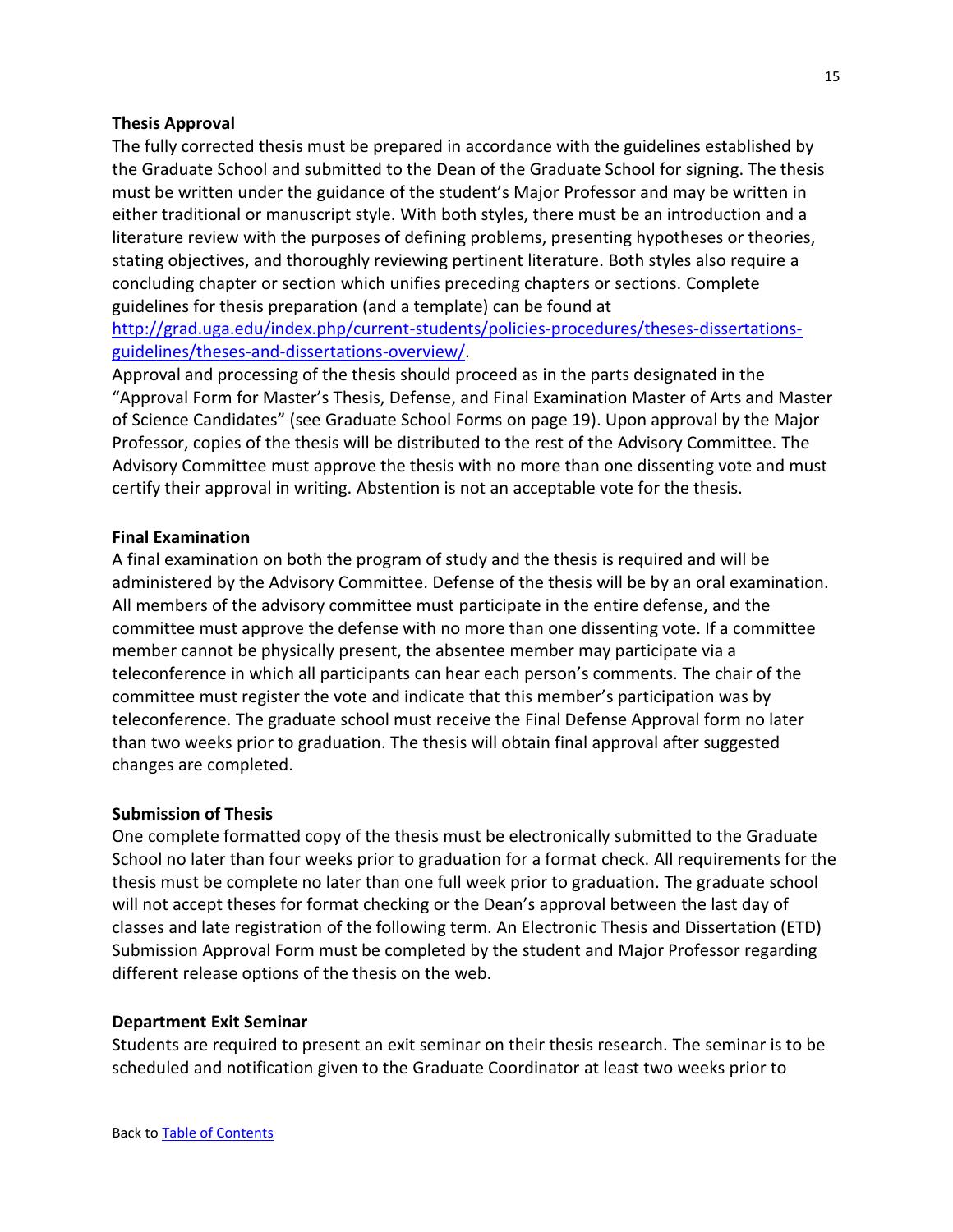presentation. The seminar will be announced to all students, faculty, and staff members of the department. Students are encouraged to present their exit seminar as part of the Horticulture Department seminar series if possible.

### <span id="page-15-0"></span>**Switching from the M.S. to the Ph.D. program**

Outstanding M.S. students may be allowed to change their degree objective from an M.S. to a Ph.D. The student's advisory committee will evaluate the M.S. student's potential to bypass the M.S. degree and pursue a Ph.D. degree instead. In case the advisory committee unanimously agrees that the student is qualified to bypass the M.S. degree and instead pursue a Ph.D., the committee needs to write a letter in support of the change in degree objective. The letter should clearly spell out why the student should be allowed to change her/his degree objective. This letter, along with the student's CV and unofficial transcript needs to be send to the Graduate Coordinator. (S)he will then share this information with the departmental graduate admissions committee. If a majority of the committee votes in favor of the change in degree objective, the student will be allowed to enter the Ph.D. program (pending approval from the graduate school). To request the change in degree objective, the student needs to fill this [online form.](https://gradstatus.uga.edu/Forms/G136) Note that strong performance in the M.S. program does not guarantee that the student will be allowed to change the degree objective to a Ph.D.

### <span id="page-15-1"></span>**Checklist for the M.S. Degree**

A checklist has been provided to assist each student in the steps required to complete their degree program (see pg. 20-21). An up-to-date version of the checklist should be maintained in the graduate student's departmental file with the date of completion for each of the requirements filled in. The checklist is not meant to be all-inclusive. It is the student's final responsibility to refer to the Graduate Bulletin and to comply with all regulations as defined by the Graduate School.

### <span id="page-15-2"></span>**Graduation**

*Application for Graduation*. A student must apply for graduation no later than Friday of the second full week (the first full week for summer) of classes in the semester of the anticipated graduation date to permit the Graduate School to review the student's file. These deadlines are published on the Graduate School Website for three semesters in advance, [http://grad.uga.edu/index.php/current-students/important-dates-deadlines/.](http://grad.uga.edu/index.php/current-students/important-dates-deadlines/) Students must enroll for a minimum of three hours during the semester in which degree requirements are completed. The application for graduation is submitted electronically through [ATHENA.](https://sis-ssb-prod.uga.edu/PROD/twbkwbis.P_GenMenu?name=homepage)

*Late Filing for Graduation*. A student who misses a graduation deadline by failing to file the "Application for Graduation Form," "Advisory Committee Form", and/or "Program of Study Form" will have the option of paying a single fee of \$50 (check or money order in U.S. dollars) for the late processing of all required forms. A completed "Late Filing for Graduation Form," all required graduation forms, and the late fee payment must be submitted to the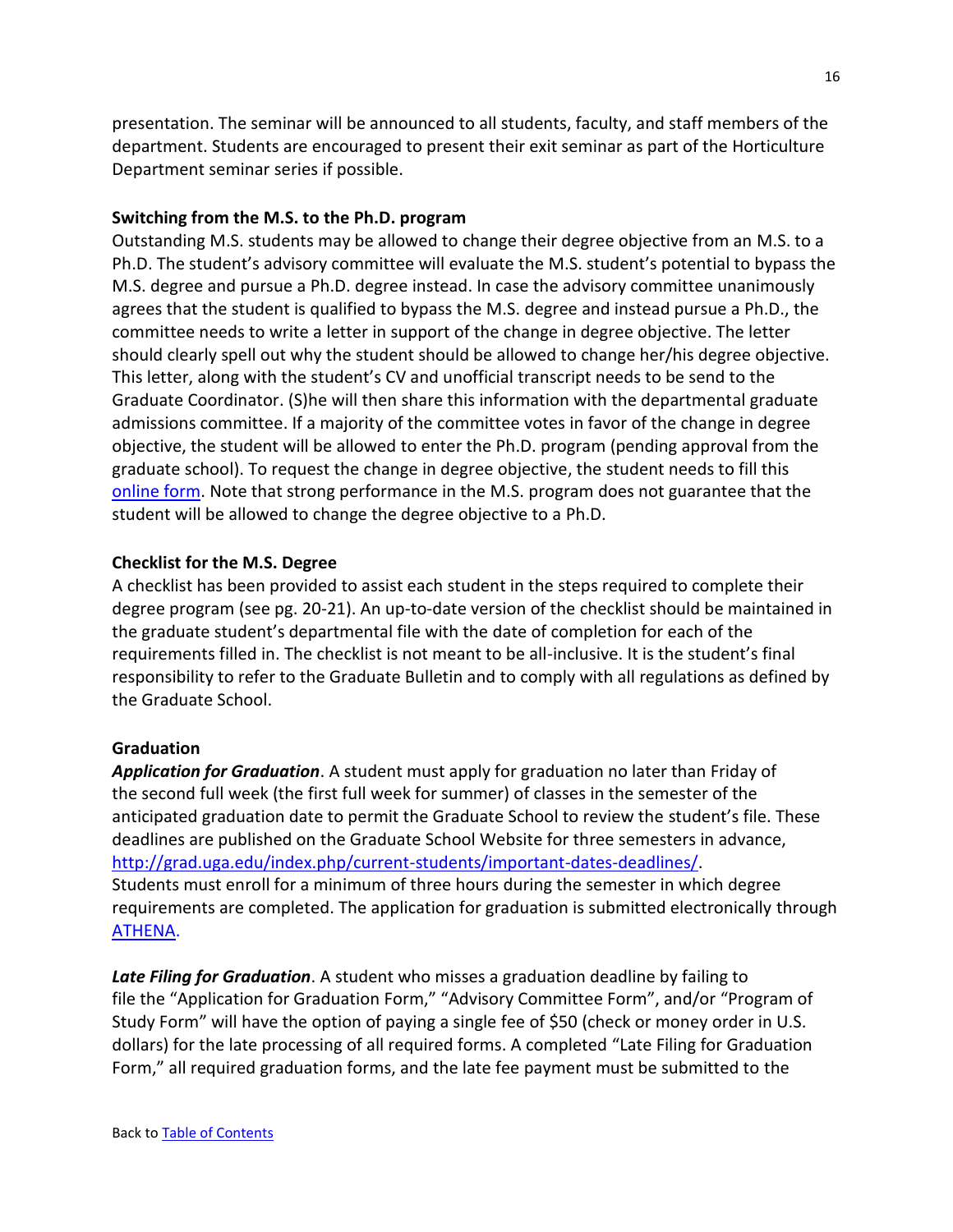Graduate School Office of Enrolled Student Services within 45 calendar days of the original deadline. After the 45-day late period, no students will be added to the commencement roster for the current semester.

*Change in Graduation Date*. If a student cannot complete the degree requirements in the semester for which a graduation application was submitted, the student should notify the Graduate School of the new date of intended graduation by sending an email to Enrolled Student Services (gradinfo@uga.edu). The Major Professor or Graduate Coordinator may also notify the Graduate School by letter or e-mail of the student's intent. If the Graduate School does not hear from the student, the Major Professor, or the Graduate Coordinator, the student's name is placed on the graduation list for the subsequent semester. Should a student neglect to notify the Graduate School a second time of failure to complete degree requirements, the student's name may be removed from graduation status. The student and Graduate Coordinator will be notified of this action. It will then be necessary for the student to reapply for graduation.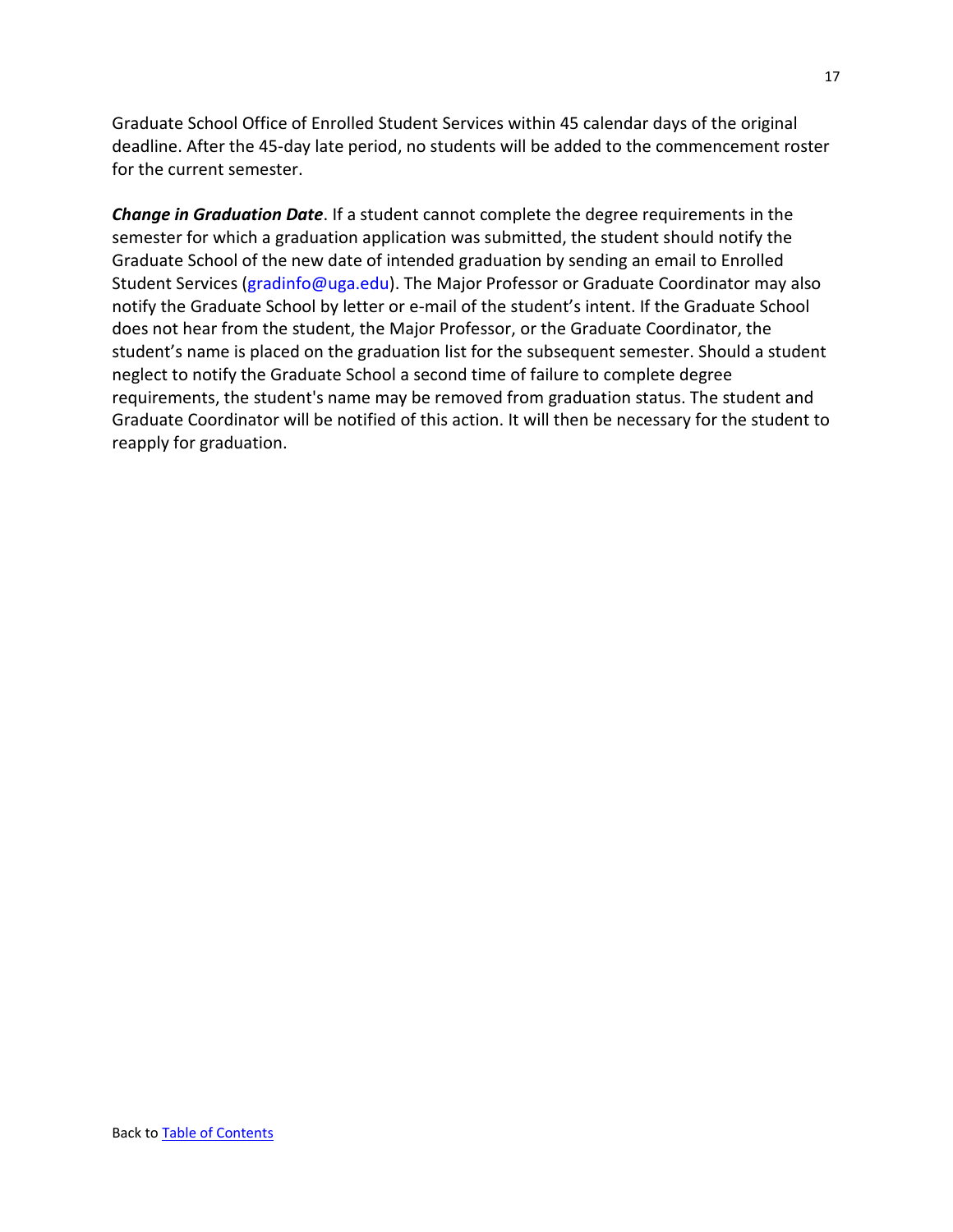# **CHECKLIST for M.S.**

Name \_\_\_\_\_\_\_\_\_\_\_\_\_\_\_\_\_\_\_\_\_\_ First semester of residence \_\_\_\_\_\_\_\_\_\_\_\_\_\_\_\_\_\_\_\_\_\_\_

Major Professor \_\_\_\_\_\_\_\_\_\_\_\_\_\_\_\_\_\_\_\_\_\_

| <b>Date</b><br>completed | <b>Check Requirements Completed</b>                                                                                                                                                                                                                                                                                                                                                                                                                                                                                                                                                                                                                                                                                      | <b>Deadline</b>                                                                                            |
|--------------------------|--------------------------------------------------------------------------------------------------------------------------------------------------------------------------------------------------------------------------------------------------------------------------------------------------------------------------------------------------------------------------------------------------------------------------------------------------------------------------------------------------------------------------------------------------------------------------------------------------------------------------------------------------------------------------------------------------------------------------|------------------------------------------------------------------------------------------------------------|
|                          | <b>Appointment of Major Professor</b>                                                                                                                                                                                                                                                                                                                                                                                                                                                                                                                                                                                                                                                                                    | First semester                                                                                             |
|                          | Appointment of Advisory Committee (form required)<br>Composed of Major Professor who serves as chair, and 2<br>other faculty (one must be from a different department).<br>The chair and at least one other member of the<br>committee must be regular or provisional members of the<br>graduate faculty. (If more than three members are<br>appointed to the committee, a majority of Graduate<br>faculty members must be maintained).                                                                                                                                                                                                                                                                                  | Before the end of the first<br>semester of residence                                                       |
|                          | <b>First Committee Meeting</b>                                                                                                                                                                                                                                                                                                                                                                                                                                                                                                                                                                                                                                                                                           | Before the end of the<br>second semester                                                                   |
|                          | Program of Study (form required)<br>Requires at least 30 hrs of graduate credit. No more than<br>6 hrs of research (7000 or 7300) can be applied to the 30-<br>hour total.<br>At least 12 of the 30 hrs must be in courses open only to<br>graduate students. (These hours cannot be satisfied by<br>Master's research or independent study).<br>Includes 3 hrs of HORT 7300.<br>Includes 1 hr of HORT 8000 (seminar).<br>Includes STAT 6220 or 6315 or higher.<br>Includes a graduate level chemistry course.<br>Completes any required courses for students without a<br>B.S. in Horticulture or its equivalent.<br>Is approved by the advisory committee, Major Professor,<br>Graduate Coordinator & graduate school. | By the end of the second<br>week of classes during the<br>semester degree<br>requirements are<br>completed |
|                          | <b>Research Prospectus and Proposal Seminar</b><br>Approval of a written research proposal by the Advisory<br>Committee<br>Departmental proposal seminar                                                                                                                                                                                                                                                                                                                                                                                                                                                                                                                                                                 | By the end of the first year<br>of residency                                                               |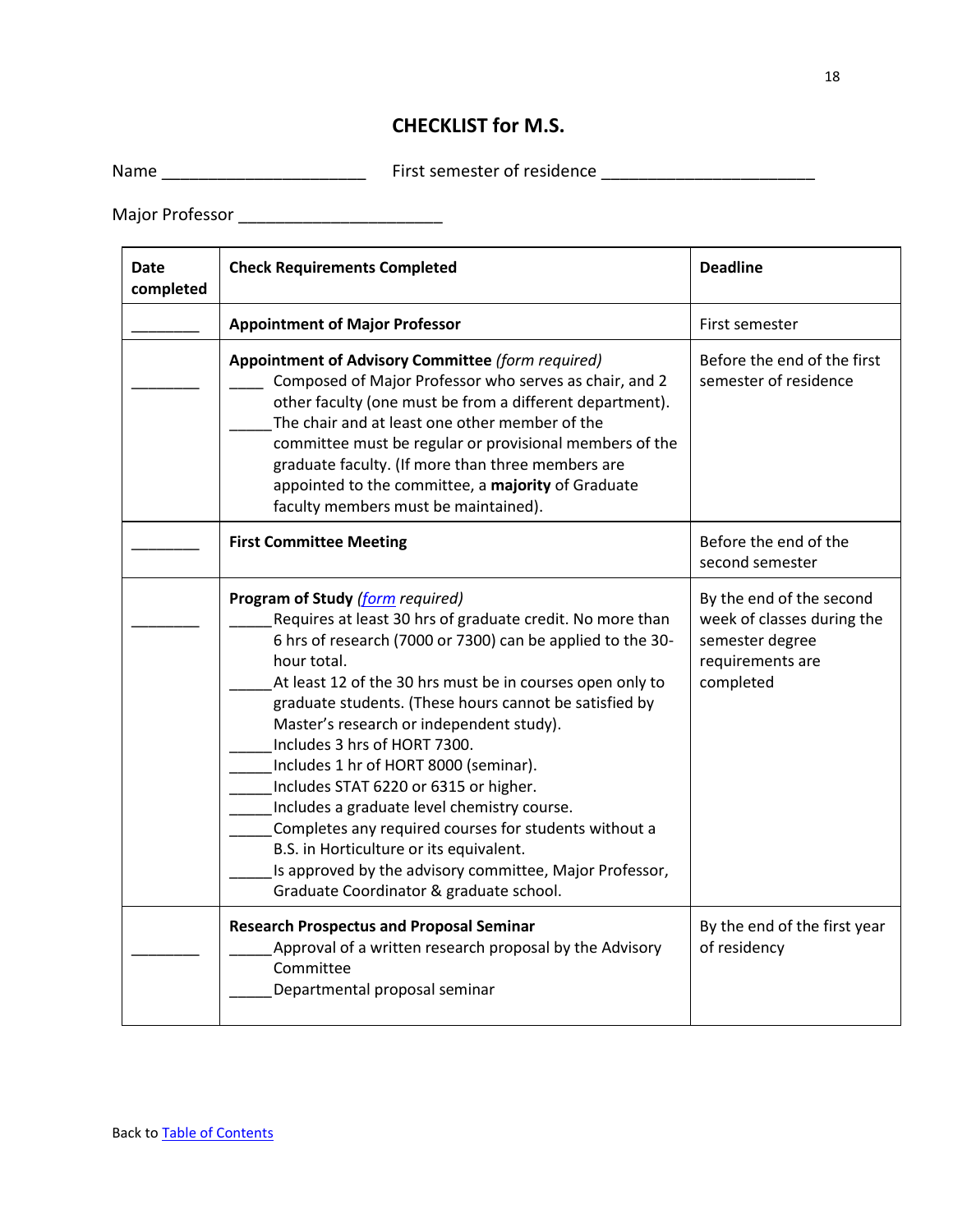| <b>Residency Requirement</b><br>Minimum residence requirement is one academic year<br>(two semesters of full-time study).                                                                                                                                                                                                                                                       |                                                                                                                                                                              |
|---------------------------------------------------------------------------------------------------------------------------------------------------------------------------------------------------------------------------------------------------------------------------------------------------------------------------------------------------------------------------------|------------------------------------------------------------------------------------------------------------------------------------------------------------------------------|
| <b>Application for Graduation (form required)</b>                                                                                                                                                                                                                                                                                                                               | Prior to the deadline of the<br>semester that you are<br>graduating.                                                                                                         |
| <b>Thesis</b><br>Approved by Major Professor and distributed to advisory<br>committee at least two weeks prior to exam.<br>Approved by advisory committee.<br>Format approved by Graduate School.<br>Registration requirement of at least 3 hr during the<br>semester thesis is completed and submitted.<br>Submission of an Electronic Thesis and Submission<br>approval form. | Final version must be<br>electronically submitted to<br>the Graduate School at<br>least two weeks prior to<br>graduation.<br>Graduate school templates<br>can be found HERE. |
| <b>Final Oral Exam (form required)</b><br>Scheduled with department at least two weeks prior to<br>exam.<br>Registration requirement of at least 3 hr during the<br>semester the exam is taken and reported.                                                                                                                                                                    | Results reported to the<br>Graduate School at least<br>one week prior to<br>graduation.                                                                                      |
| <b>Departmental Thesis Seminar</b><br>Scheduled with department at least two weeks prior to<br>presentation.                                                                                                                                                                                                                                                                    | Prior to graduation.                                                                                                                                                         |

# <span id="page-18-0"></span>**Graduate School Forms**

All official Graduate School forms are accessible electronically at [http://www.uga.edu/gradschool/forms&publications/currentstudent\\_forms.html](http://www.uga.edu/gradschool/forms&publications/currentstudent_forms.html) or at [https://gradstatus.uga.edu/Forms/.](https://gradstatus.uga.edu/Forms/)

- [Advisory Committee.](https://gradstatus.uga.edu/Forms/G130)
- [Program of study form.](https://gradstatus.uga.edu/Forms/G138)
- [Recommended Change in Program of Study.](http://grad.uga.edu/wp-content/uploads/2017/08/body_recochgprog.pdf)
- Application for Graduation (through ATHENA).
- Graduation Change [Form](http://grad.uga.edu/wp-content/uploads/2014/11/body_changeform.pdf) (email [gradinfo@uga.edu\)](mailto:gradinfo@uga.edu).
- Approval Form for Master's Thesis, Defense, and Final Examination Thesis Defense & [Final Examination Approval \(M.A. & M.S.\)](https://grad.uga.edu/wp-content/uploads/2019/05/body_apprform_V1.pdf) Master of Arts and Master of Science Candidates [includes a page for Electronic Thesis and Dissertation (ETD) Submission Approval Form].
- [Electronic thesis and dissertation \(ETD\) submission approval form.](https://gradstatus.uga.edu/Forms/G129)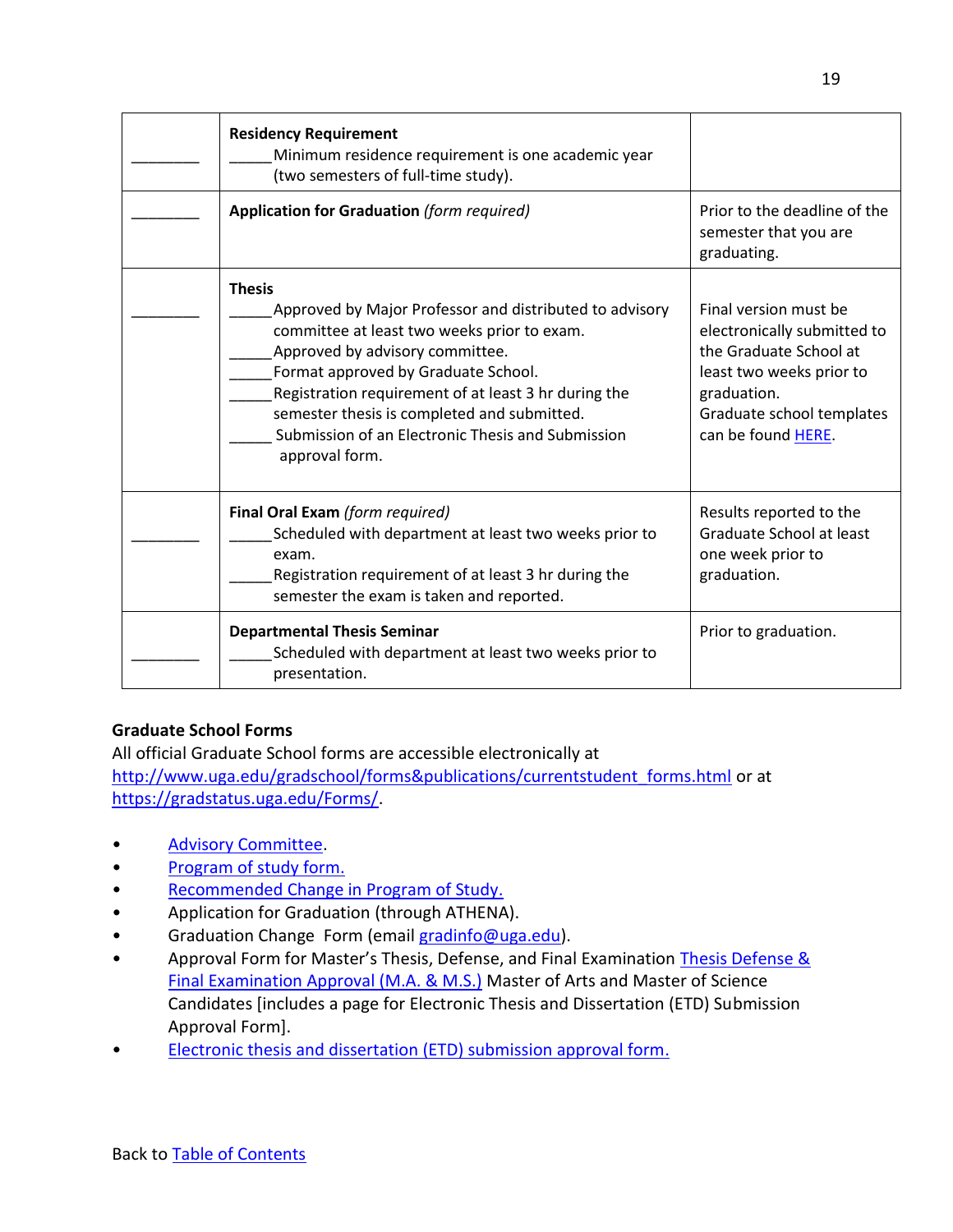# <span id="page-19-0"></span>**VI. The Ph.D. Degree Program**

### <span id="page-19-1"></span>**Advisory Committee**

An Advisory Committee must be appointed by the end of the first year of residence. The Horticulture Department requires the advisory committee to be composed of at least five members. A minimum of three members must be graduate faculty, including the student's Major Professor who will serve as the chair of the committee. Two members must be from outside the Horticulture Department. The committee may include one non-UGA faculty, who must hold the Ph.D. degree. The Advisory Committee, in consultation with the student, is responsible for planning the student's program, choosing a subject for the dissertation, and arranging and administering preliminary written and oral examinations.

For appointment of the Advisory Committee, an official form must be filed with the Graduate School ("[Advisory Committee](https://gradstatus.uga.edu/Forms/G130) [*[Instructions](http://grad.uga.edu/wp-content/uploads/2018/01/Advisory-Committee-form-how-to-submit1.pdf)*]"). Following deliberations with the Major Professor, the student should verify that selected faculty members are willing to serve. The form must be filled out by the student, and then signed by the Graduate Coordinator who will submit it to the Graduate School. If any changes are made in the composition of the Advisory Committee, the Graduate School must be notified by filing a revised Advisory Committee form.

### <span id="page-19-2"></span>**Program of Study**

A *preliminary* Program of Study, developed by the Major Professor and the doctoral student and approved by a majority of the Advisory Committee, will be filed by the department by the end of the student's first year of residence. The program of study is a list of the proposed courses the student plans to take to support his or her research. It should include 16 or more hours of 8000- and 9000-level courses (in addition to research and independent study). In addition, all students are expected to acquire competence in general horticulture and are required to have satisfied proficiency course requirements (to be determined by the student's committee). The "Preliminary Doctoral Program of Study" form (see pg. 26) requires approval signatures from the Advisory Committee members. This form is for departmental use only and should not be sent to the Graduate School. A copy is kept in the student's departmental file.

• A *final* Program of Study must be submitted to the Graduate School for approval of the Dean of the graduate school by the time the notification of the oral comprehensive examination is given. The final Program of Study must be submitted on the proper online form [\(https://gradstatus.uga.edu/Forms/G138\)](https://gradstatus.uga.edu/Forms/G138) for approval by the Advisory Committee, Graduate Coordinator, and the Dean of the Graduate School. The final Program of Study must show all graduate courses **required** for the doctoral program (including courses from the master's degree and courses transferred from other universities). Courses should be listed in the order taken. No grade below a "C" is acceptable for a course included in the program of study. To be eligible to graduate, a student must maintain a 3.0 grade point average on all courses on the Program of Study and on all graduate courses taken. Changes made in the Program of Study should be reported to the Graduate School ("[Recommended Change in Program of Study](https://grad.uga.edu/wp-content/uploads/2017/08/body_recochgprog.pdf)").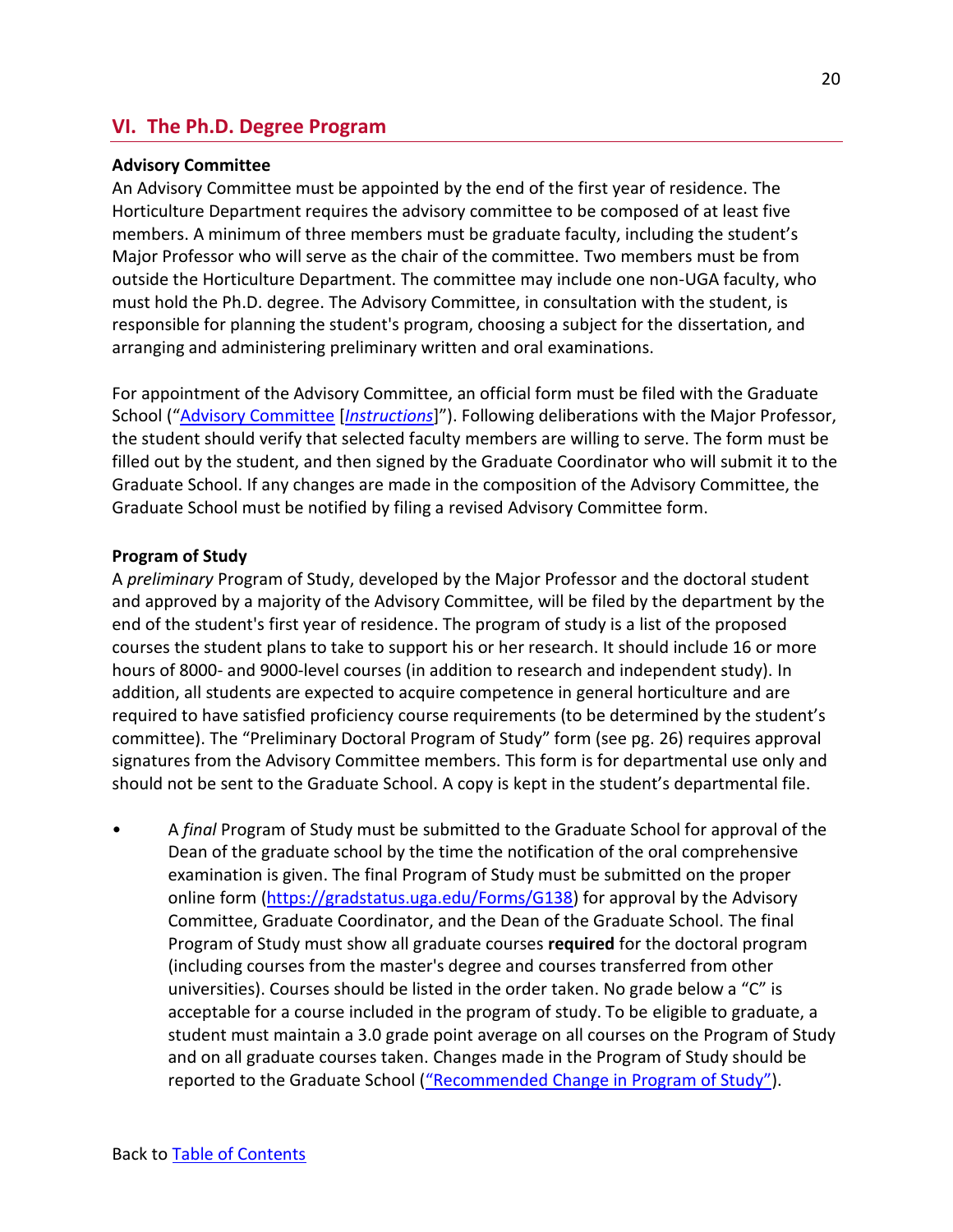Additional requirements for the Program of Study include:

- A minimum of 30 semester hours of coursework beyond the M.S. program, 3 hours of which are doctoral dissertation, and 16 or more hours are 8000- and 9000- level courses. Research (HORT 9000) and dissertation hours (HORT 9300) do NOT count towards these 16 hours of 8000- and 9000- level courses. Note: 3 hours of HORT 9300 must be included and up to 11 hours of HORT 9000 may be included on the program of study. All these hours count towards the required 30 hours of coursework. Thus, only 16 hours of 'regular courses' at the 8000 or 9000 level are required.
- 1 semester hour of HORT 8000 (seminar). This course is offered during the spring semester and includes aspects of effective seminar presentation. Horticulture graduate students are allowed to take CRSS 8100 or CRSS(HORT) 8861 instead of HORT 8000 if HORT 8000 is not offered during that spring semester. The requirement is satisfied if it was taken at UGA in the M.S. program.
- FANR 6750, STAT 6220 or STAT 6315 or higher (satisfied if taken during the M.S. degree).
- A graduate level chemistry or biochemistry course or advanced plant physiology (HORT 8104) (satisfied if taken during the M.S. degree).
- Plant growth and development (HORT 8150)
- A maximum of 3 hours total of HORT 6070/6080 'Special problems in horticulture' and HORT 8080 'Horticulture research' can be applied towards to required 16 hours of required coursework. These courses need to be taken under the direction of a faculty member other than the student's Major Professor.
- Depending on the content, seminar courses may or may not count towards the program of study. For example, PBIO 8830 cannot count towards the program of study in the Plant Biology program and also does not count in our program. If there is doubt as to whether a course can be counted towards the program of study, please contact the Graduate Coordinator.
- Completion of [proficiency course requirements](#page-10-0) for students lacking previous horticulture experience.

Note: since Ph.D. students have already taken several graduate courses before starting the program, there is some leeway in the above requirements. Certain course requirements may be waived if the student has already taken a similar course during her/his M.S. program.

Course requirements for Ph.D. students who do not have a master's degree are a bit different: The program of study for a student who bypasses the master's degree must contain 4 semester hours of University of Georgia courses open only to graduate students in addition to 16 semester hours of 8000 and 9000 level courses. Doctoral research (9000), independent study courses, and dissertation writing (9300) may not be counted in these 20 hours.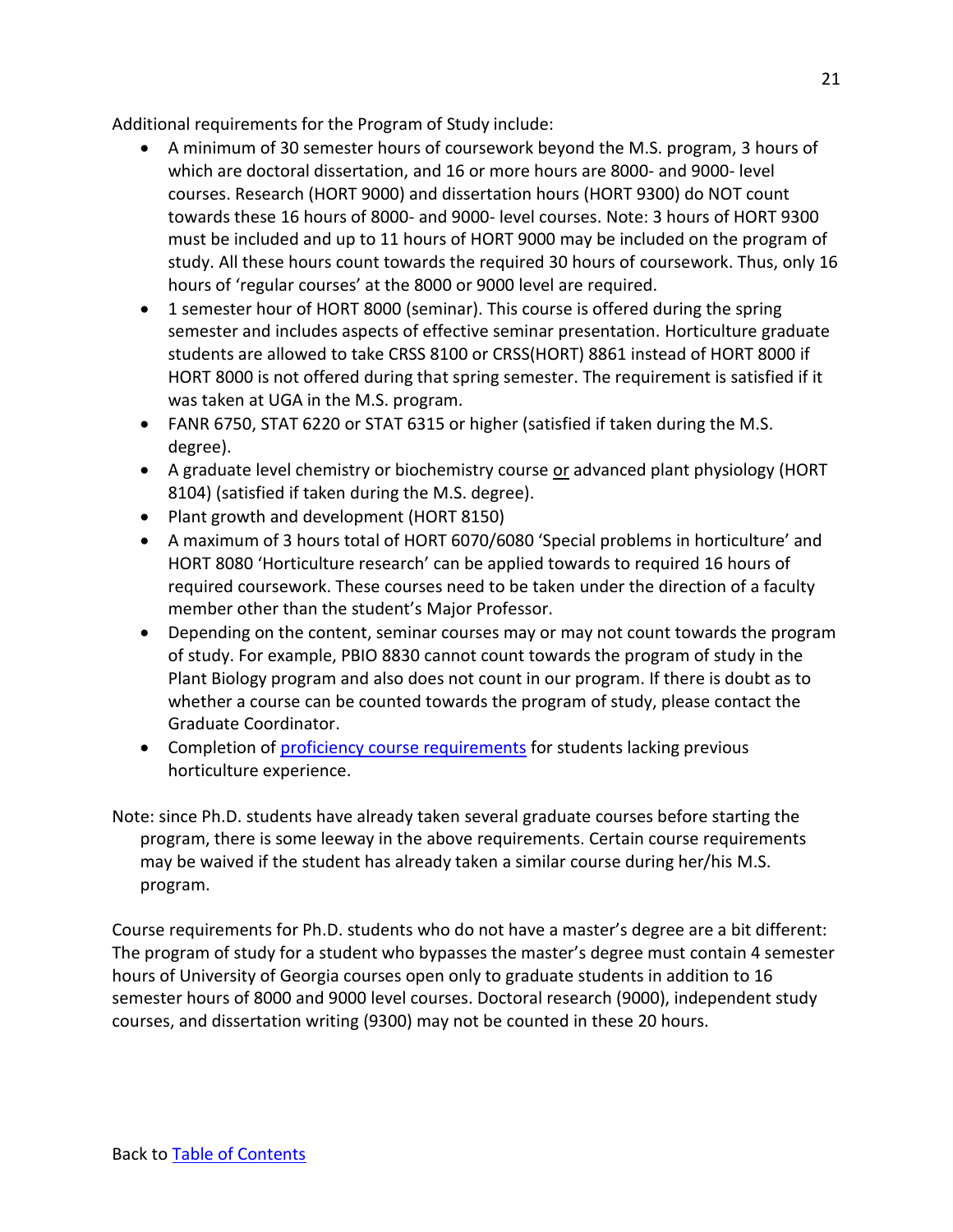### <span id="page-21-0"></span>**Research Prospectus and Proposal Seminar**

The dissertation must represent originality in research, independent thinking, scholarly ability, and technical mastery of a field of study. The Major Professor and Advisory Committee shall guide the student in dissertation planning. The student is required to prepare a dissertation prospectus which provides an introduction, rationale, and description of the proposed research to be conducted. The prospectus must be formally considered by the Advisory Committee in a meeting with the student. Approval of the dissertation prospectus signifies that members of the Advisory Committee believe that it proposes a satisfactory research study. The prospectus must be presented to and approved by the Advisory Committee before significant research is undertaken.

Students also are required to give a [departmental seminar outlining their research plans.](#page-42-0) The purpose of this seminar is two-fold: 1) to inform the rest of the departmental what your research topic is and 2) to gain input from the department. This seminar is meant to be informal and should stimulate discussion about the planned research. This is an opportunity for the student to request input from the rest of the department.

# <span id="page-21-1"></span>**Residency Requirement**

At least two consecutive semesters of full-time work must be spent in resident study on campus (i.e., enrollment for a minimum of 30 hours of *consecutive* work included on the program of study).

### <span id="page-21-2"></span>**Comprehensive Examinations**

A student must pass comprehensive written and oral examinations before being admitted to candidacy. The written comprehensive examination consists of questions submitted by each of the Advisory Committee members. The Major Professor is responsible for administering the exam. Typically, the student will answer the sections of the exam from each of the committee members on successive days. Answers will be evaluated by the individual questioners. Each committee member will indicate to the Major Professor whether the exam questions were passed or failed. The committee must approve the exam with no more than one dissenting vote.

The Preliminary Oral Examination is given following the successful completion of the written examination. At least two weeks prior to the examination, The Graduate Coordinator must notify the Graduate School by letter of the date, time, and place of the Oral Preliminary Examination. The Graduate Coordinator will notify the Graduate School and the Department upon instruction of the Major Professor. Ph.D. students need to fill out the form on the last page of this document to provide the Graduate Coordinator with the required information. All members of the advisory committee must be present for the entire defense. If necessary, a committee member may participate by teleconference in which all participants can hear each person's comments. The chair of the committee must register the vote and indicate that member's participation was by teleconference. The examination is open to all members of the faculty and shall be announced by the Graduate School. The committee must approve the examination with no more than one dissenting vote.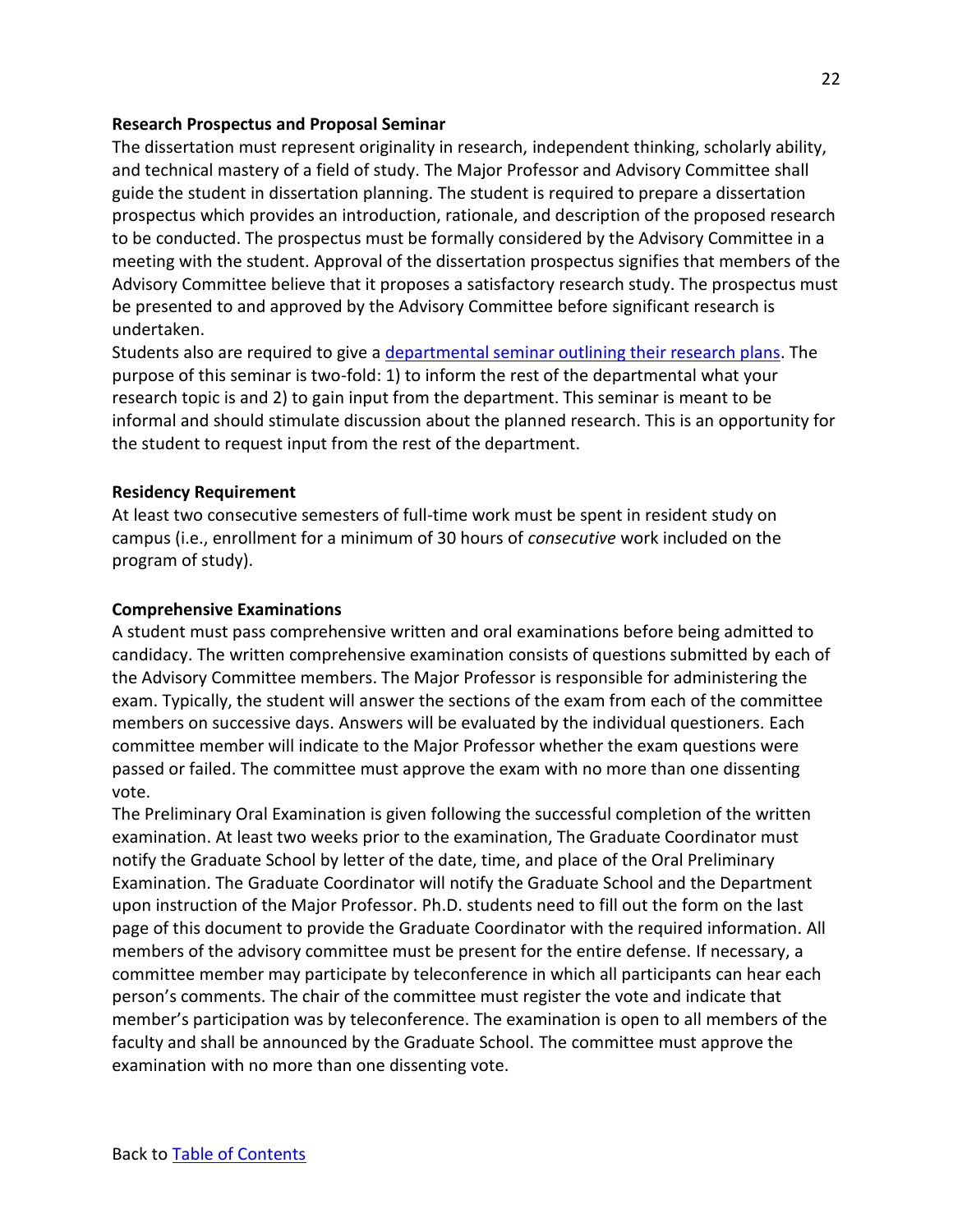The Graduate School will provide an official form, "Report of the Written and Oral Comprehensive Examination" after the Graduate Coordinator notifies the Graduate School of the time and place of the oral examination. The results of both examinations must be reported to the Graduate School on this form within two weeks after the date of the oral exam.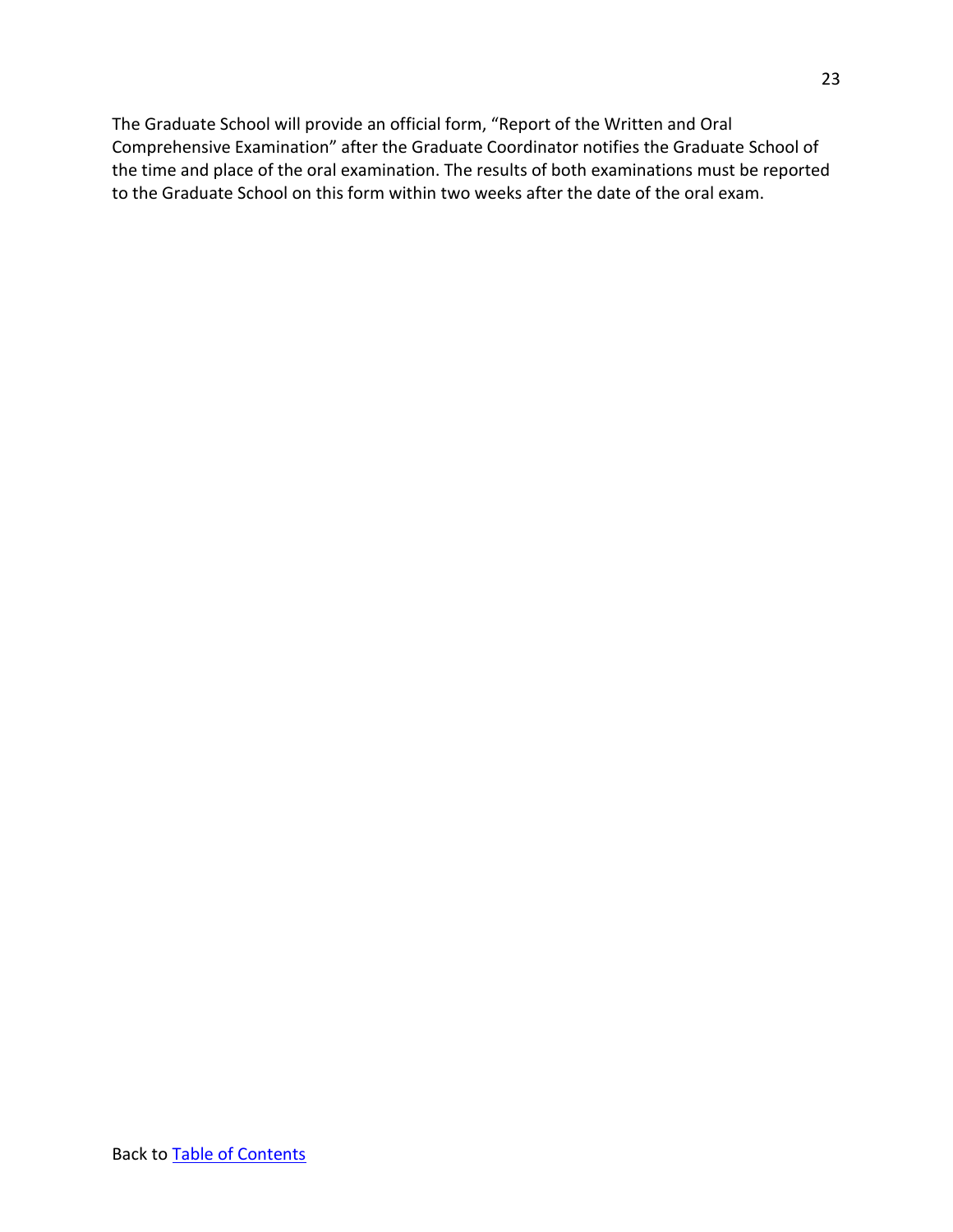# <span id="page-23-0"></span>**Admission to Candidacy**

The student is responsible for initiating the application for admission to candidacy [https://gradstatus.uga.edu/Forms/G162.](https://gradstatus.uga.edu/Forms/G162) The application should be filed with the work in his or her field. In addition, the following criteria must be met:

- − The final Program of Study has been officially approved by the Advisory Committee, Graduate Coordinator and graduate dean.
- − An average of 3.0 (B) or higher has been maintained on all graduate courses taken, and that no course with a grade below C has been accepted as part of the Program of Study.
- − The Research Skills requirement has been met.
- − All prerequisites set as a condition to admission and proficiency course requirements have been completed.
- − Written and Oral Examinations have been passed and reported to the Graduate School.
- − The Advisory Committee, including any changes in the membership, is confirmed.
- − The Residency requirement has been met.

The appropriate form to file with the Graduate School is the Application for Admission to Candidacy for Doctoral Degrees "[Application for Admission to Candidacy for Doctoral Degrees](http://grad.uga.edu/wp-content/uploads/2014/09/body_candphd.pdf)" [https://gradstatus.uga.edu/Forms/G162.](https://gradstatus.uga.edu/Forms/G162)

After Admission to Candidacy, the student must register for at least one more semester and a total minimum of ten hours of dissertation or other appropriate credit. A student must register for a minimum of 3 hours credit in any semester when using University facilities and/or staff time.

# <span id="page-23-1"></span>**Application for Graduation**

A student must complete the application for graduation with the Graduate School at least two *full semesters* prior to graduation, using ATHENA. If a student does not graduate in the semester designated on the graduation application, Enrolled Student Services should be notified of the new date intended for graduation at [gradinfo@uga.edu.](mailto:gradinfo@uga.edu)

### <span id="page-23-2"></span>**Department Dissertation Seminar**

Students are required to present an exit seminar on their dissertation research. The seminar is to be scheduled and notification given to the Graduate Coordinator at least two weeks prior to presentation. The seminar will be announced to all students, faculty, and staff members of the department. Students are encouraged to present their exit seminar as part of the Horticulture Department seminar series.

### <span id="page-23-3"></span>**Dissertation Approval and Defense**

The dissertation must be prepared in accordance with the guidelines established by the graduate school and submitted to the Graduate Dean for signing. The dissertation shall be written under the guidance of the student's Major Professor and may be written in either traditional or manuscript style. With both styles, there must be an introduction and a literature review with the purposes of defining problems, presenting hypotheses or theories, stating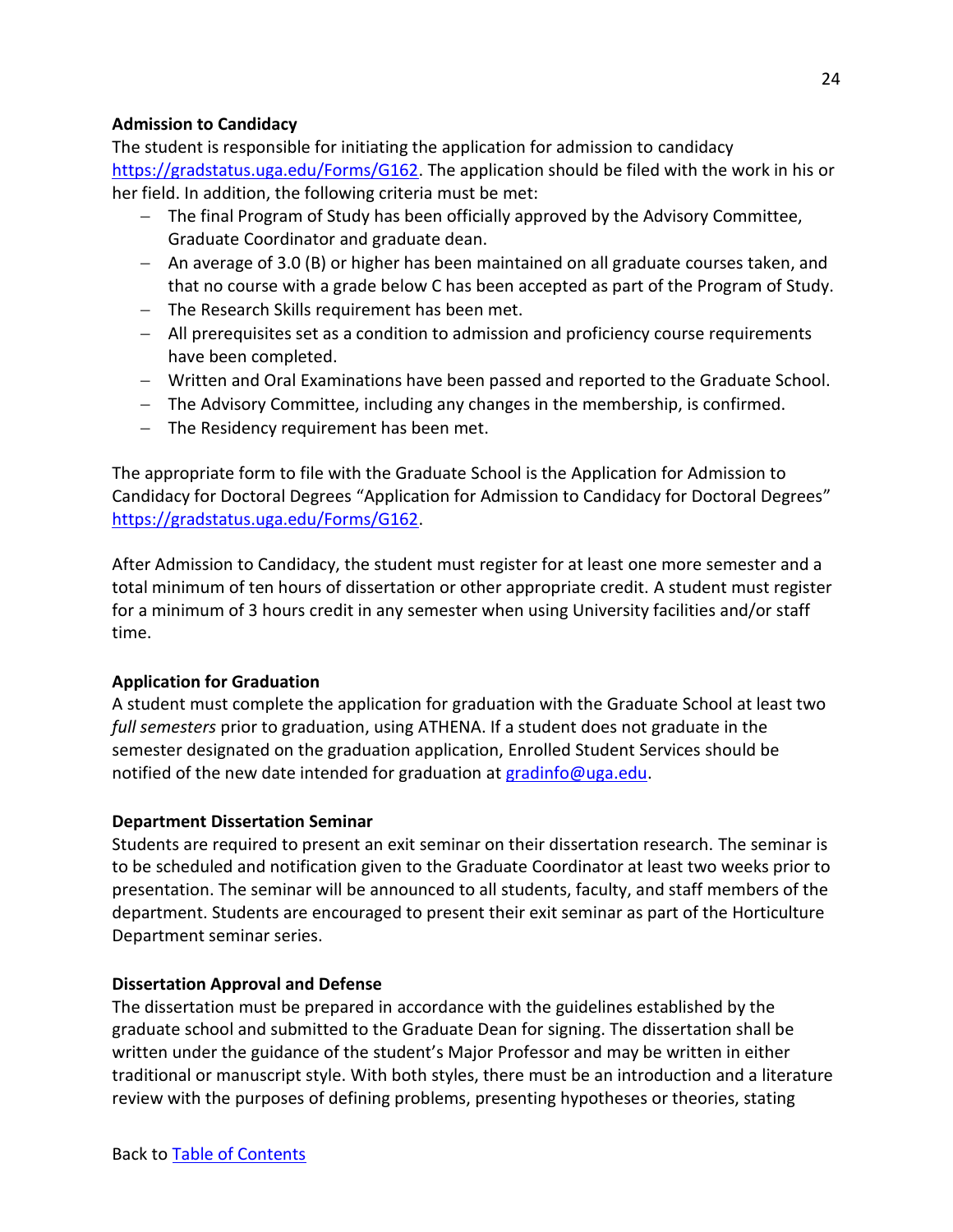objectives, and thoroughly reviewing pertinent literature. Both styles also require a concluding chapter or section which unifies preceding chapters or sections. Complete guidelines for thesis preparation can be found at [http://grad.uga.edu/index.php/current-students/policies](http://grad.uga.edu/index.php/current-students/policies-procedures/theses-dissertations-guidelines/theses-and-dissertations-overview/)[procedures/theses-dissertations-guidelines/theses-and-dissertations-overview/.](http://grad.uga.edu/index.php/current-students/policies-procedures/theses-dissertations-guidelines/theses-and-dissertations-overview/)

Approval and processing of the dissertation should proceed as designated in the "[Approval](https://www.fcs.uga.edu/docs/body_appphddis.pdf)  [Form for Doctoral Dissertation and Final Oral Examination](https://www.fcs.uga.edu/docs/body_appphddis.pdf)". Upon approval by the Major Professor, copies of the dissertation will be distributed to the rest of the Advisory Committee (Part I of the form), and the Major Professor will schedule a final oral defense and notify the Graduate School. Ph.D. students need to fill out the form on the last page of this document to provide the Graduate Coordinator with the required information. Two weeks must be allowed for members of the Advisory Committee to read the dissertation. The Graduate School will subsequently notify the University community of the date, time and location of the defense.

The Advisory Committee members must approve the dissertation with no more than one dissenting vote, and must certify their approval in writing, before a dissertation will be deemed as ready for a final defense (Part II of the form). If the advisory committee declines to approve the dissertation, the Major Professor will notify the student and the Graduate School.

### **Oral Defense and Final Examination.**

The final defense of the dissertation will be chaired by the Major Professor and attended by all members of the Advisory Committee. The committee must approve the oral defense and examination with no more than one dissenting vote (Part III). All members of the advisory committee must be present for the entire defense. If necessary, a committee member may participate by teleconference in which all participants can hear each person's comments. The chair of the committee must register the vote and indicate that member's participation was by teleconference.

Final approval of the dissertation is complete when the suggested changes of the Advisory Committee have been incorporated. The dissertation must be submitted to the Graduate School for final approval no later than the last day of classes of the following semester. If this deadline is missed, the dissertation must be defended again and re-approved by the Advisory Committee.

One complete formatted copy of the dissertation must be electronically submitted to the graduate school for a format check no later than four weeks prior to graduation. The Graduate School will not accept dissertations for format checking or the Dean's approval between the last day of classes and late registration of the following term. The graduate school must receive the Final Defense Approval form and an electronic submission of the corrected dissertation no later than two weeks prior to graduation.

An [Electronic Thesis and Dissertation \(ETD\) Submission Approval](https://gradstatus.uga.edu/Forms/G129) Form must be completed by the student and Major Professor regarding different release options of the thesis on the web. The Graduate School will electronically submit the official copy of the dissertation to the main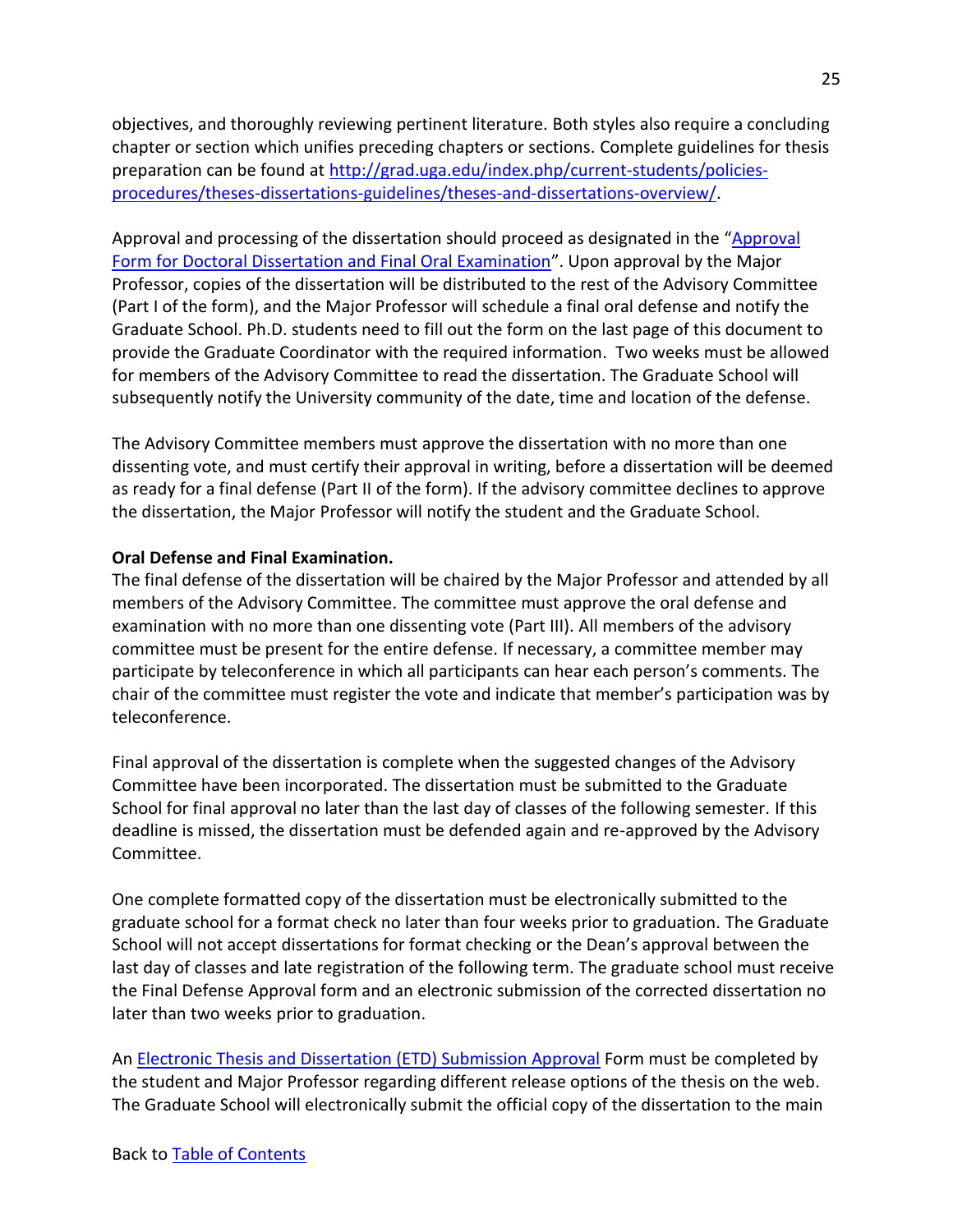library for archiving. A student must enroll for a minimum of three hours of credit the semester in which graduation requirements are met.

# <span id="page-25-0"></span>**Checklist for the Ph.D. Degree**

A checklist has been provided to assist each student in the steps required to complete their degree program (see pg. 27-29). An up-to-date version of the checklist should be maintained in the graduate student's departmental file with the date of completion for each of the requirements filled in. The checklist is not meant to be all-inclusive. It is the student's final responsibility to refer to the Graduate Bulletin and to comply with all regulations as defined by the Graduate School.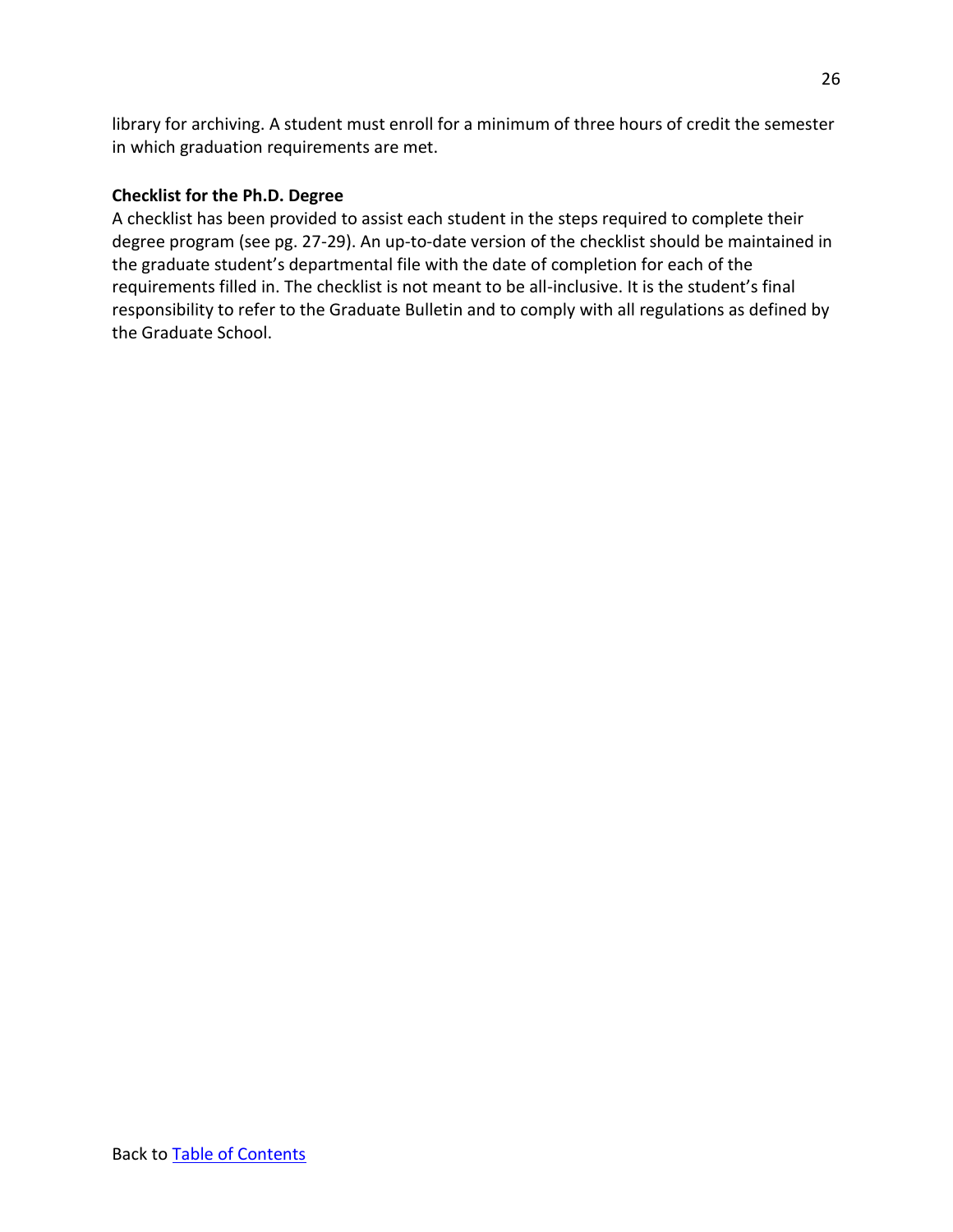# **CHECKLIST FOR Ph.D.**

Name \_\_\_\_\_\_\_\_\_\_\_\_\_\_\_\_\_\_\_\_\_\_\_\_\_\_\_\_\_\_ First semester of residence\_\_\_\_\_\_\_\_\_\_\_\_\_\_\_\_\_\_\_\_\_\_\_

Major Professor \_\_\_\_\_\_\_\_\_\_\_\_\_\_\_\_\_\_\_\_\_\_

| Date | <b>Check Requirements Completed</b>                                                                                                                                                                                                                                                                                                                                                                                                                                                                                                                                                                                                                                                                                                                                               | <b>Deadline</b>                                  |
|------|-----------------------------------------------------------------------------------------------------------------------------------------------------------------------------------------------------------------------------------------------------------------------------------------------------------------------------------------------------------------------------------------------------------------------------------------------------------------------------------------------------------------------------------------------------------------------------------------------------------------------------------------------------------------------------------------------------------------------------------------------------------------------------------|--------------------------------------------------|
|      | <b>Appointment of Major Professor</b>                                                                                                                                                                                                                                                                                                                                                                                                                                                                                                                                                                                                                                                                                                                                             | Within the first semester<br>of residence        |
|      | Appointment of Advisory Committee (form required)<br>Composed of Major Professor who serves as chair, and 4<br>other faculty.<br>Chair must be a regular member of the graduate faculty,<br>and at least two other members of the committee must<br>be regular or provisional members of the graduate<br>faculty. Faculty must be in the rank of Assistant Professor<br>or above.                                                                                                                                                                                                                                                                                                                                                                                                 | Before the end of the first<br>year of residence |
|      | <b>First Committee Meeting</b>                                                                                                                                                                                                                                                                                                                                                                                                                                                                                                                                                                                                                                                                                                                                                    | Before the end of the first<br>year in residence |
|      | <b>Preliminary Program of Study (form required)</b><br>The program constitutes a logical whole and includes a<br>minimum of 16 hours at the 8000 or 9000 level (not<br>counting research, independent study, or dissertation<br>hours).<br>Shows all graduate courses relevant to the doctoral<br>program (including courses for the master's degree and<br>transferred courses).<br>Carries a minimum of 30 hr of coursework, three hours of<br>which are dissertation (9300).<br>Includes 1 hr of HORT 8000 seminar (requirement is<br>satisfied if taken at UGA in M.S. program).<br>Includes a graduate level chemistry course.<br>Completes any required courses for students without a<br>B.S. in Horticulture or its equivalent.<br>Is approved by the advisory committee. | Before the end of the first<br>year in residence |
|      | <b>Research Prospectus and Proposal Seminar</b><br>Approval of a written research proposal by the Advisory<br>Committee.<br>Departmental proposal seminar                                                                                                                                                                                                                                                                                                                                                                                                                                                                                                                                                                                                                         | Before the end of the first<br>year in residence |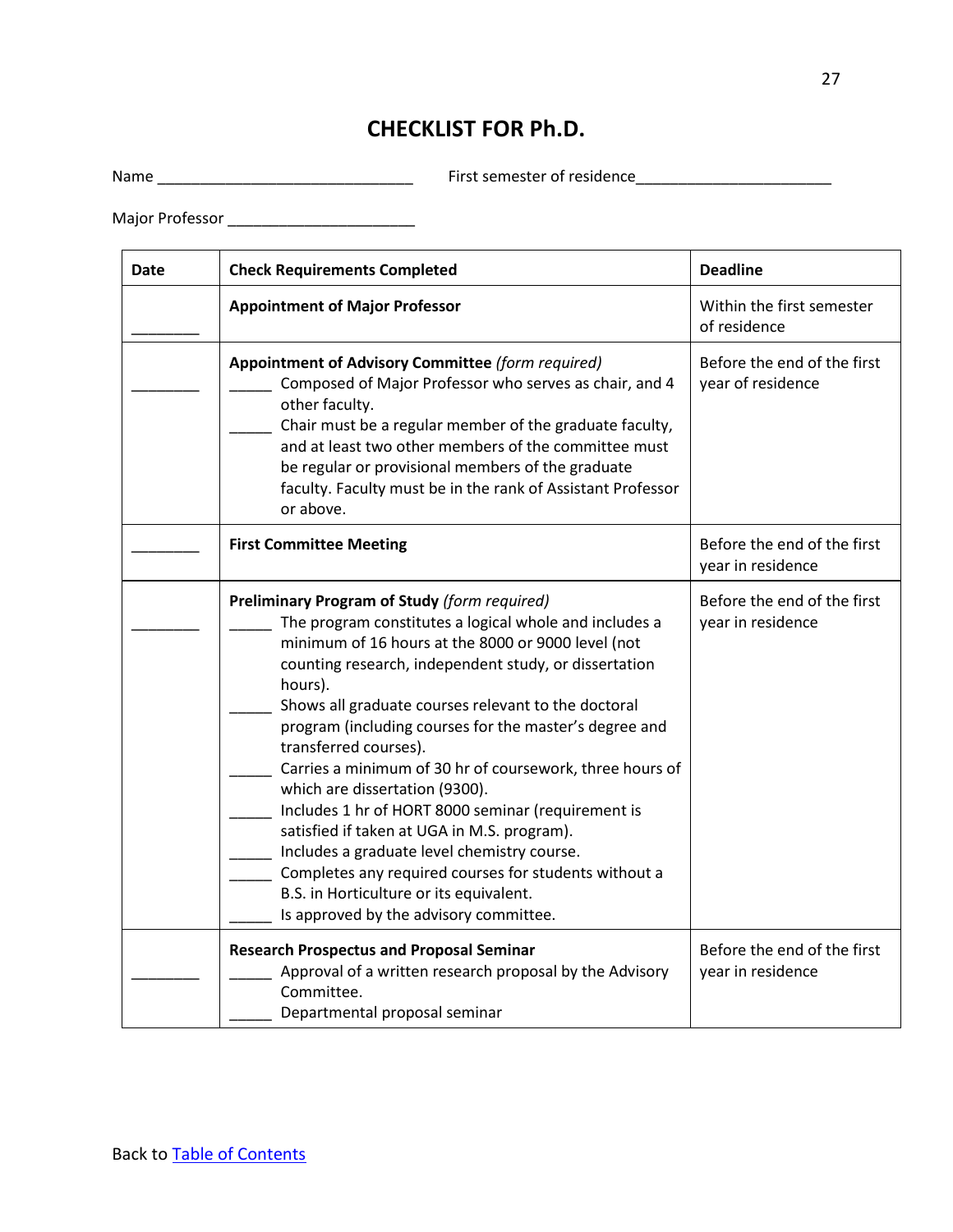|                                                                                                                                                                                                                                                                                                                                                                                                                                                                                                 | 28                                                                                                                                                     |
|-------------------------------------------------------------------------------------------------------------------------------------------------------------------------------------------------------------------------------------------------------------------------------------------------------------------------------------------------------------------------------------------------------------------------------------------------------------------------------------------------|--------------------------------------------------------------------------------------------------------------------------------------------------------|
| <b>Residency Requirement</b><br>At least two consecutive semesters of full-time work<br>must be spent in resident study on this campus (i.e.,<br>enrollment for a minimum of 30 hr of consecutive<br>coursework included on the program of study)                                                                                                                                                                                                                                               |                                                                                                                                                        |
| Final Program of Study (form required)                                                                                                                                                                                                                                                                                                                                                                                                                                                          | By the time comprehensive<br>exam have been scheduled                                                                                                  |
| <b>Comprehensive Examination (form required)</b><br>Oral portion scheduled with Grad Coordinator so Records<br>and Graduation office has at least 2 weeks' notice. Oral is<br>announced by Grad School (open to all university<br>faculty).<br>Written portion administered by the Advisory Committee<br>and successfully completed.<br>All members of the Advisory Committee are present to<br>administer the oral exam.                                                                       | Results must be reported to<br>the Graduate School within 2<br>weeks of the examination.                                                               |
| Application for Admission to Candidacy (form required)<br>A 3.0 average maintained on all graduate courses taken.<br>All prerequisites set as a condition to admission<br>completed.<br>Research skills requirement met.<br>Final Program of study approved by the Grad school.<br>Written and oral comprehensive examinations passed<br>and reported to Graduate School.<br>Residency requirement met.<br>Advisory Committee is confirmed with any changes<br>reported to the Graduate School. | Immediately after successful<br>completion of the oral exam<br>and all other conditions for<br>candidacy.                                              |
| <b>One Semester Minimum</b><br>After admittance to Candidacy, at least one additional semester<br>has been completed with a total minimum of 10 hr dissertation<br>or other appropriate credit.                                                                                                                                                                                                                                                                                                 |                                                                                                                                                        |
| <b>Application for Graduation (form required)</b>                                                                                                                                                                                                                                                                                                                                                                                                                                               | Submit no later than Friday of<br>the second full week (the first<br>full week for summer) of<br>classes in the semester that<br>you plan to graduate. |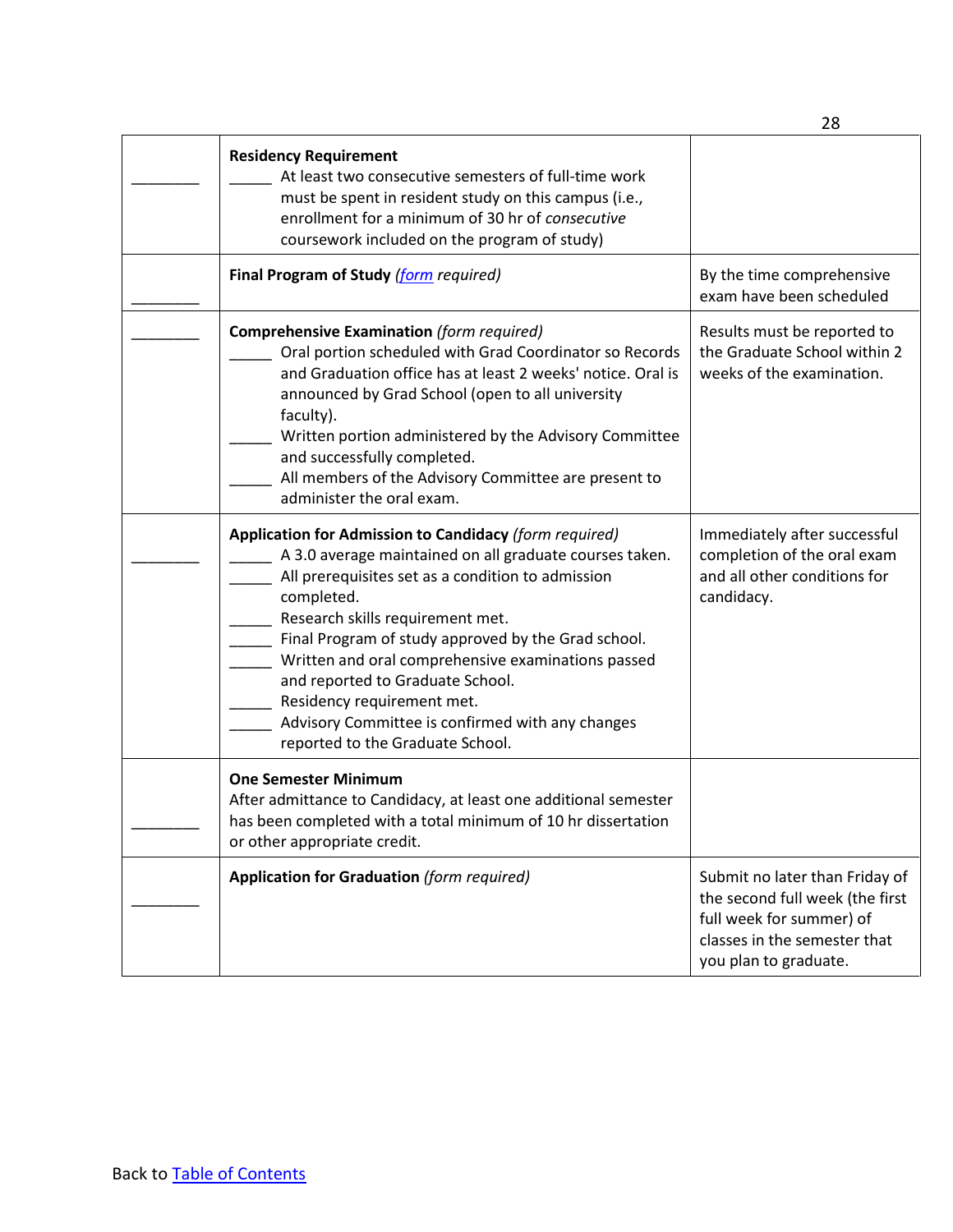| Dissertation Approval & Defense (form required)<br>Dissertation approved by Major Professor and<br>distributed to advisory committee at least 3 weeks prior<br>to exam.<br>Final oral defense scheduled with department and<br>Graduate School at least 2 weeks prior to exam. Notify<br>Graduate Coordinator about exam date, time, and<br>location, dissertation title, and committee members.<br>Dissertation approved by advisory committee.<br>Oral defense approved by advisory committee.<br>Final approval of dissertation by Major Professor; format<br>approved by Graduate School.<br>Submission of an Electronic Thesis and Dissertation<br>(ETD)Submission Approval Form<br>Registration requirement of at least 3 hr during the<br>semester thesis is completed and submitted. | Results of the defense must<br>be reported to the Graduate<br>School at least 1 week prior to<br>graduation.<br>Graduate school template for<br>dissertations:<br>http://www.grad.uga.edu/aca<br>demics/thesis/thesis_templat<br>e.html |
|----------------------------------------------------------------------------------------------------------------------------------------------------------------------------------------------------------------------------------------------------------------------------------------------------------------------------------------------------------------------------------------------------------------------------------------------------------------------------------------------------------------------------------------------------------------------------------------------------------------------------------------------------------------------------------------------------------------------------------------------------------------------------------------------|-----------------------------------------------------------------------------------------------------------------------------------------------------------------------------------------------------------------------------------------|
| <b>Departmental Dissertation Seminar</b><br>Scheduled with department 2 weeks prior to<br>presentation. (May be combined with final oral<br>examination).                                                                                                                                                                                                                                                                                                                                                                                                                                                                                                                                                                                                                                    | Prior to graduation.                                                                                                                                                                                                                    |

# <span id="page-28-0"></span>**Graduate School Forms**

All official Graduate School forms are accessible electronically at <https://grad.uga.edu/index.php/current-students/forms/> or at [https://gradstatus.uga.edu/Forms/.](https://gradstatus.uga.edu/Forms/)

- [Advisory Committee for Doctoral Candidates](https://gradstatus.uga.edu/Forms/G130)
- [Preliminary Program of Study](http://grad.uga.edu/wp-content/uploads/2017/08/body_prephdprg.pdf)
- [Program of Study](https://gradstatus.uga.edu/Forms/G138) form
- [Recommended Change in Program of Study](http://grad.uga.edu/wp-content/uploads/2017/08/body_recochgprog.pdf)
- Application for [Admission](https://gradstatus.uga.edu/Forms/G162) to Candidacy
- Application for Graduation (ATHENA)
- [Late Filing for Graduation](https://gradstatus.uga.edu/Forms/G139) [*[Instructions](http://grad.uga.edu/wp-content/uploads/2018/01/Late-filing-for-graduation-how-to-submit.pdf)*]
- Graduation Change (email gradinfo@uga.edu)
- [Oral Comps & Dissertation Defenses](https://grad.uga.edu/index.php/current-students/policies-procedures/oral-comps-dissertation-defenses/)
- [Dissertation and Final Examination Approval](https://www.fcs.uga.edu/docs/body_appphddis.pdf)
- [Electronic Thesis and Dissertation \(ETD\) Submission Approval Form](https://gradstatus.uga.edu/Forms/G129)
- [Doctoral commencement information](https://gradstatus.uga.edu/Forms/G120) (Required if you plan to go to graduation)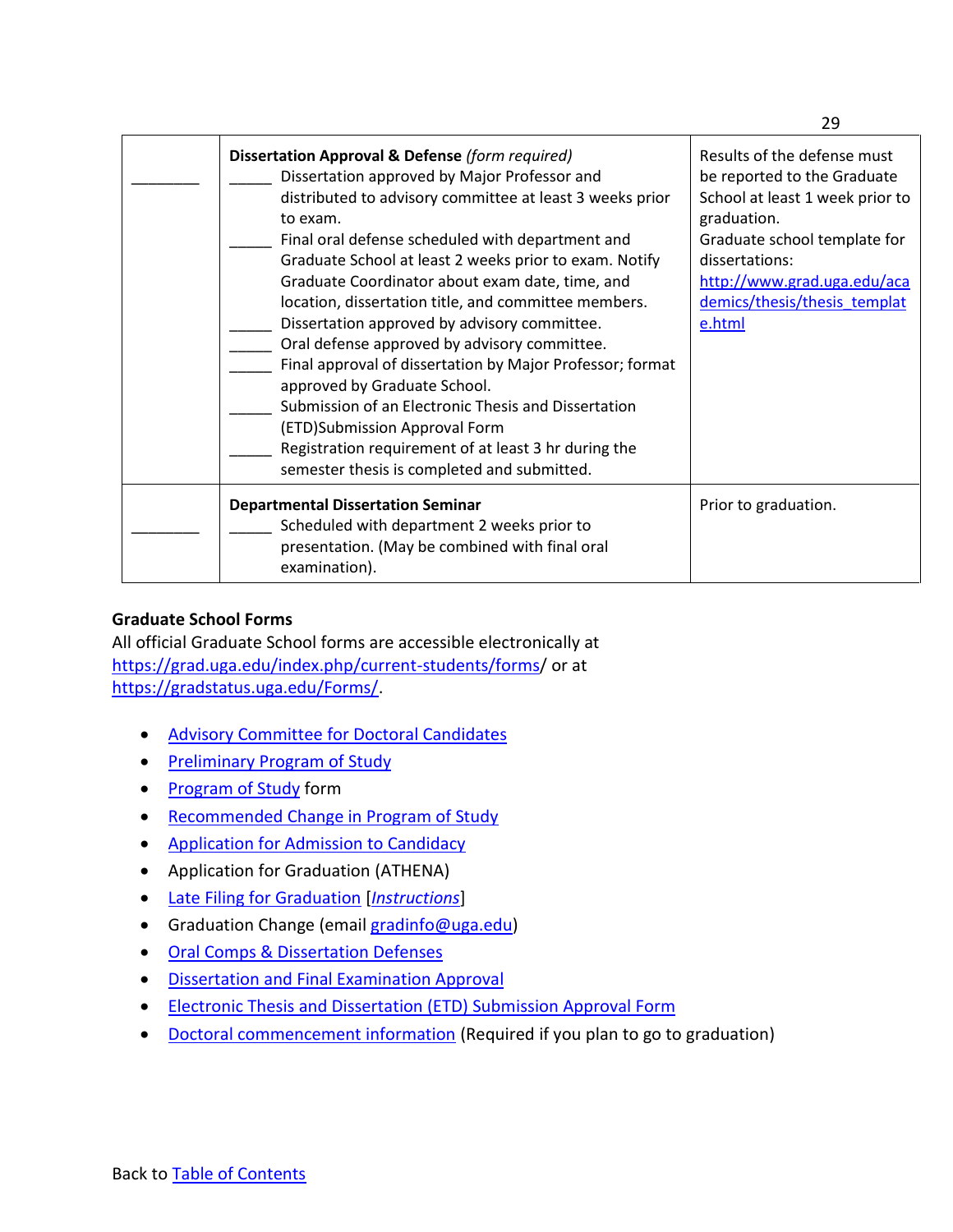# <span id="page-29-0"></span>**VII. Outreach / Extension Experience**

An outreach experience has the same educational value to a graduate student as teaching and research experiences. It gives the student exposure to another area of potential employment (Cooperative Extension and/or industry) and an opportunity to assess this type of work. It also adds to the student's expertise in Horticulture and disseminating information. Equally important is the empathy gained for the industry and public we serve. However, graduate students often get little exposure to outreach/extension activities. The goal of this experience is to strengthen that part of our graduate program. Guidelines for the outreach experience are given below.

Students may participate in an outreach experience during their graduate degree program. The M.S. or Ph.D. student will participate in at least two of the three general categories listed below. The student may undertake an extension activity not described herein, subject to approval by his or her major advisor and advisory committee. Students can sign up for an outreach/extension experience under HORT 6070 (Special problems). The number of credit hours is to be determined by the faculty member. This course will not count towards the required coursework on the program of study of the student.

# **Developing and Communicating Information**

- 1. Present research-generated information in a form and in a medium designed to reach either the general public or industry.
- 2. Prepare and present a talk on a horticultural topic to an audience of non-scientists. Examples are master gardeners, garden clubs, commodity groups, and extension meetings. Contact Sheri Dorn, the state master gardener coordinator [\(sdorn@uga.edu\)](mailto:sdorn@uga.edu) to get involved in a master gardener activity.
- 3. Use an alternative or creative medium to deliver information. Examples are web sites, mass media (e.g. television or radio), blogs, on-farm or other demonstrations or materials that can be delivered electronically.

### **Interacting with the Public**

- 1. Assist in developing and conducting a commodity or other meeting designed to attract a large and diverse audience. Assisting only with clerical duties, lights or audiovisuals during a session will not fulfill this requirement.
- 2. Participate in the planning and execution of a tour. This could involve a facility tour (botanical garden, greenhouse, horticulture farm, research facilities, etc.) or it could involve scheduling and guiding visits for a group of horticulturists.
- 3. Travel with an extension specialist on assignment for at least 3 days. The 3 days need not be consecutive. One of the days may be spent with an extension agent in the field and/or in the office. The student may choose to participate in county programs (e.g. lunch-and-learn) and present a topic of his or her interest.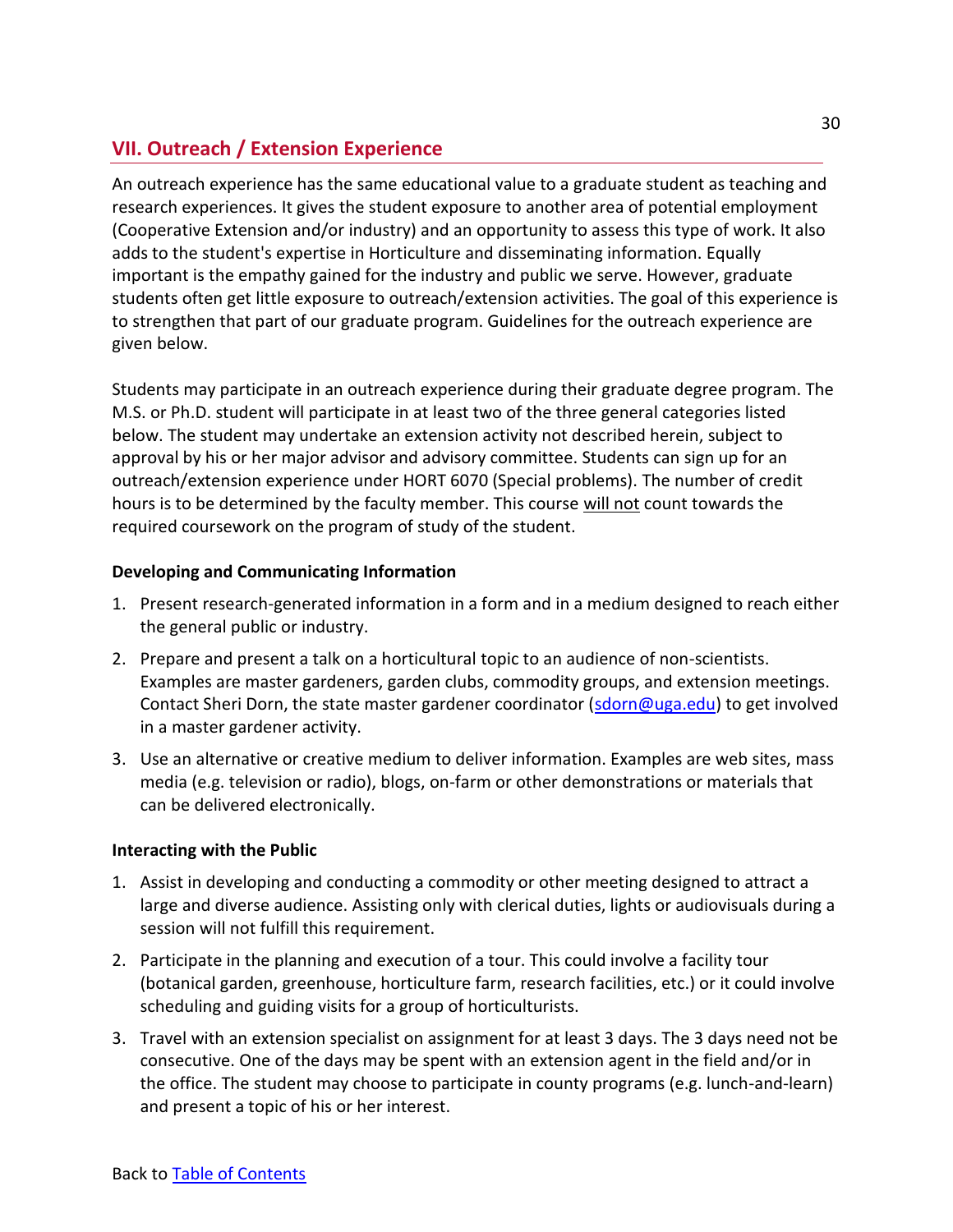4. Assist in responding to requests for horticultural information from extension agents.

# **Public Service**

- 1. Presenting horticultural programs or developing materials for preschool, elementary, middle, or high schools. This could be through established programs such as Project Focus [\(http://www.caes.uga.edu/academics/focus/\)](http://www.caes.uga.edu/academics/focus/) or through contacts made personally by the graduate student, advisor, or other faculty member.
- 2. Presenting horticultural programs or developing materials for other educational institutions or groups. Examples: museums, state historical sites, the Georgia State Fair, and 4-H.
- 3. Conducting horticultural programs at institutions where the objective of the activity is therapeutic as well as educational. Examples: hospitals, retirement communities, and public housing.
- 4. Assist in planning or judging in the 4-H program. Contact the assistant dean for extension to get involved in this activity.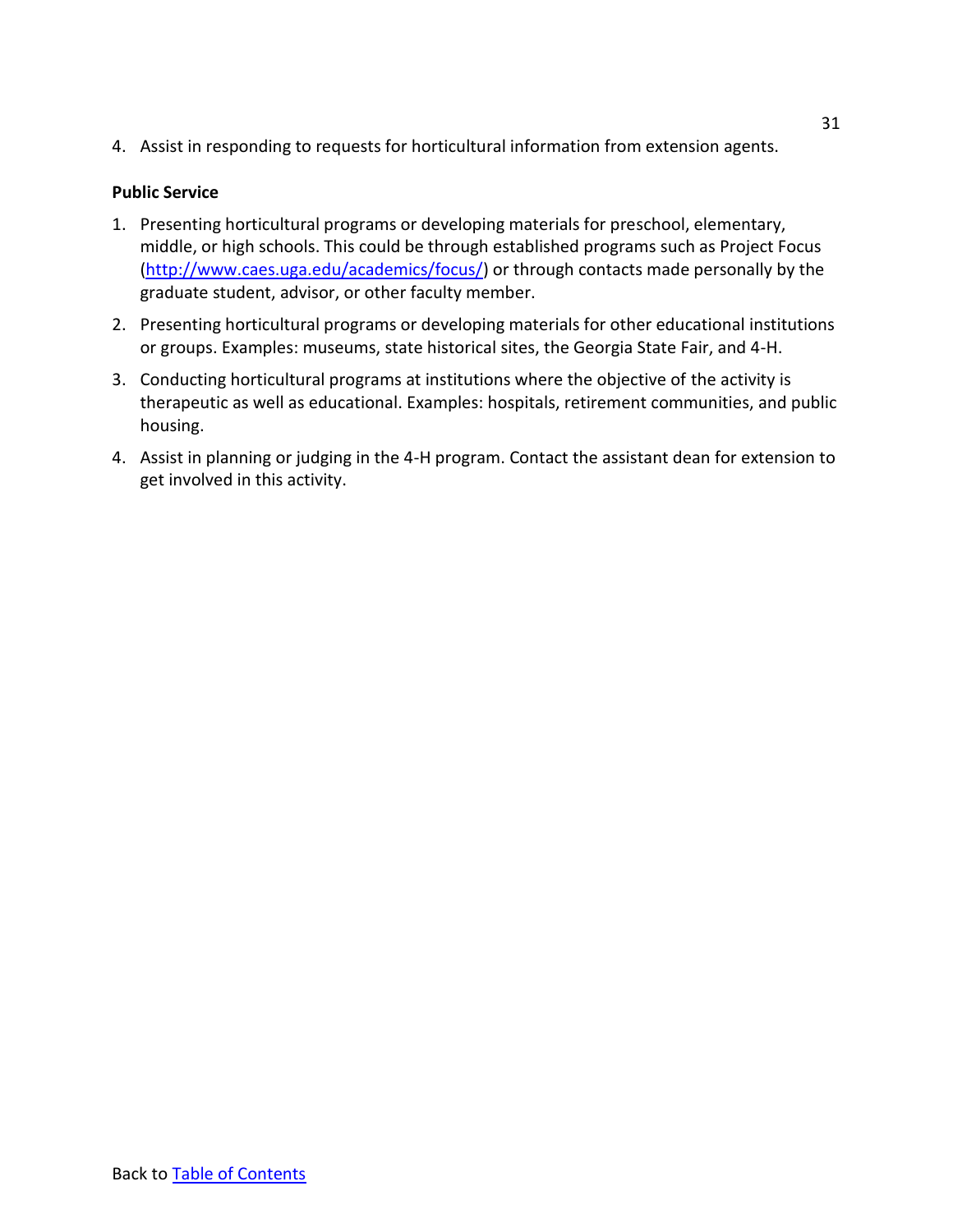# <span id="page-31-0"></span>**VIII. Graduate Faculty**

To serve as a Major Professor of a graduate student, a faculty member must be a member of the Graduate Faculty. Faculty in the Department of Horticulture currently holding Graduate Faculty appointments are listed below with a brief description of their research interests.

**AFFOLTER, JAMES M.** (Ph.D., University of Michigan, 1983)

Professor, Director of Research for the State Botanical Garden The State Botanical Garden of Georgia 2450 South Milledge Avenue Athens, GA 30605-1624 Phone: 706-542-6144; Fax: 706-542-3091; E-mail: [affolter@uga.edu](mailto:affolter@uga.edu)

*Dr. Affolter's research interests include plant conservation, medicinal and aromatic plants, and systematics of the Apiaceae (parsley) family. In addition to working with rare and endangered species native to the southeastern United States, he maintains a long-term collaboration with a botanical garden in Cordoba, Argentina to promote sustainable harvest and production of herbs endangered by over-collection for commercial use.*

**BERLE, DAVID C.** (MLA, University of Georgia, 2001)

Associate Professor Department of Horticulture 1111 Plant Science Building Athens, GA 30602-7273 Phone: 706-542-0771; Fax: 706-542-0624; E-mail: [dberle@uga.edu](mailto:dberle@uga.edu)

*Mr. Berle teaches courses in general horticulture, GPS/GIS applications, and landscape design. Most of his research work includes GPS/GIS technology in support of other research. Currently, he is working on projects and grants that include a statewide urban tree inventory system, site evaluation and mapping for endangered native plants (Elliotia racemosa), and UGA campus tree inventory. He is also interested in 3-D modeling of urban trees using GIS. Other research interests include cemetery landscape design (primarily African-American) and landscape design trends.*

### **CAMPBELL, JULIE** (Ph.D., University of Connecticut, 2017)

Assistant Research Scientist, Marketing Department of Horticulture 322 Hoke Smith Building Athens, GA 30602 Phone: 706-542-1774; E-mail: [julie.campbell@uga.edu](mailto:julie.campbell@uga.edu)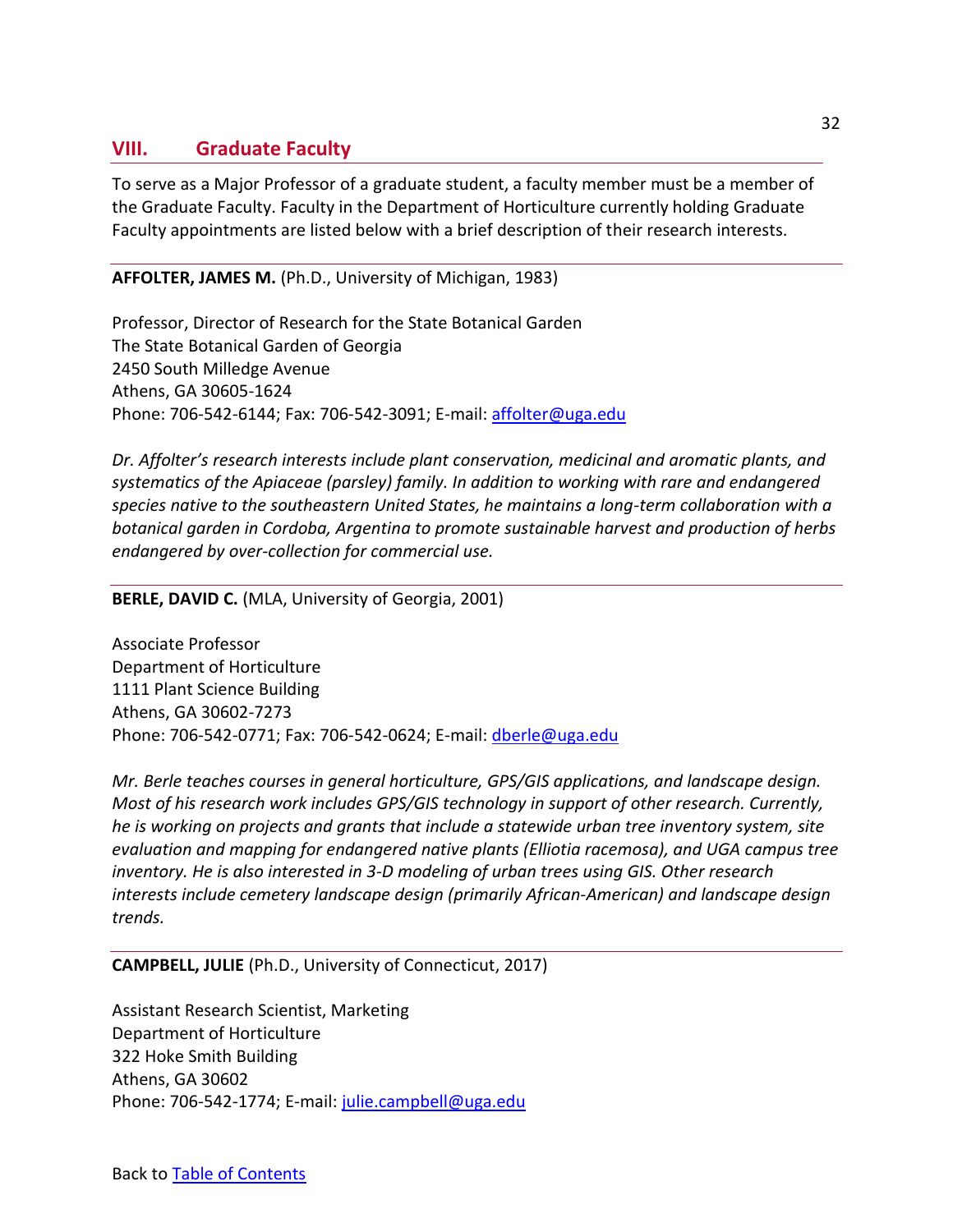*Dr. Campbell's research interests include horticultural marketing and consumer behavior. Her research intersects a wide variety of academic disciplines to explore why consumers buy what they buy. She strives to help producers/businesses target potential buyers more effectively, and serves as a bridge between consumers, retailers, and producers. She has implemented research projects on a variety of edible, ornamental, and value-added products. She teaches Horticulture Science Perspectives of Sustainable Plant Production and Floral Design and Management.*

**CASSITY-DUFFEY, KATE** (Ph.D., University of Georgia, 2014)

Assistant Professor, Organic Horticulture Department of Horticulture 1111 Miller Plant Science Athens, GA 30602 Phone: 706-542-2471; E-mail: [katecass@uga.edu](mailto:katecass@uga.edu)

*Dr. Cassity-Duffey's research program will focus on a multi-disciplinary approach to address the many challenges facing organic growers, especially challenges specific to the Southeast. Her program focuses on weeds, disease, and pests in organic production, with special focus on soil nutrient cycling. Her work hopes to better address soil fertility for growers using organic materials such as organic fertilizers, composts, manures, and cover crops. She teaches both graduate and undergraduate level courses focusing on organic practices and food production.*

**CHAVEZ, DARIO** (Ph.D., University of Florida, 2013)

Associate Professor in Peach Research and Extension Department of Horticulture - Griffin Campus Stress Physiology Building - Room 105 1109 Experiment Street Griffin, GA 30223 Phone: 770-229-3369; E-mail: [dchavez@uga.edu](mailto:dchavez@uga.edu)

*Dr. Chavez's main area of interest is peach research and extension with focus on orchard management, tree longevity, irrigation practices, root interaction with tree health, production, and plant breeding and genetics. His main objective is to study the plant production based on the plant's genetic potential, orchard management practices, growing environment, and their interactions. His aim is to identify the optimal interaction of the plant and the environment, having the highest potential of plant production and profit for the growers and the industry.* 

**CONNER, JOANN A**. (Ph.D., Cornell University, 1997)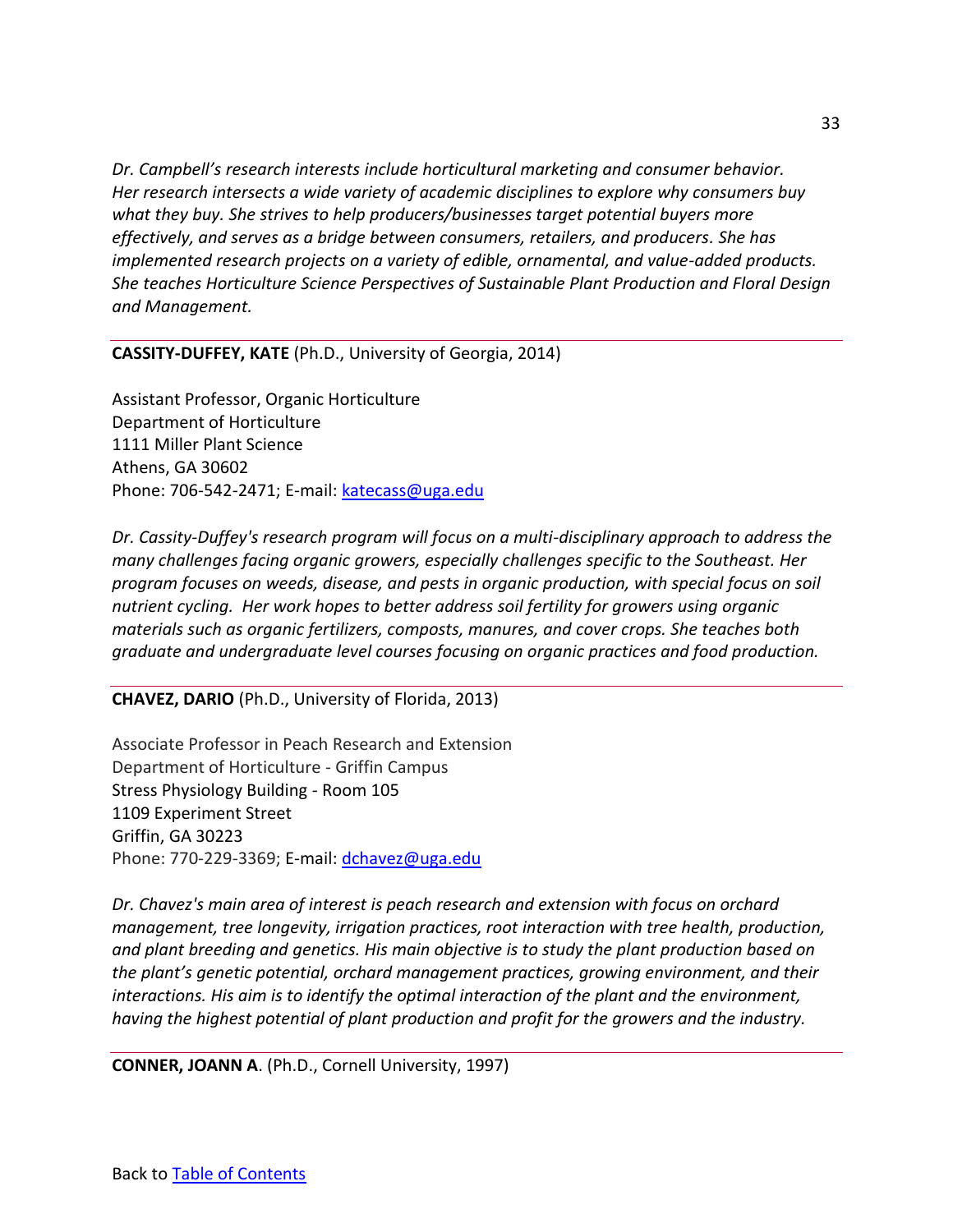Associate Research Scientist, Molecular Biology Horticulture Department University of Georgia, Tifton Campus Tifton, GA 31793 Phone: 229-391-2594; Fax: 229-386-7371; E-mail: [jconner@uga.edu](mailto:jconner@uga.edu)

*Dr. J. Conner's research focuses on apomixis or asexual reproduction through seed. The main goal of this research is to identify the genes required for apomixis using plants from the Pennisetum/Cenchrus genera where this trait has naturally evolved.*

**CONNER, PATRICK J**. (Ph.D., Cornell University, 1996)

Professor, Fruit Breeding Horticulture Department University of Georgia, Tifton Campus Tifton, GA 31793 Phone: 229-386-3903; Fax: 229-386-3356; E-mail: [pconner@uga.edu](mailto:pconner@uga.edu)

*Dr. Conner's research focuses on the breeding and genetics of pecan, muscadine grapes, and peaches. The main goal of the breeding program is to produce new cultivars with high levels of disease and insect resistance combined with improved horticultural characteristics. The program is exploring the use of molecular markers as a selection tool on juvenile seedlings and as a method to elucidate the inheritance of traits. Research is also being conducted on race-specific resistance to the fungal disease pecan scab.*

**COOLONG, TIMOTHY** (Ph.D., University of Georgia, 2007)

Professor, Vegetables Department of Horticulture 1111 Miller Plant Science Building Athens, GA 30602-7273 Phone: 706-542-0786; Fax: 706-542-0624; E-mail: [tcoolong@uga.edu](mailto:tcoolong@uga.edu)

*Dr. Coolong has an extension 80% and research 20% appointment in vegetable production for the Department of Horticulture. His extension program focuses on providing information for vegetable growers primarily in southwest Georgia. His primary research focuses on improving water and nutrient use in vegetable crops as well as germplasm evaluation. Specific interests include improving drip irrigation, using soil moisture sensors, and evaluating calcium fertility in plants. Crops researched include watermelon, onion, cantaloupe, sweet corn, squash, cucumber, pepper, leafy greens, cabbage, broccoli, and carrots.* 

**CZARNOTA, MARK A.** (Ph.D., Cornell University, 2001)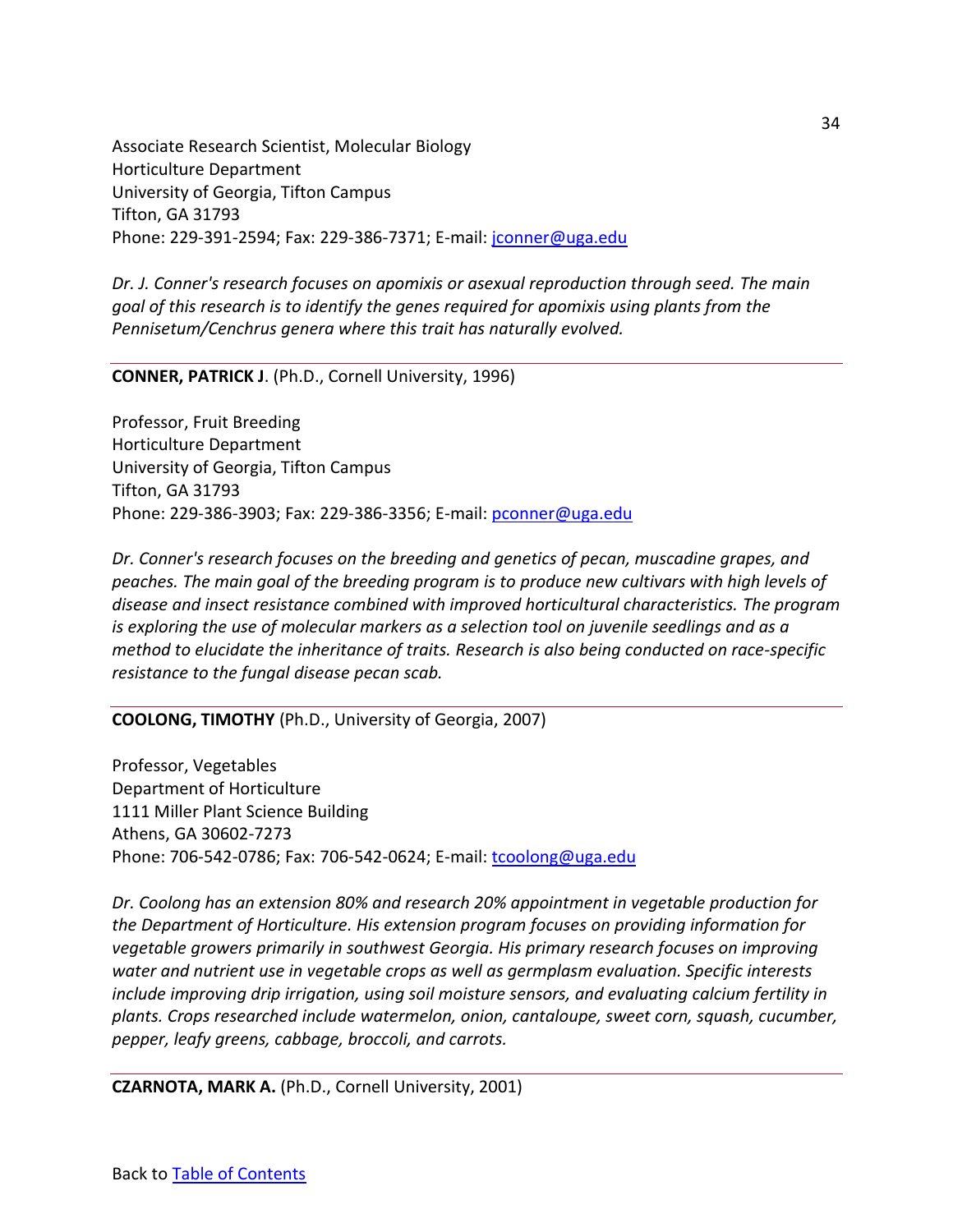Associate Professor, Weed Science Department of Horticulture 1109 Experiment Street Griffin, GA 30223 Phone: 770-228-7398; Fax: 770-412-4764; E-mail: [mac@griffin.uga.edu](mailto:mac@griffin.uga.edu)

*Dr. Czarnota has a 75% extension and 25% research position, and is responsible for weed control in ornamental, Christmas trees, and Floriculture. His extension and research program are involved in answering important weed control issues in the nursery / landscape, Christmas tree, and floriculture industries. Research interests also include herbicide development, allelopathy, adjuvant technology, invasive weeds, and weed control issues in the blueberry industry.*

### **DELTSIDIS, ANGELOS** (Ph.D., University of 2015)

Assistant Professor, Postharvest Physiology Department of Horticulture 2360 Rainwater Road Tifton, GA, 31793 Office: 229-386-7495, E-mail: [adeltsidis@uga.edu](mailto:adeltsidis@uga.edu)

*Dr. Deltsidis' research focuses on the postharvest physiology of fresh fruits and vegetables. The main research objectives of his program are to evaluate the quality of produce, as well as to study the nutritional value and health-enhancing properties at harvest, during storage, and during shelf life. Furthermore, modern technologies such as cooling, modified/controlled atmospheres and novel packaging materials are being employed to promote produce quality and extend shelf life. The overarching goal of the program is to identify and support the regional and worldwide food supply chains by reducing postharvest losses of fresh fruits and vegetables.*

#### **DIAZ PEREZ, JUAN CARLOS** (Ph.D., University of California, Davis, 1994)

Professor, Vegetable Crops Department of Horticulture, Coastal Plain Experiment Station, Tifton Campus Tifton, GA 31793 Phone: 229-391-6861; Fax: 229-386-7415; E-mail: [jcdiaz@uga.edu](mailto:jcdiaz@uga.edu)

*Dr. Diaz Perez conducts research on cultural practices of vegetable crops. Emphasis is on plasticulture (drip irrigation management and plant responses to plastic film mulches), sustainable/organic production of vegetables, crop-environmental interactions, and transplant production.*

**DORN, SHERI** (Ph.D., University of Georgia, 2019)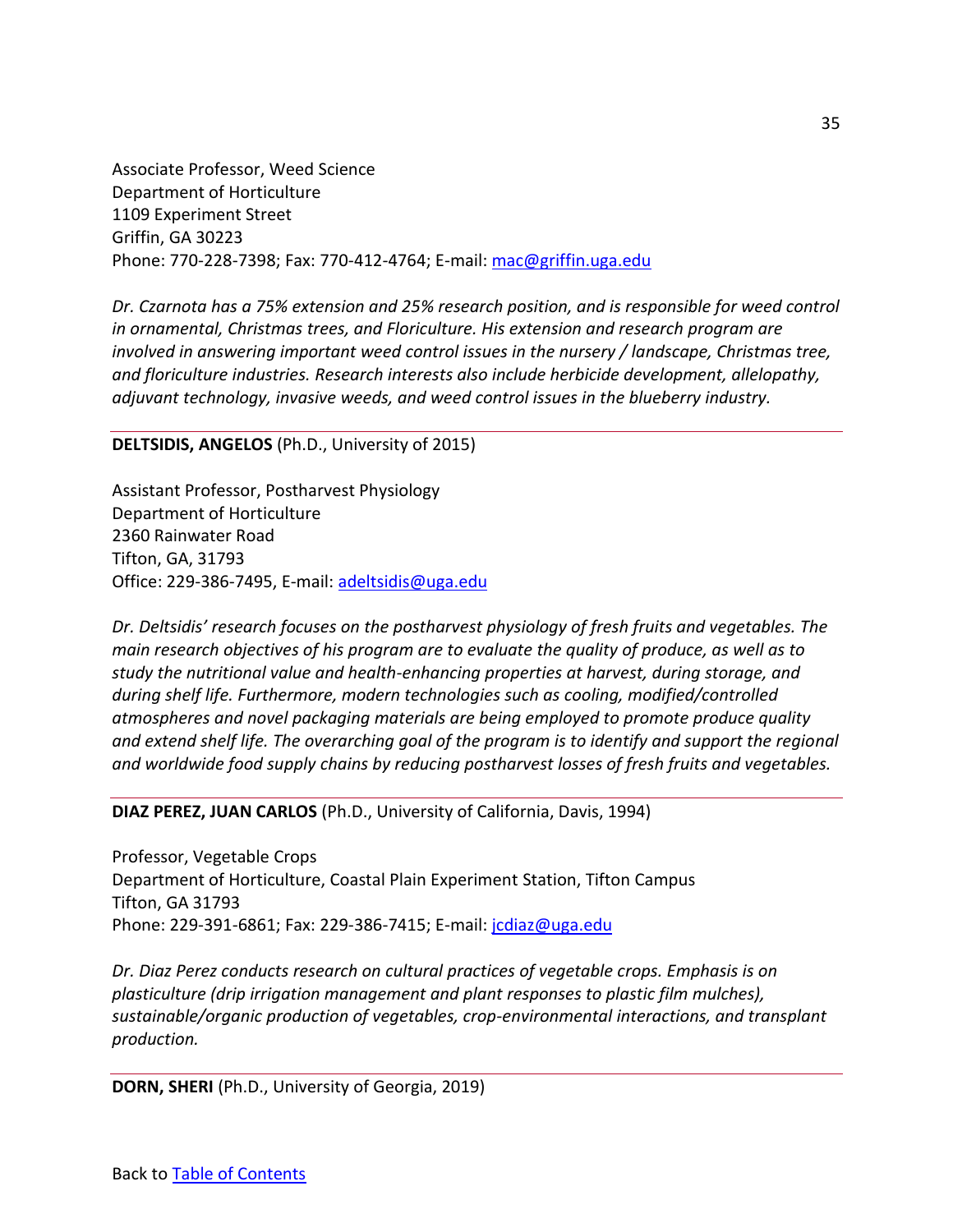Public Service Associate, Master Gardener Consumer Ornamentals Department of Horticulture - Griffin Campus 1109 Experiment Street Griffin, GA 30223 Phone: 770-412-4766; E-mail: [sdorn@uga.edu](mailto:sdorn@uga.edu)

*Dr. Dorn's research focuses on the human dimension of plants. Within the overarching goal of increasing participation in gardening at some level, a main research goal is to quantify engagement with plants and to describe underlying motivations and benefits for doing so. Dr. Dorn's research approach is primarily quantitative, using survey methodology.*

**FERRAREZI, RHUANITO** (Ph.D., Universidade Estadual de Campinas, Brazil, 2013)

Controlled Environment Horticulturist Department of Horticulture 1111 Miller Plant Sciences Athens, GA-30602-7273 E-mail: [ferrarezi@uga.edu](mailto:ferrarezi@uga.edu)

*Dr. Ferrarezi's research focuses on controlled environment horticulture. The main goal of the CEA @ UGA program is to focus on irrigation, plant nutrition, and cropping systems with an emphasis on improved horticultural characteristics. The program is exploring the use of hydroponics, sap analysis, and fertilizer solution management as a method to reduce the potential for environmental contamination and enhance produce quality. Dr. Ferrarezi teaches Greenhouse Management and Hydroponics & Controlled Environment Agriculture.*

**ITLE, RACHEL** (Ph.D., University of Florida, 2010)

Assistant Research Scientist, Fruit Production and Genetics Department of Horticulture - Griffin Campus 1109 Experiment Street Griffin, GA 30223 Phone: 770-233-6113; E-mail: [ritle@uga.edu](mailto:ritle@uga.edu)

*Dr. Itle conducts research in fruit production and genetics, with an emphasis on physicochemical fruit quality traits and understanding the genetics behind them. The focus of her research program is on perennial fruit crops such as blueberry. Her program also conducts research on overall plant growth in response to different cultural management techniques including freeze protection strategies, biostimulant applications, and trellising systems, among others. Additionally, Dr. Itle is working to breed and to develop additional fruit cultivars better suited for*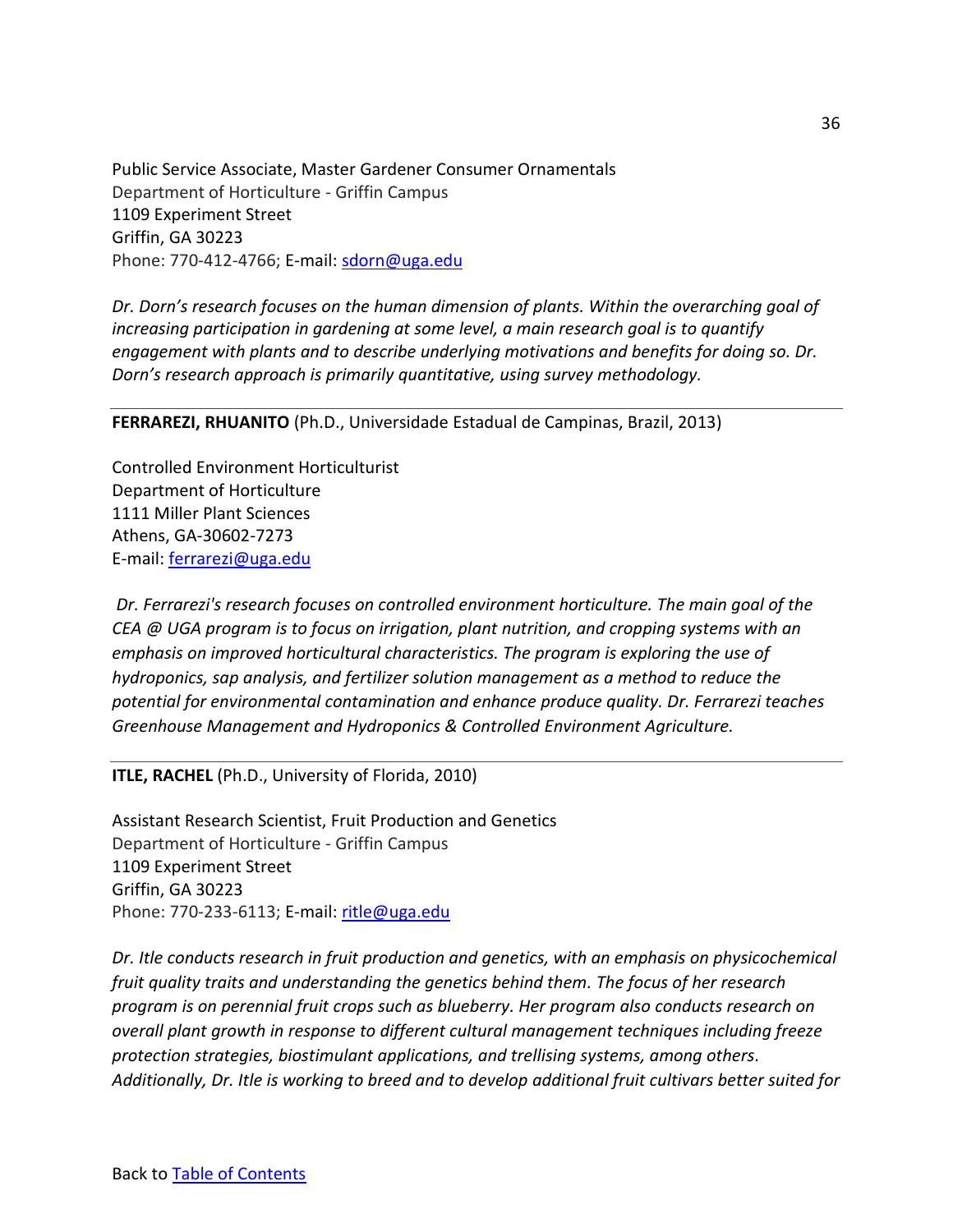*the southeast including table grape. The overall goal of her program is to help the fruit industry in Georgia and the southeast maintain and increase their market share and overall profitability.*

### **KON, THOMAS M.** (Ph.D., The Pennsylvania State University, 2016)

Assistant Professor, Pomology Mountain Horticultural Crops Research and Extension Center 455 Research Drive Mills River, NC 28759-3423 Phone: [828-684-3562;](mailto:828-684-3562) Fax: [828-684-8715;](tel:(828)%20684-8715) E-mail: [tom\\_kon@ncsu.edu](mailto:tom_kon@ncsu.edu)

*The overarching goal of Dr. Kon's program is to improve orchard practices and enhance the economic and environmental sustainability of the southeastern apple industry. Research interests include crop load and canopy management, pruning and training systems, rootstock evaluations, mechanization of orchard practices, pre-harvest drop control, and cultural/chemical practices to improve fruit quality. To address specific production challenges, efforts to develop an understanding of physiological effects, environmental interactions, and/or economic consequences of orchard management practices is required. Dr. Kon holds an 80% research and 20% extension appointment and has multi-state responsibilities (GA, NC, and SC).*

#### **MALLADI, ANISH** (Ph.D., Purdue University, 2005)

Associate Professor, Pomology Department of Horticulture 1111 Miller Plant Sciences Athens, GA-30602-7273 Phone: 706-542-0783; Fax: 706-542-0624; E-mail: [malladi@uga.edu](mailto:malladi@uga.edu)

*Dr. Malladi conducts research on fruit growth and developmental physiology. His research focuses on: 1) understanding molecular regulation of early fruit growth and final fruit size in apple and blueberry; and 2) understanding the physiology of fruit abscission in rabbiteye and southern highbush blueberries to improve mechanical harvesting practices. He teaches Introduction to Fruit Crops, Soil Fertility and Plant Nutrition, and Fertility and Pest Management in Organic Agriculture.*

**MCAVOY, TED** (Ph.D., Virginia Tech, 2012)

Assistant Professor, Vegetable Production Department of Horticulture 2360 Rainwater Road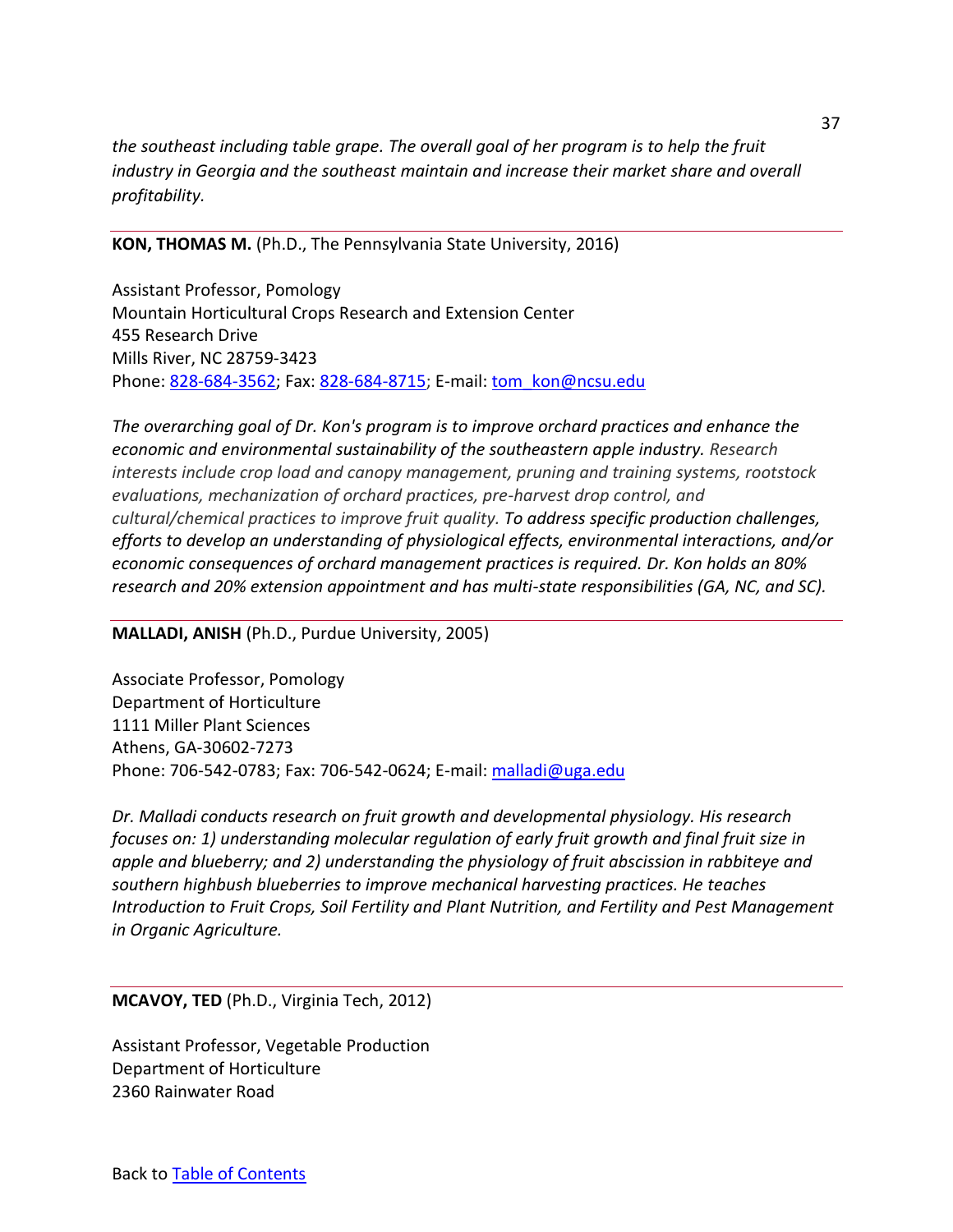Tifton, GA 31793 Phone: 229-386-3806; E-mail: [ted.mcavoy@uga.edu](mailto:cmcgre1@uga.edu)

*Dr. Ted McAvoy's applied field research focuses on all aspects of vegetable production in Georgia. Areas of interest include variety performance, disease resistance, fertilizer, irrigation, and alternative crops. His extension goal is to serve the vegetable industry by disseminating relevant information and providing practical data driven recommendations that increase productivity, sustainability, and profitability.*

**MCGREGOR, CECILIA** (Ph.D., Louisiana State University, 2008)

Associate Professor, Vegetables Department of Horticulture 1111 Plant Science Building Athens, GA 30602-7273 Phone: 706-542-0782; Fax 706-542-0624; E-mail[: cmcgre1@uga.edu](mailto:cmcgre1@uga.edu)

*Dr. McGregor conducts breeding, genetics, and genomics research on vegetable crops. Current research topics focus on disease resistance in cucurbits and bell peppers and ranges from applied research for cultivar improvement to basic research on the response of plants to pathogen attack. She teaches Introduction to Plant Breeding.*

**MERKLE, SCOTT A.** (Ph.D., Virginia Polytechnic Institute and State University, 1982)

Professor, Forest Biology, adjunct appointment in Horticulture School of Forestry and Natural Resources Forest Resources Building Athens, GA 30602 Phone: 706-542-6112; Fax 706-542-8356; E-mail[: merkle@warnell.uga.edu;](mailto:merkle@warnell.uga.edu) Web: <http://www.warnell.uga.edu/Members/merkle>

*Dr. Merkle's research is in in vitro propagation and genetic transformation of forest trees. The focus of the research is currently on the use of somatic embryogenesis for mass propagation, genetic transformation, germplasm conservation and restoration of southeastern U.S. forest trees. Recent work has also included engineering forest trees for heavy metal phytoremediation. Merkle's lab has developed tissue culture propagation systems for over a dozen forest tree species and hybrids. Primary species currently under investigation in the lab include American chestnut, sweetgum, yellow-poplar, and eastern and Carolina hemlocks.*

**NAMBEESAN, SAVITHRI** (Ph.D., Purdue University, 2009)

Assistant Research Scientist, Ripening and postharvest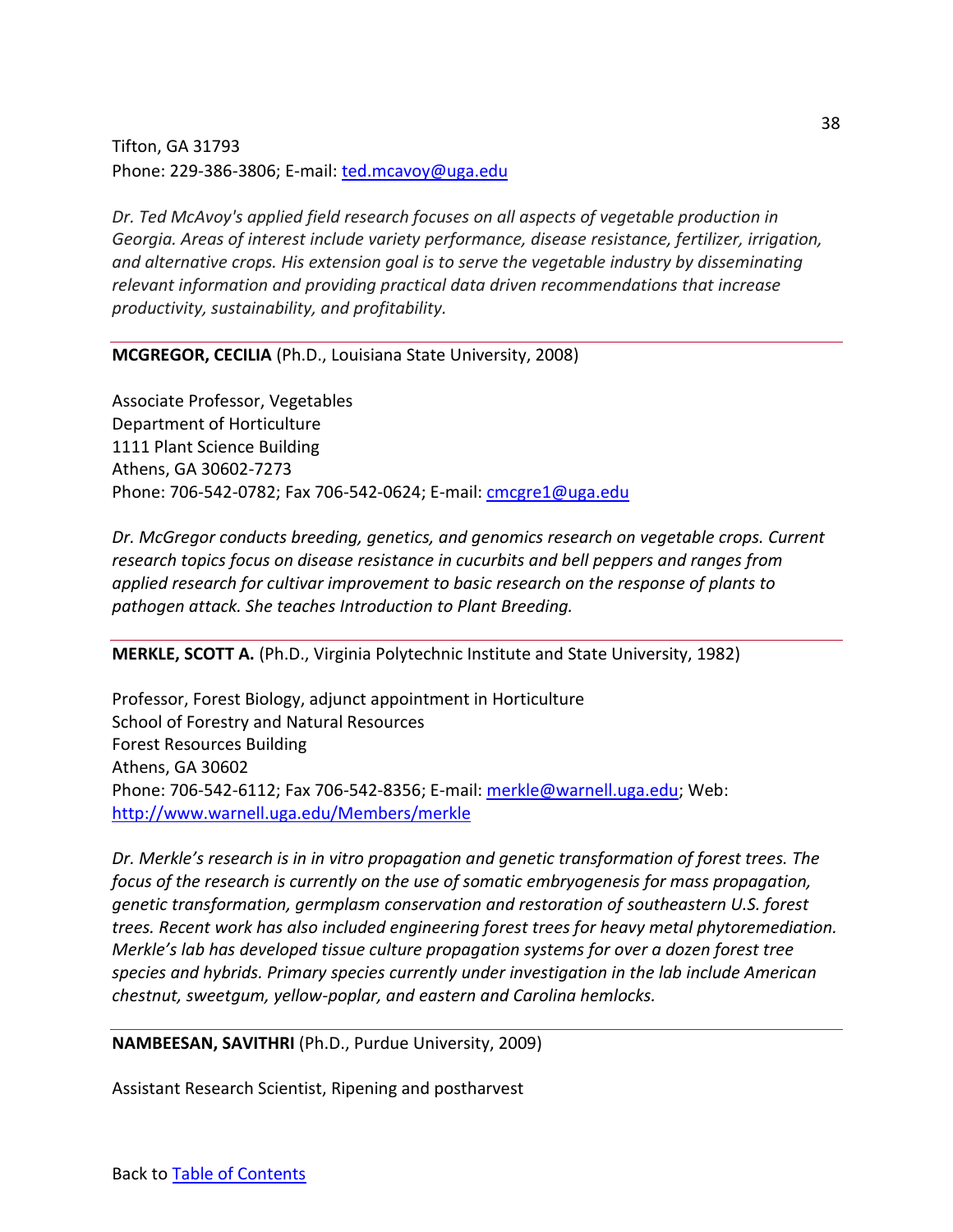Department of Horticulture 1111 Miller Plant Sciences Building Athens, GA 30602 Phone: 706-542-0777; Fax 706-542-0624; E-mail[: sunamb@uga.edu;](mailto:sunamb@uga.edu) Web: <http://www.hort.uga.edu/personnel/faculty/profile/FacSavithriNambeesan.html>

*Dr. Nambeesan's research is primarily focused on investigating mechanisms that regulate fruit and vegetable ripening and postharvest shelf-life using molecular and genomic approaches. She is also interested in studying the role of growth regulators such as abscisic acid, ethylene and brassinosteroids on ripening and postharvest storage. Her research integrates aspects of fruit/vegetable quality attributes (for e.g., phytonutrient levels) during postharvest storage.*

**OZIAS-AKINS, PEGGY** (Ph.D., University of Florida, 1981)

Professor, Molecular Biology and Tissue Culture Department of Horticulture, Coastal Plain Experiment Station Tifton, GA 31793-5401 Phone: 229-386-3902; Fax: 229-386-7371; E-mail: [pozias@uga.edu](mailto:pozias@uga.edu)

*The research program in Dr. Peggy Ozias-Akins's lab focuses on female reproduction and gene transfer in plants. She has an ongoing molecular marker program to tag and clone the gene(s) for apomixis, asexual reproduction through seed, in order to assist the conventional transfer of apomixis into pearl millet as well as enhance the potential for introduction of this trait across taxonomic boundaries through gene transfer. For more information on Dr. Ozias-Akins' program, see: <http://www.nespal.org/oziasakinslab/>*

**PENNISI, BODIE** (Ph.D., University of Florida, 1999)

Professor, *Extension Landscape Specialist* Department of Horticulture, Georgia Experiment Station Griffin, GA 30223-1797 Phone: 770-228-7244; Fax: 770-412-4764; E-mail: [bpennisi@griffin.uga.edu](mailto:bpennisi@griffin.uga.edu)

*Dr. Pennisi has statewide extension responsibilities for the Georgia landscape industry. She teaches two undergraduate courses, Plant Propagation, and Herbs, Spices, and Medicinal Plants, on the UGA's Griffin campus. Her major areas of research have included landscape applications of tropical plants as means to develop niche markets for producers; evaluating the cold hardiness of tropical perennials, the use of plant growth retardants as means to improve post-harvest performance of interiorscape plants; and developing cultural guidelines for foliage plants. Most recently, Dr. Pennisi has been researching phytoremediation removal of volatile organic compounds by interiorscape plants and quantifying carbon dioxide assimilation in interiorscape plants.*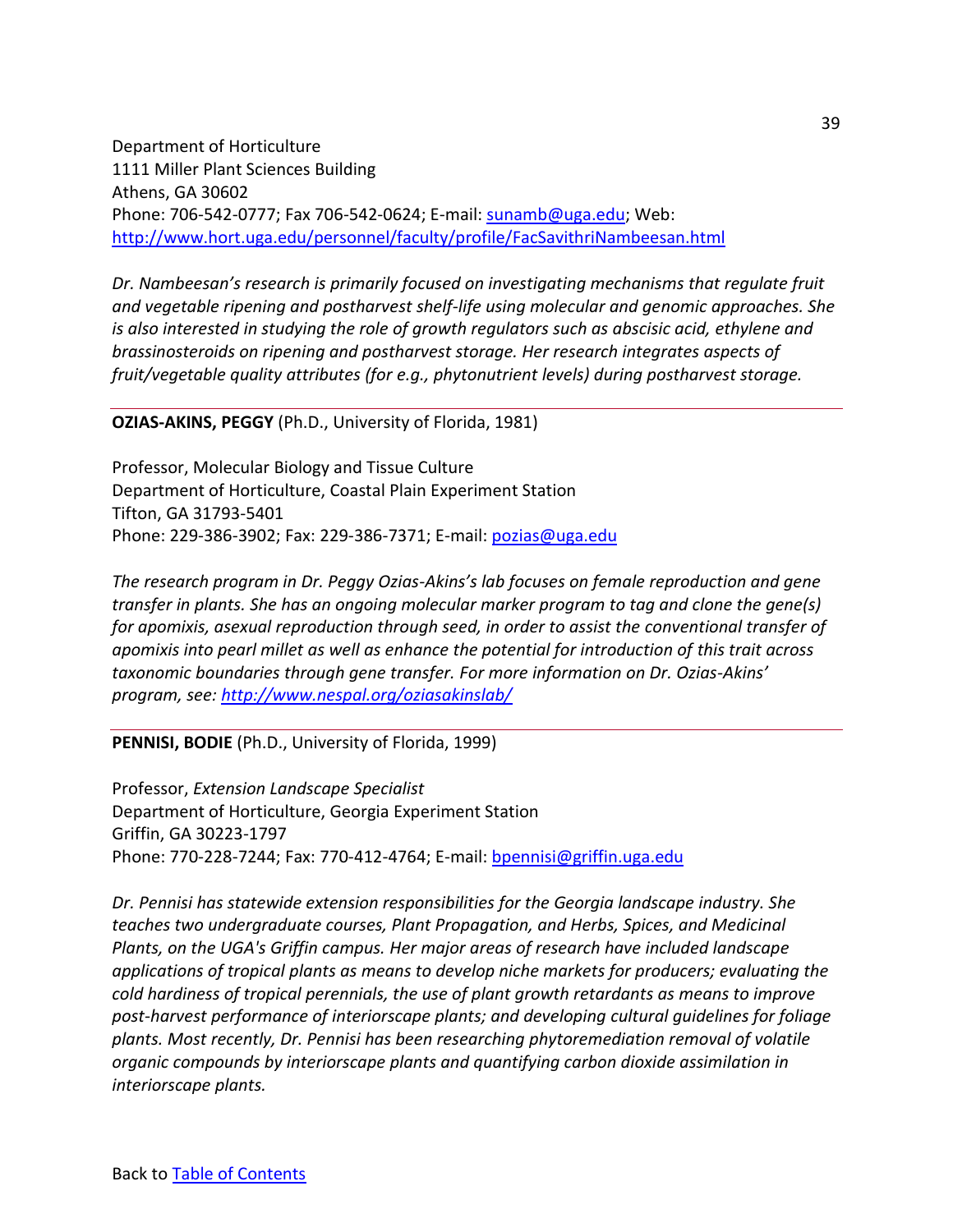**ROBACKER, CAROL D.** (Ph.D., University of Minnesota, 1981)

Associate Professor, Tissue Culture and Genetics Department of Horticulture, Georgia Experiment Station Griffin, GA 30223-1797 Phone: 770-412-4763; Fax: 770-412-4764; E-mail: [croback@griffin.uga.edu](mailto:croback@griffin.uga.edu)

*Dr. Robacker's research area is breeding and genetics of ornamental plants. One of her goals is to develop new cultivars of deciduous and evergreen azaleas with resistance to azalea lace bug, cranberry rootworm, and other pests. She is also evaluating landscape plants for tolerance to environmental conditions in Georgia, including heat, cold, and pests. Techniques used to evaluate and develop new cultivars include interspecific hybridization, genetic analysis of segregating progenies from crosses, identification of molecular markers linked to resistance, determination of physiological or morphological basis of resistance, in vitro screening and selection, and mutation breeding techniques.*

**RUBIO AMES, ZILFINA** (Ph.D., University of Florida, 2019)

Assistant Professor, Small Fruit Extension Specialist Department of Horticulture 2360 Rainwater Road Tifton, GA 31793-5766 Phone: 229-386-3449; E-mail: [zilfina.rubioames@uga.edu](mailto:croback@griffin.uga.edu)

*Dr. Rubio Ames' program focuses on whole plant physiology and production management practices in blueberry, blackberry, and other small fruits. The main goal of the small fruit program is to improve production managements practices to allow growers to have a more efficient and sustainable production system, while remaining economically viable. The small fruit program studies how the diverse production management practices affect plant physiology and determines yield and postharvest quality*

#### **RUTER, JOHN M.** (Ph.D., University of Florida, 1989)

Professor, Ornamentals Department of Horticulture 221 Hoke Smith Building Athens, GA 30602 Phone: 706-542-9059; E-mail: [ruter@uga.edu](mailto:ruter@uga.edu)

*Dr. Ruter's research and extension activities are focused on nursery crop production and plant breeding and selection for the southeastern United States. Production research focuses on reducing phosphorus losses and water use in container nurseries, micronutrient nutrition (nickel*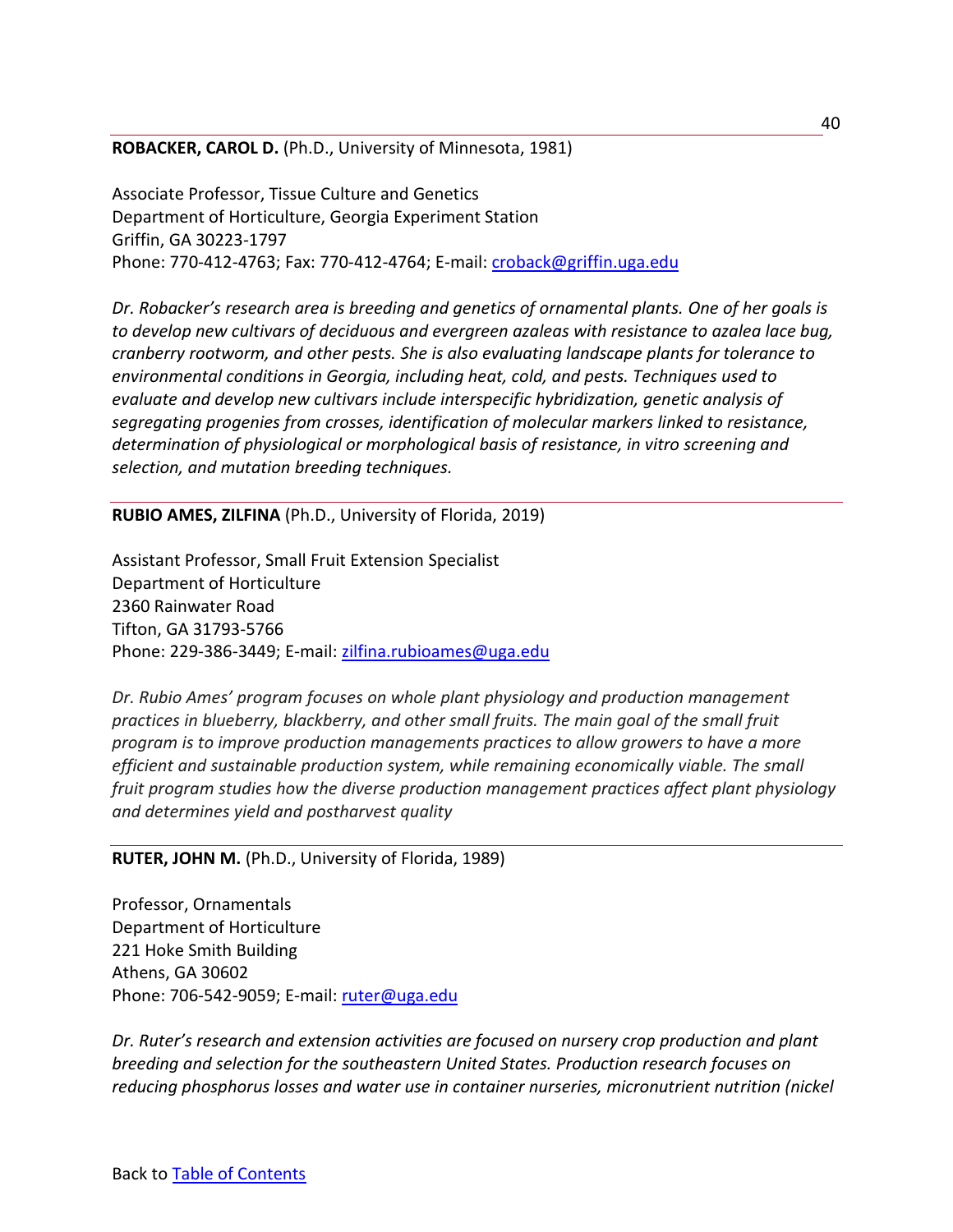*and copper deficiencies), controlled release fertilizers, plant growth regulation and heat stress physiology. Current research objectives for plant breeding and selection are 1) to develop and evaluate new plants for southeastern landscapes which have novel horticultural characteristics or improved environmental tolerances, 2) to develop sterile forms of popular ornamental plants which are not invasive, and 3) to develop Camellia oleifera*, *Tea oil, as a new high-oleic acid oil crop for the southeastern United States.* 

**VAN DER KNAAP, E.** (Ph.D., Michigan State University, 1998)

Professor, Genetics and Molecular Biology Department of Horticulture Center for Applied Genetic Technologies 111 Riverbend Road Athens, GA 30602 Phone: 706-542-4682; E-mail: [EsthervanderKnaap@uga.edu,](mailto:EsthervanderKnaap@uga.edu) Web: [http://www.plantbreeding.uga.edu/people/Esther-vanderKnaap.html.](http://www.plantbreeding.uga.edu/people/Esther-vanderKnaap.html)

*The research in the van der Knaap laboratory focuses on the regulation of fruit shape and size in Solanaceous crops. The main focus is on tomato where selections resulted in a wide variety in fruit form. This morphological diversity provides excellent resources for studies in plant genetics, development, and organ patterning. The understanding of the molecular bases of diversity in fruit form also offers novel insights in the evolutionary processes that underlined vegetable crop domestication and selection.*

**VAN IERSEL, MARC W.** (Ph.D., The University of Arkansas, 1994)

Professor, horticultural physiology and nutrition Department of Horticulture 1111 Plant Science Building Athens, GA 30602-7273 Phone: 706-583-0284; Fax 706-542-0624; E-mail[: mvanier@uga.edu,](mailto:mvanier@uga.edu) Web: [http://hortphys.uga.edu/.](http://hortphys.uga.edu/)

*Dr. van Iersel conducts research in whole plant physiology and nutrition with an emphasis on greenhouse lighting and photosynthesis. Although the focus of his research is on floricultural crops, Dr. van Iersel also works on perennials, woody ornamentals, and vegetables. The overarching goal of his research is to make production more sustainable by making more efficient use of resources such as light, water, and fertilizers. He teaches Advanced Plant Physiology and Measurement and Control in Plant and Soil Science.*

**WELLS, LENNY** (Ph.D., University of Georgia, 1999)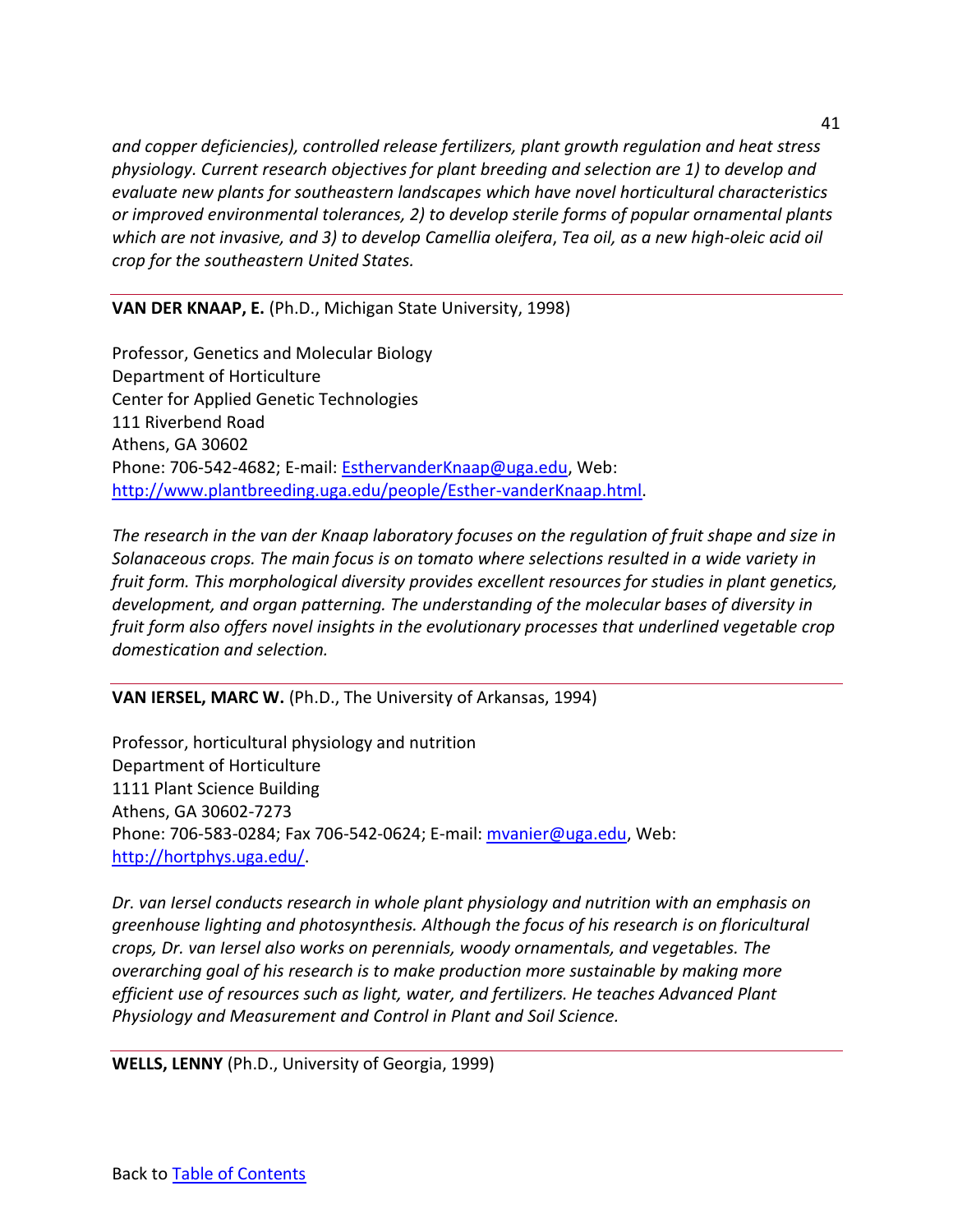Professor, Pecan Horticulture 4604 Research Way Department of Horticulture Tifton, GA 31793 Phone: 229-386-3424; Fax 229-386-7133; E-mail[: lwells@uga.edu](mailto:lwells@uga.edu)

*Dr. Wells' applied research is focused on improving pecan production through the management of various cultural practices, including nutritional management, orchard soil health, and crop load management. The goal of Dr. Wells' research is to make pecan production more sustainable and cost efficient.*

#### **WILDE, H. DAYTON** (Ph.D., Texas A&M, 1988)

Professor, molecular biology of ornamental plants Department of Horticulture 1111 Plant Science Building Athens, GA 30602-7273 Phone: 706-542-5816; Fax 706-542-0624; E-mail[: dwilde@uga.edu](mailto:dwilde@uga.edu)

*The goal of Dr. Wilde's research is to use genomic information to improve woody ornamental plants. He works on the development of transgenic plants and on increasing the efficiency of mutation breeding. He teaches a course on translational genomics.*

**ZHANG, DONGLIN** (Ph.D., University of Georgia, 1998) Professor, Woody Ornamental Plants Department of Horticulture 1111 Plant Science Building Athens, GA 30602-7273 Phone: 706-542-0776; Fax: 706-542-0624; E-mail: [donglin@uga.edu](mailto:donglin@uga.edu)

*To select and breed new and better woody ornamental plants for our landscape and daily gardens is the primary responsibility of Dr. Zhang. He develops new and improved cultivars with technology of traditional hybridization, molecular aided breeding, and rapid regeneration (embryogenesis). Graduate students are encouraged to participate his research projects and work on new plant exploration at home and abroad, the mutation breeding via EMS and colchicine as well as sterility from molecular and other approaches, development of procedures for new cultivar propagation, evaluation, and production techniques.*